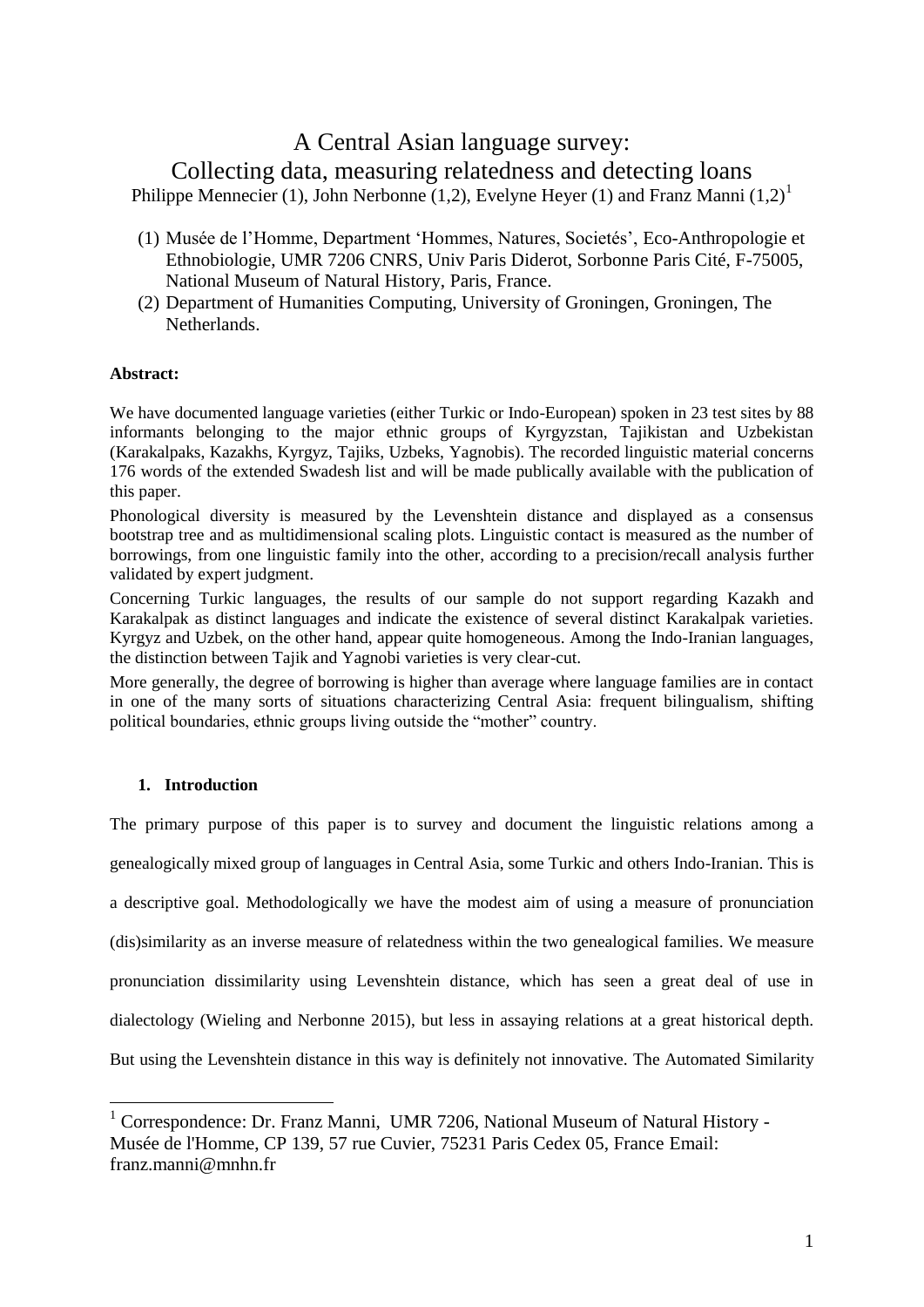Judgment Program (AJSP) demonstrates the usefulness of the Levenshtein distance (also known as edit distance) in historical inference (Wichmann et al. 2013), however (see also Jäger 2013). Se we expect to be successful in detecting relations within the two language families. We note that the effort is also interesting because of the close contact among the peoples of central Asia; this complicates the situation. We likewise incidentally report that the pronunciation distances derived from the 200-word Swadesh list are essentially indistinguishable from those derived from the 100-word list.

We also document borrowing among these languages as a likely reflection of contact (including indirect contact) and we try out the obvious idea of recognizing loan words by unexpectedly similar pronunciation as measured by Levenshtein distance. We emphasize here and below that while we can detect loan words, out methods cannot distinguish direct loans from loans that enter the language via a third variety. But it turns out that we can indeed recognize loan words, albeit imperfectly.

In the subsection immediately following we sketch the background of the project, which was initiated by population geneticists. We note this here because of the effect it had on the sample of language varieties studied. This is followed by sections on methodology and on results, and we conclude with a discussion section.

#### 1.1. Background

Since thirteen years ago and within diverse projects, a good deal of research has been conducted at the *Musée de l'Homme* (Paris) to better describe the peopling of Central Asia. The main objective has been to characterize social and genetic differences, inferred through DNA testing, of populations living in Kyrgyzstan, Tajikistan, Uzbekistan and belonging to several ethnic groups like the Karakalpaks, Kazakhs, Kyrgyz, Tajiks, Turkmens, Uzbeks and Yagnobis.

We have shown (Martinez-Cruz et al, 2011) that these populations genetically cluster in two groups that closely follow the linguistic classification Indo-Iranian *versus* Turkic populations – with the exception of Turkmens, whose language is Turkic, but who cluster genetically with Indo-Iranian populations. This general distinction makes also sense in social and economic terms. On the one hand, the Turkic populations were traditionally herders while the Indo-Iranians were farmers, which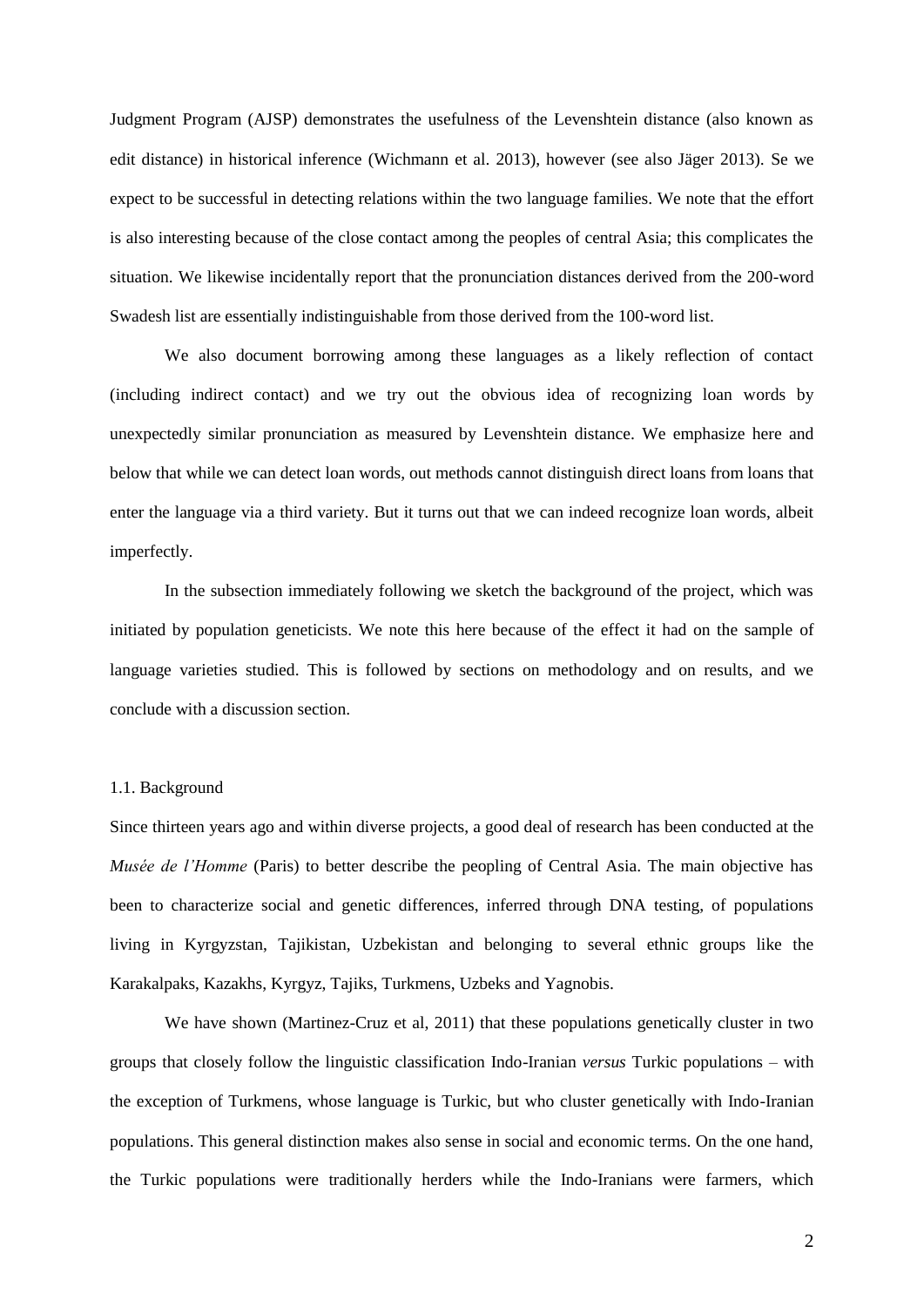contributed to the emergence of a differentiation in some genes involved in food metabolism. For example, we observed some possible genetic differences between herders and farmers concerning the metabolism of milk (Heyer et al. 2011) and carbohydrates (Segurel et al. 2013), but not concerning the metabolism of proteins (Segurel, 2010). On the other hand social differences according to the group can also be observed. While both groups are patrilocal, Turkic populations are exogamous and inherit cultural traditions from the father, while Indo-Iranian populations are endogamous and both parents contribute to the transmission of culture and beliefs. These differences in social organization have influenced the genetic diversity (Chaix et al. 2004, Chaix et al. 2007, Segurel et al. 2008, Heyer et al. 2009) in a sex-specific manner: males from the Turkic populations show a low level of migration, while females conversely have a high level of inter-population migration.

During the genetic fieldwork we also probed the linguistic diversity of this region, as languages are widely regarded as a proxy for the cultural diversity among and between human populations (see Manni 2010 for a review). Actually, though human populations are overall genetically very similar, some heterogeneity can be found between geographically distant or ethnically different groups. It goes without saying that the noise and the randomness associated with a genetic sampling, limited in time and space, may reflect local phenomena that a more general classification of human groups would not show. Similarly, local linguistic differences may not fit well within general linguistic classifications that are often based on scholarly criteria culled from surveys, but not on general and replicable procedures. Therefore, in order to analyze the linguistic (cultural) diversity of the populations under study and to compare it to their genetic diversity, we recorded the language variants of the same individuals that agreed to donate their DNA. In this way and because we are working on dialectal variation, we did not have to rely on distant linguistic classifications that may not apply to the groups we approached (Baskakov 1966; Menges 1968; Andreev & Sunnik 1982; Johanson and Csató, 1998).

A genetic sampling of a given population is not immune from the confounding effect of recent migrations that make the inference about the ancestral genetic variability difficult. Bearing this limitation in mind, it may be misleading to compare a genetic classification of human populations with a linguistic phylogeny obtained without taking population contact into account. Historical linguistics,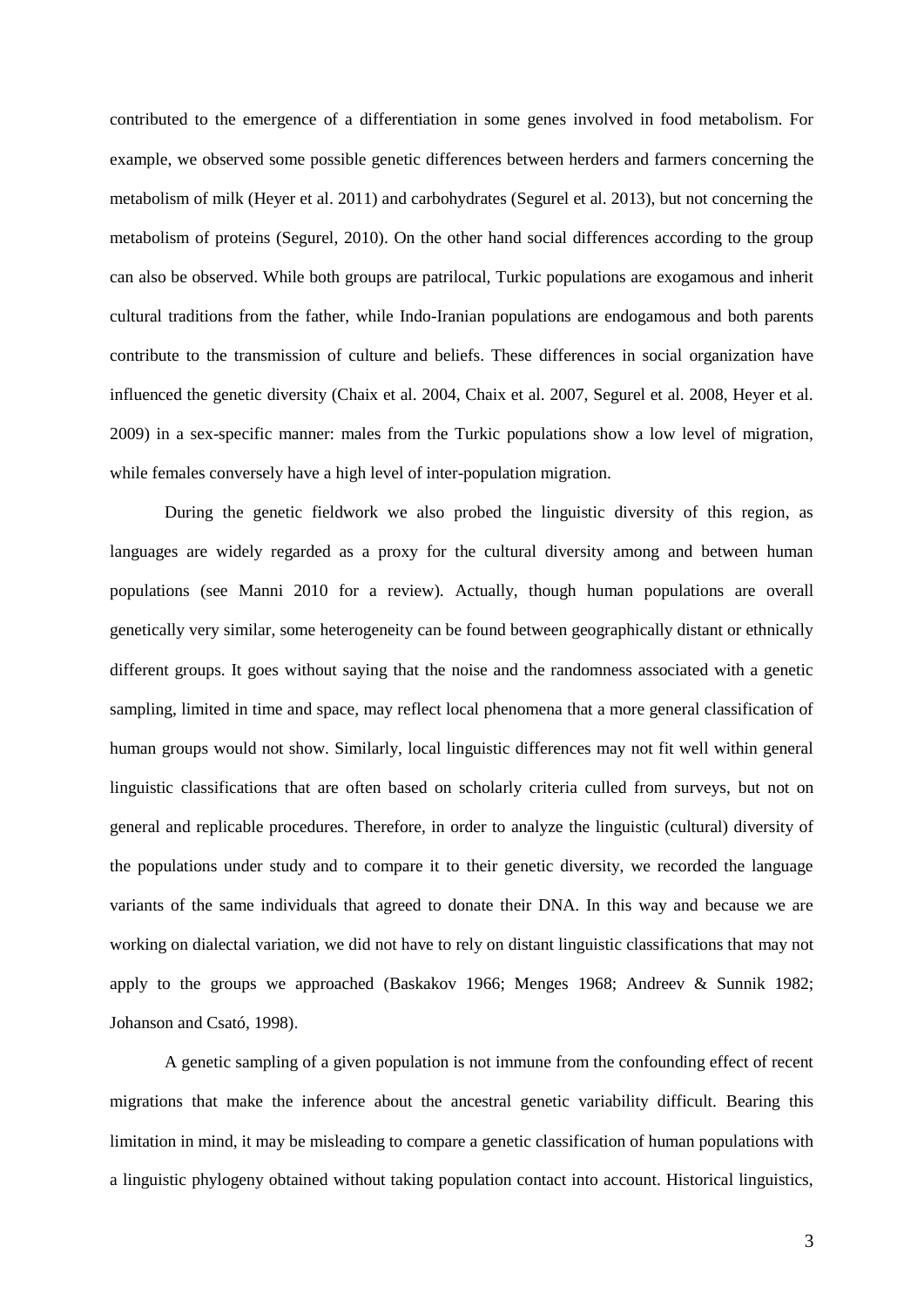largely based on the comparison of regular correspondences and on the comparative method—that is on the comparison of cognate words—focuses more on the language itself than on the speakers that kept it alive, speakers that are often non-native and bilingual. This is why we included loanwords in our linguistic analysis , i.e., because they are symptoms of population contact and admixture, i.e., the kind of phenomena that population genetics can address.

This article concerns the methodology we adopted to document local speech and to measure its differences in order to further compare it to the genetic diversity of the same populations. To do this we collected the realization of the concepts in the 200-word Swadesh list. First we identified the range of phonological variation of the two language groups under investigation (Turkic: Karakalpak, Kazakh, Kirghiz, Uzbek – Indo-Iranian: Tajik, Yagnobi), then we computed the aggregate linguistic differences among the different varieties using the Levenshtein (1966) algorithm (see also Heeringa 2004).

We should note finally, that our goal of understanding the human history of Central Asia will result in a description of its genetic variability, which will be summarized as a frequency matrix of given DNA motifs and consanguinity estimates. This makes the quantitative analysis of language variation, which results in matrices of linguistic distance, a most attractive corresponding goal, as it enables a statistical comparison with the genetics.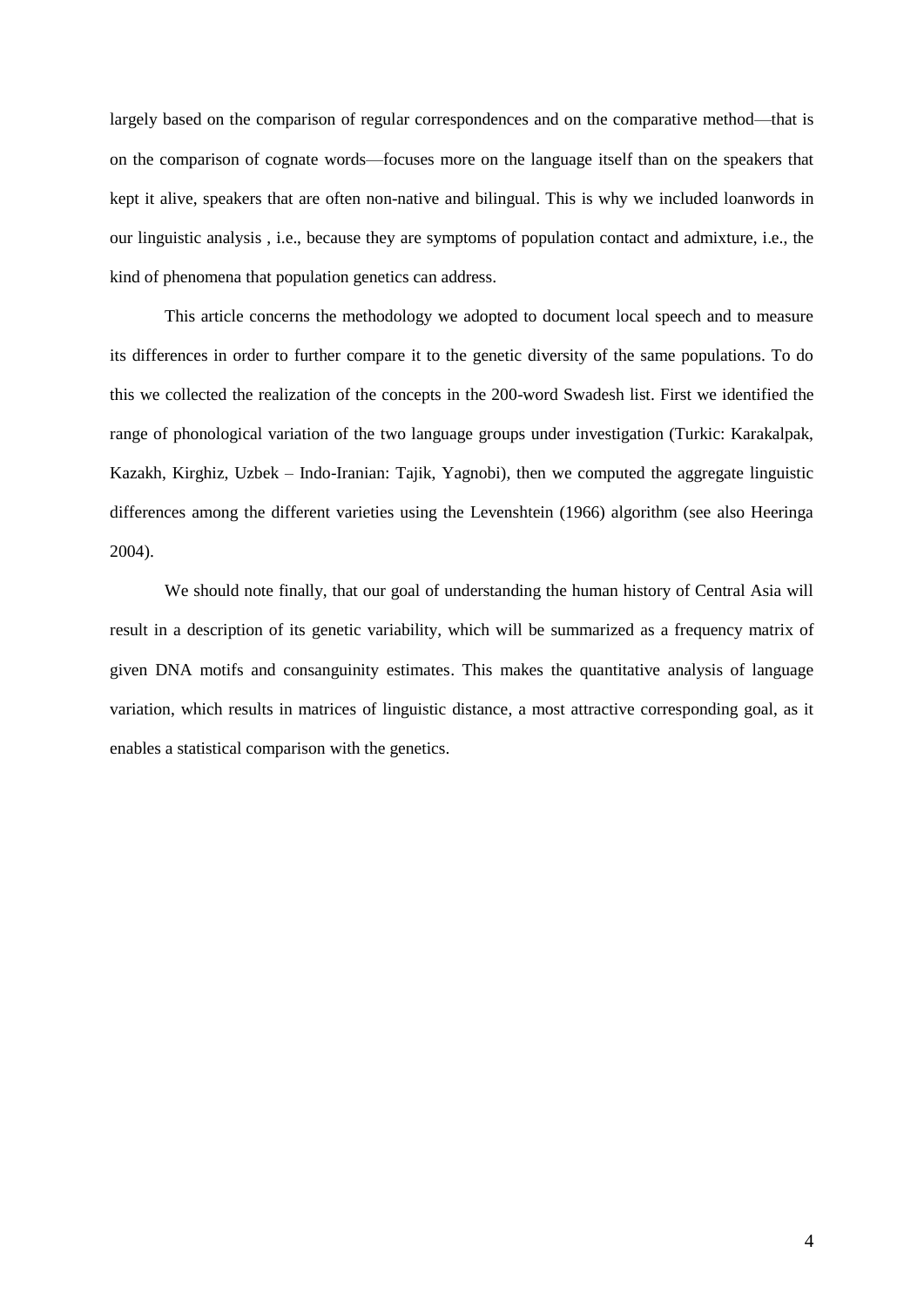| Language     | Country    | <b>Region</b>  | <b>Place</b>    | Latitude      | Longitude     | <b>Questionnaires</b>   |  |
|--------------|------------|----------------|-----------------|---------------|---------------|-------------------------|--|
| Karakalpak   | Uzbekistan | Karakalpakstan | Kokdarya        | 43,09         | 58,78         | 4                       |  |
|              |            |                | Shege           | 43,77         | 59,02         | 4                       |  |
| Karakalpak   |            |                | Halqabad        | 42,94         | 59,78         | 3                       |  |
| Kazakh       |            |                | Raushan         | 43,04         | 58,84         | 4                       |  |
|              |            | <b>Bukhara</b> | Gazli           | 40,08         | 63,56         | 7                       |  |
|              | Kyrgyzstan | Issyk Kul      | Tamga           | 42,16         | 77,57         | $\overline{c}$          |  |
|              |            |                | <b>Barskoom</b> | 42,17         | 77,64         |                         |  |
| Kyrgyz       |            | Naryn          | Kulanak         | 41,36         | 75,50         | 5                       |  |
|              |            |                | Akmuz           | 41,25         | 76,00         | 3                       |  |
|              | Uzbekistan | Andizhan       | Orday           | 40,77         | 72,31         | $\overline{4}$          |  |
|              |            |                | Soy Mahalla     | 40,77         | 72,31         | 3                       |  |
| <b>Uzbek</b> |            | <b>Bukhara</b> | Zarmanak        | 39,73         | 64,27         | 3                       |  |
|              |            |                | Novmetan        | 39,73         | 64,27         |                         |  |
|              |            | Karakalpakstan | Hitoy           | 43,04         | 58,84         | 3                       |  |
|              | Tajikistan | Penjikent      | Urtoqqishloq    | 39,49         | 67,54         | $\overline{4}$          |  |
|              | Uzbekistan | <b>Bukhara</b> | Zarmanak        | 39,73         | 64,27         | 4                       |  |
|              |            |                | Novmetan        | 39,73         | 64,27         |                         |  |
|              |            | Fergana        | Kaptarhona      | 40,25         | 71,87         | 5                       |  |
|              |            |                | Rishtan         | 40,36         | 71,28         | 3                       |  |
|              |            | Samarqand      | Kamangaron      | 39,50         | 67,27         |                         |  |
| Tajik        |            |                | Agalik          | 39,54         | 66,89         | 5                       |  |
|              | Tajikistan | Ayni           | Shink           | 39,28         | 67,81         | 3                       |  |
|              |            |                | Urmetan         | 39,44         | 68,26         | $\overline{\mathbf{4}}$ |  |
|              |            | Penjikent      | Nushor          | 39,11         | 70,86         | $\overline{\mathbf{3}}$ |  |
|              |            | Tajikabad      | Navdî           | 39,11         | 70,45         | 3                       |  |
|              |            |                | Nimich          | 39,12         | 70,67         | $\overline{4}$          |  |
|              | Tajikistan | Dushanbe       | Safedorak       | 38,57         | 68,78         | $\overline{3}$          |  |
| Yagnobi      |            |                | Dugova          | Next to above | Next to above | $\overline{2}$          |  |
|              |            |                |                 |               |               | $= 88$                  |  |

Table 1. Geographical distribution of the 88 respondents across 23 test sites. Latitude and longitude coordinates are expressed as decimal values

# **2. Methodology**

# *2.1 Selection of linguistic test sites*

Table 1 lists the locations where the linguistic data was collected. As the ultimate aim of the generalproject is to understand how cultural (linguistic) differences can influence human migration and geneflow, we deliberately selected test sites with an eye to the quite complex human and linguistic geography of this region of Central Asia. We have targeted populations living within the Indo-Iranian and Turkic-speaking zones but also at the borders between them (see Fig. 1). Further, when possible, we have documented linguistic varieties surrounded by a different language family. While several Indo-Iranian Tajik speaking groups live in the officially Turkic-speaking Uzbekistan, the opposite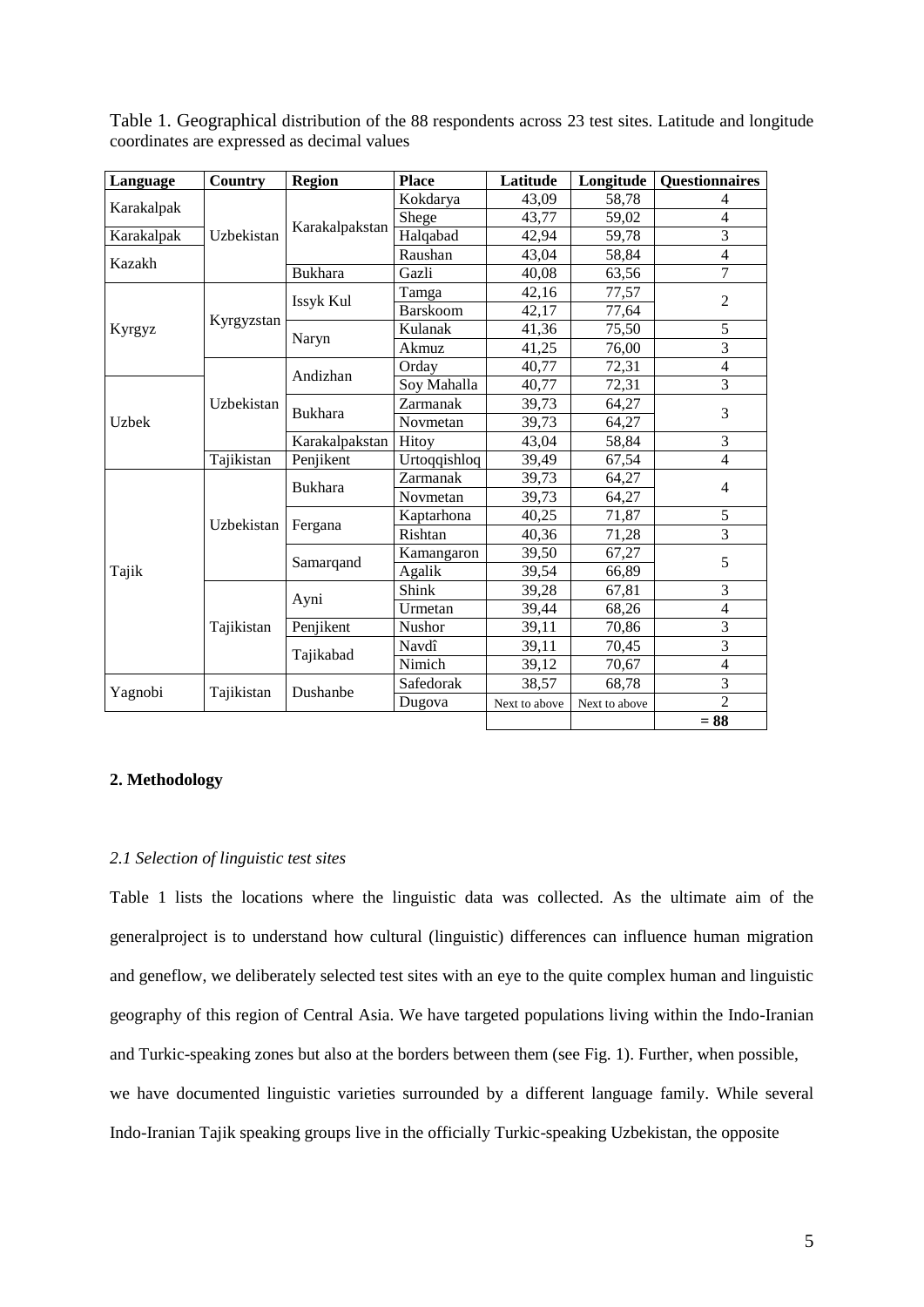

**Figure 1.** A. Geographical sketch of the region investigated. Test sites are reported in yellow. Major cities are reported as gray squares. Gray boxes with labels corresponding to the clusters found in the bootstrap tree of figure 2 are reported. Major linguistic classifications (Turkic, Indo-European) are reported at the top. **B**. Test-sites in A have been plotted as circles whose surface is proportional to the percentage of loanwords from the other linguistic family appearing in the Swadesh list of 176 concepts (see scale on the right). Rounded-corner rectangles encompass the test sites belonging to a same linguistic affiliation and, within them, the loans from the other linguistic family are colored accordingly.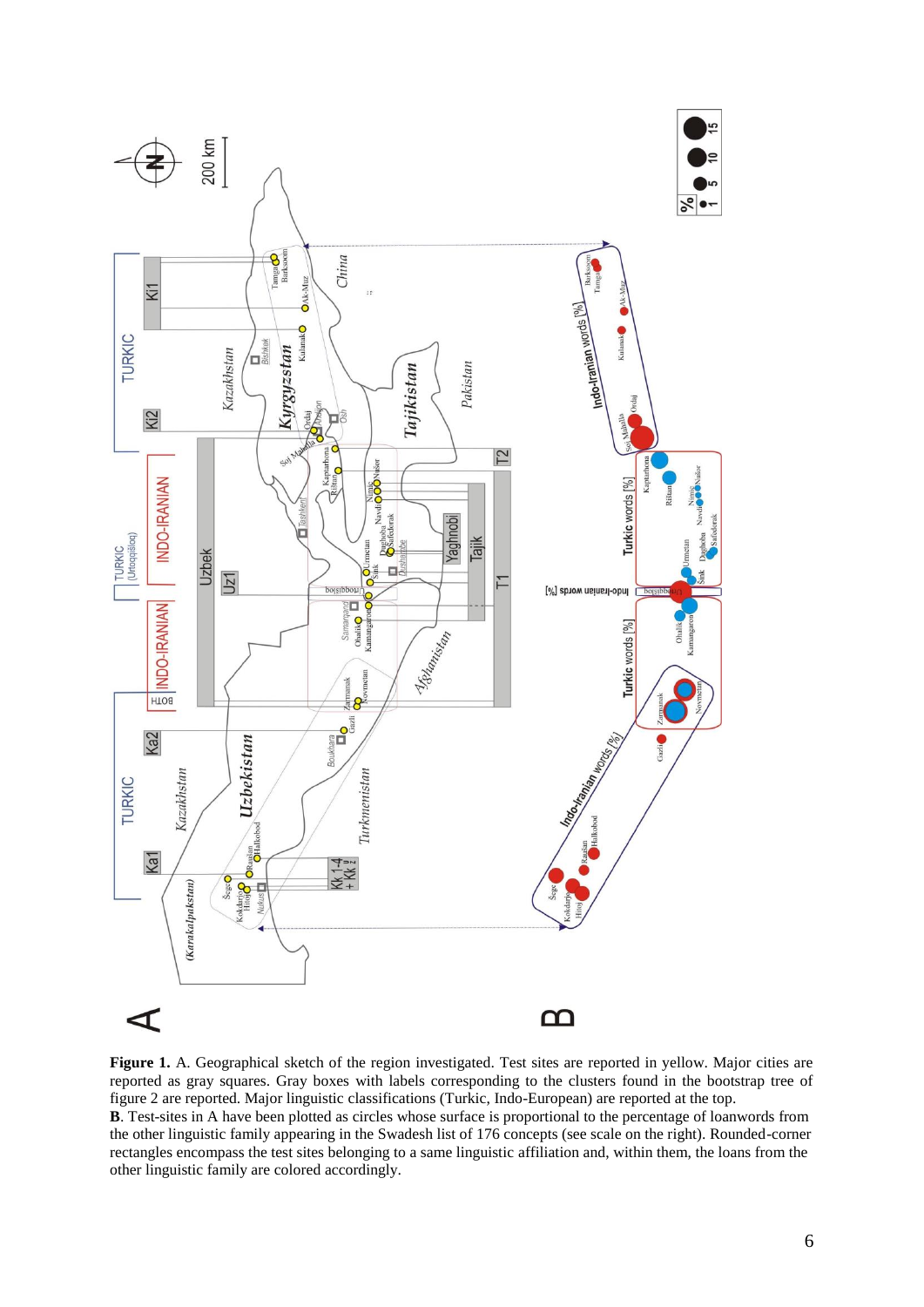situation (Uzbek-speaking groups living in a Tajik-speaking area) is less common and only one village falls into this category (Urtoqqilsoq – See Fig. 1).

As far as the Karakalpak-speaking area is concerned, sampling sites were chosen according to the suggestions of a competent social anthropologist (Dr. Svetlana Jacquesson, personal communication).<sup>2</sup> More generally, suggestions about appropriate sampling sites came from local historians, social anthropologists, and local authorities. Our quest for "autochthonous" villages explains why the majority of the sites are away from large urban areas such as the cities of Tashkent (Uzbekistan) and Bishkek (Kyrgyzstan). An exception was made for the city of Bukhara, that has a special interest as it has been peopled since the Neolithic times.

For reasons related to the genetic ambitions of the larger project (explained in the introduction), the linguistic varieties under study correspond to populations representative of the two life-styles of Central Asia, farmers (i.e., the Tajiks) and pastoralists (the Kazakhs). While we wanted to investigate a larger region, linguistic varieties in the Tajik portion of the Pamir mountains have not been documented because of severe weather conditions during the fieldwork and because there was too little time to get used to the high altitude. There are no sampling sites in the southern region of Kyrgyzstan because local authorities did not allow investigation.

# *2.2 Linguistic inquiry*

Local healthcare professionals selected the volunteers likely to be enrolled in the study after our arrival in the different villages, and our first contact with them was often the day of the DNA donation and, for some of them, the day of the linguistic interview. This is why we experimented with different approaches to identify the language variety spoken by the informants (Fig. 1). Before systematically adopting the extended Swadesh list of 200 words on which this paper is based, we experimented with using other word lists. The first one concerned "diagnostic" words chosen by F. Jacquesson (personal communication, see also Jacquesson 2002) meant to distinguish the speakers of three Turkic languages: Uzbek, Kazakh and Karakalpak. Because of the dialect *continuum* existing among Turkic

1

<sup>&</sup>lt;sup>2</sup> See also Jacquesson Sv. 2002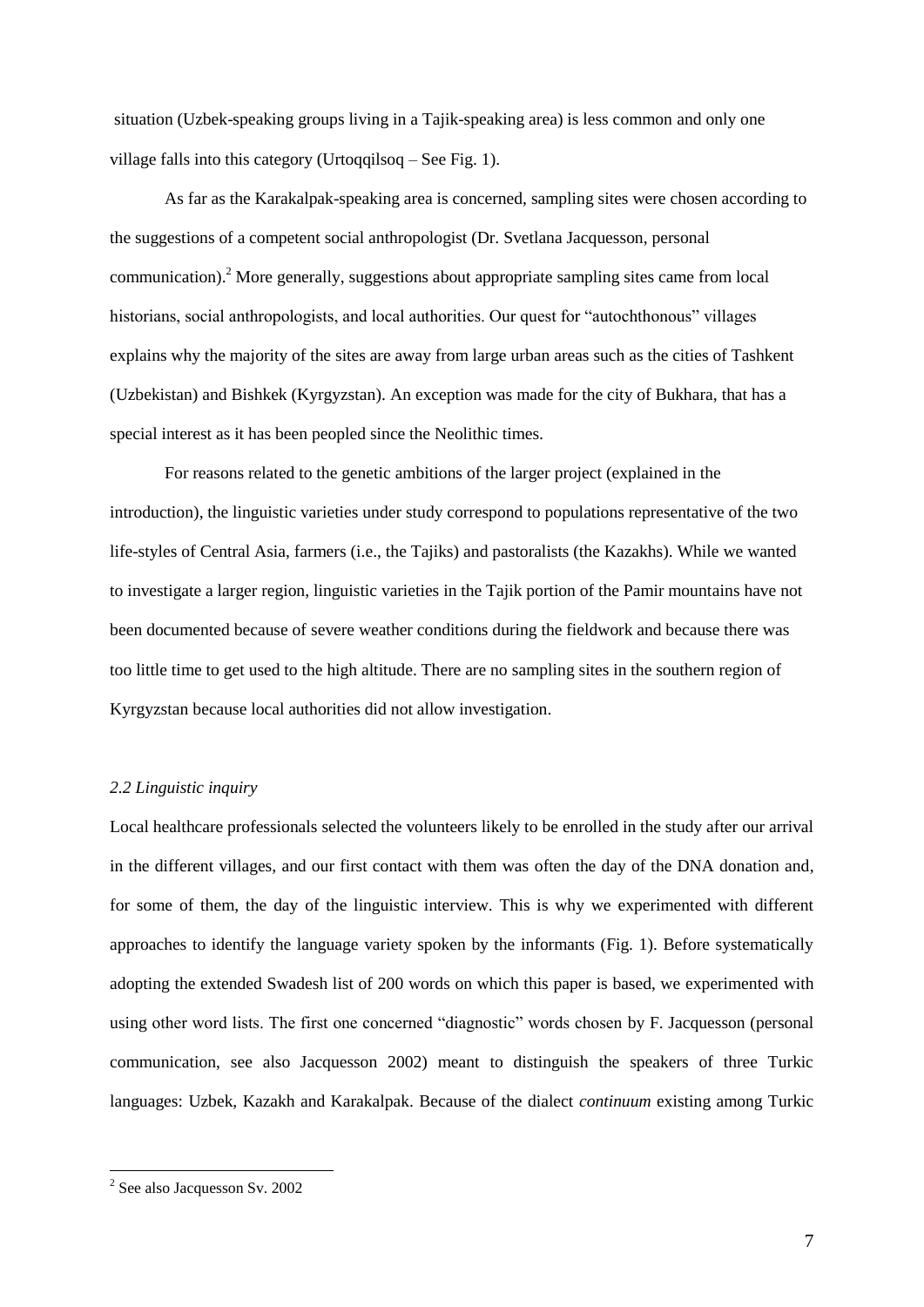languages of Central Asia<sup>3</sup> and the high degree of mutual intelligibility among the speakers of Uzbek, Kazakh and Karakalpak, we progressively adopted a longer list of diagnostic words according to Junusaliev (1966) and Menges (1968). While the results (not shown) were quite accurate and confirmed the linguistic literature, we felt that they were not portraying the dialect *continuum* appropriately. For this reason, we finally based our inquiry on the extended Swadesh word list of 200 items (Swadesh 1955, 1972).

# *2.2.1 Classification of spoken language varieties by using the extended Swadesh list.*

Widely used in linguistic studies, the Swadesh list was developed for glottochronogy, i.e. dating linguistic events such as the splitting of the Germanic languages into North, East and West. It was designed to include the basic notions that we expect to find in the lexicons of all languages and to include, for comparative purposes, the words less likely to have been borrowed. Swadesh's approach was highly controversial, especially his notion of a "basic vocabulary". His idea was that essential words are more widely used and are more stable over time. For assaying linguistic relatedness, the words of the Swadesh list offer some advantages because speakers use them without hesitation, whilst more "marginal" words require longer reflection. Finally, the essential words are generally simple, not derived. Many articles have addressed the effectiveness and appropriateness of the Swadesh list and we redirect interested readers to reviews (Kessler 2001; McMahon & McMahon 2005; Holman et al. 2008).

While the standard Swadesh list seems a convenient base to collect phonological and lexical data and to compute linguistic distances between the speakers, we had to adapt it to this specific linguistic context by excluding some words (see Supplementary Materials, Tab. S1). To minimize polysemy, a better list had to be developed and used instead, but our fundamental choice to use the Swadesh list (because of its wide use in linguistics) was modified only slightly. By using the Swadesh

1

<sup>&</sup>lt;sup>3</sup> This is particularly true for the Kyrgyz, the Kazakhh and the Karakalpak, and partly for the Uzbek of Karakalpakstan. The official Uzbek, which has been influenced by Iranian languages, is slightly different, although its Turkic basis still shimmers through, further attesting to the phonetic continuum among the Turkic languages.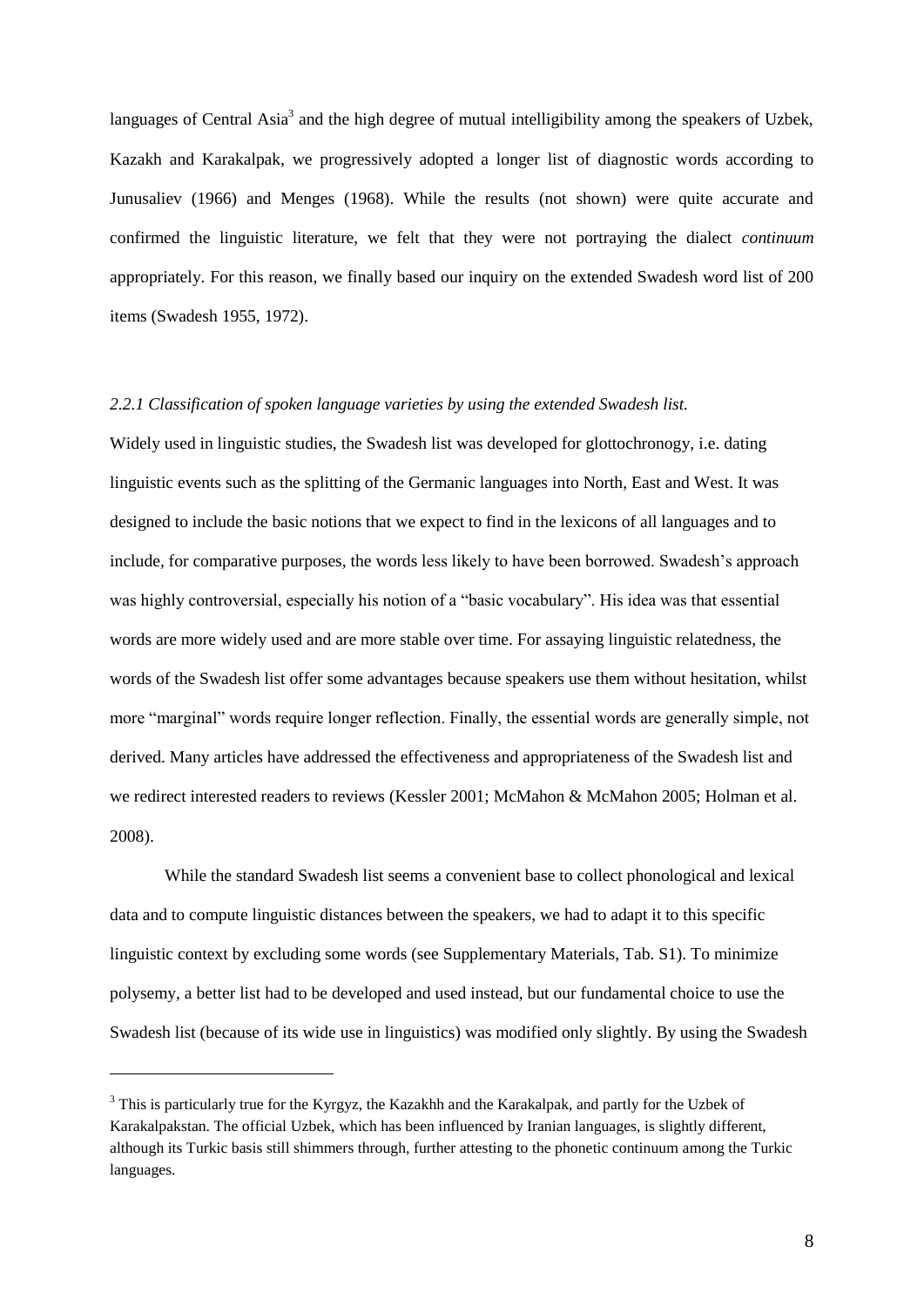list of concepts we intend to facilitate the comparison with linguistic data collected in the same format in other populations.

#### *2.3 Informants, protocol and linguistic database*

<u>.</u>

The Swadesh 200-word list was submitted to 88 people during fieldwork in Uzbekistan, Kyrgyzstan and Tajikistan from 2003 to 2007 (Tab. 1). More than 17,000 items have been digitally recorded and manually transcribed (Supplementary Materials, Tab. S2). All informers were approached by the same linguist (PM), usually in rural health centres. For genetic-testing purposes, they generally were male adults aged of at least 40 years. If the social background of the informants is uneven (mainly manual workers in rural areas and low middle-class or middle-class in urban areas), they all went to school during the times of the Union of Soviet Socialist Republics (USSR) and could understand Russian well.

In practice, the informants were asked to orally translate into their mother tongue the Swadesh words that were asked in Russian.<sup>4</sup> The conditions of the linguistic interview (microphone on the table, empty room, medical environment, interview conducted in Russian by a linguist coming from Paris, specific request to speak clearly, words pronounced out of context) could not have been more formal, meaning that recorded variants are quite far from natural language conditions and inter-individual variability could not be captured fully. But, unfortunately, no alternative setup was possible.

As we were unable to identify a priori *the* speaker best representing the variety spoken in a given site, we adopted a sociolinguistic approach and collected about four questionnaires per village (though their number varied according to the size of the villages and was sometimes conditioned by

<sup>&</sup>lt;sup>4</sup> While informants were asked to speak their everyday language, some made visible efforts to "speak well", reproducing the official language. We stressed that we were interested in recording their traditional language and history, which was often a convincing argument in the context of the nationalistic policies pursued by many Republics after the collapse of the Soviet Union and their independence. We note that the Uzbek spoken in Uzbekistan is much more homogenous than the Tajik of the Tajik-speaking minorities living in Uzbekistan The speakers who agreed to "play the game" and were proud to use their everyday language are rare; they are notably the informants coded Ka-Gazli 5, Ka-Gazli 7, T-Kamangaron 2, T-Kaptarhona 5, T-Navdî 1, T-Nimich 3, T-Nimich 4, T-Nushôr 3, T-Rishtan 3, T-Urmetan 1, T-Urmetan 3. It is significant that these are essentially the Tajiks of Uzbekistan, less influenced by the Tajik norm. For example, they are perfectly aware that they employ the syllabic consonants  $[Cl]$  instead of groups  $[V+C]$ .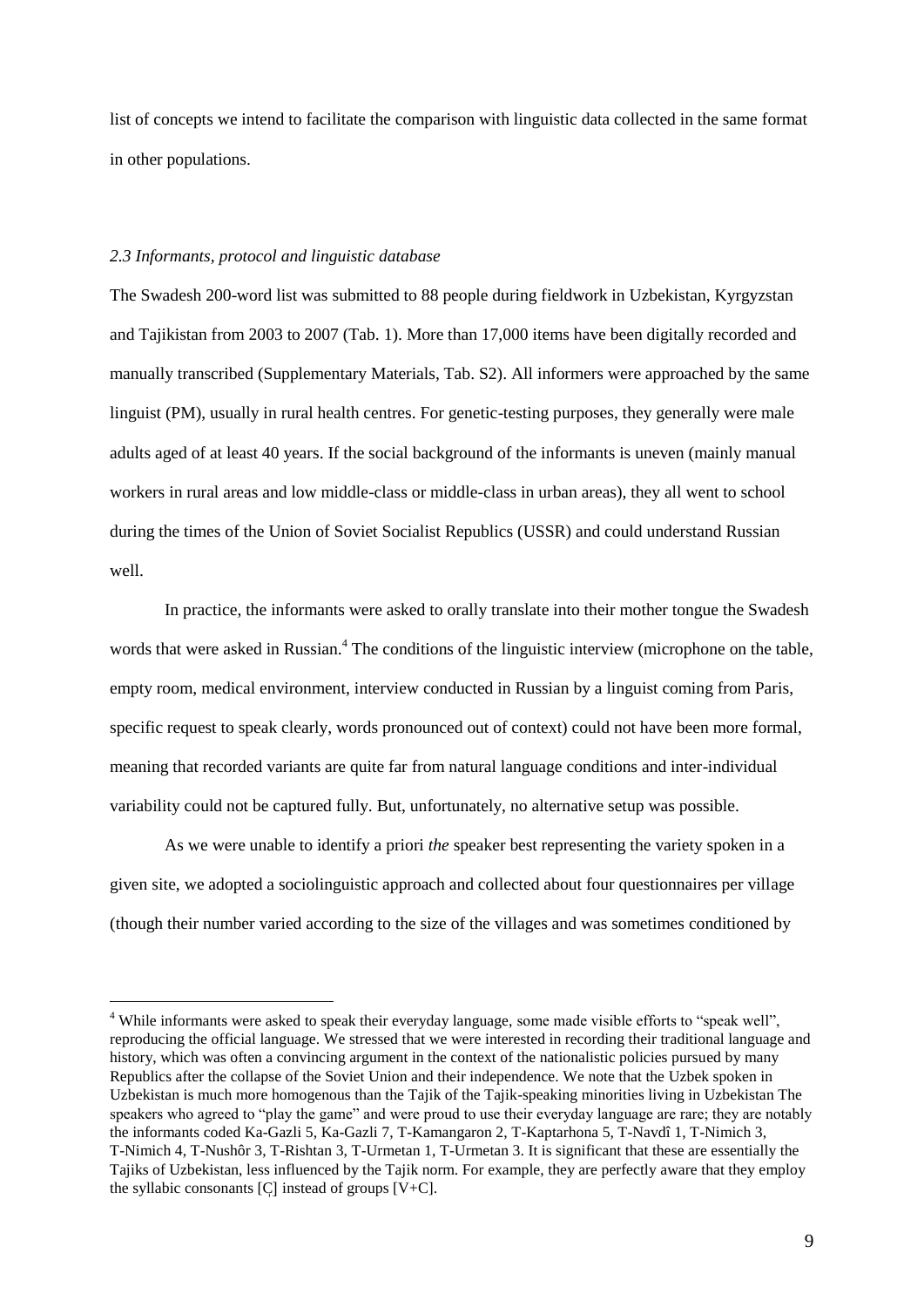the lack of Russian speaking volunteers -- see table 1). The number of questionnaires concerning Yagnobi speakers is lower than the average because of difficult working conditions during the inquiry.

When a respondent did not understand a concept (usually one used less in everyday speech), a drawing corresponding to the concept was sometimes shown. When the informant provided two different responses, we have generally chosen the first realization because the second one was usually an attempt to speak closer to the norm. We note that words were asked in the order established by Swadesh, except for the first 21 (abstract words in a grammatical context) that were asked at the end (Supplementary Materials, Tab. S1). The whole linguistic interview lasted for about half an hour for each informant.

To be sure that no misunderstandings arose during the interview and that recorded words indeed corresponded to the concepts of the Swadesh list, all realizations have been verified according to several references (Andreev and Sunik 1982, Balci B. et al. 2001, Baskakov 1966, Junusaliev 1966, Kerimova 1959, Moukhtor et al. 2003, Rastogueva 1963, 1964). Later, we transcribed the realizations in IPA (International Phonetic Alphabet) but we did not try to reconstitute the phonology. Each transcription has been compared to the corresponding recording several times. The phonetic transcriptions were subsequently translated into the X-Sampa codification for computational processing (Wells 1997, for more details please see the internet address http://coral.lili.unibielefeld.de/LangDoc/EGA/Formats/Sampa/sampa.html). It must be pointed out that we are dealing with the phonetics of words pronounced in isolation. For example, the devoicing of the final consonants in all the languages of the region studied does not occur before a consonant in the following word or in a suffix.

# *2.4 Computational analysis*

We estimated the similarity of varieties using a pronunciation distance metric, in other words, ignoring syntax and morphology. Since lexical differences also result in pronunciation differences, these are incorporated into the method. It is occasionally objected that behavioral tests are needed to determine how closely related language varieties are, e.g., tests of (mutual) intelligibility, and the objection is not without merit. But behavioral tests, e.g., of intelligibility are not only expensive to conduct, but also

10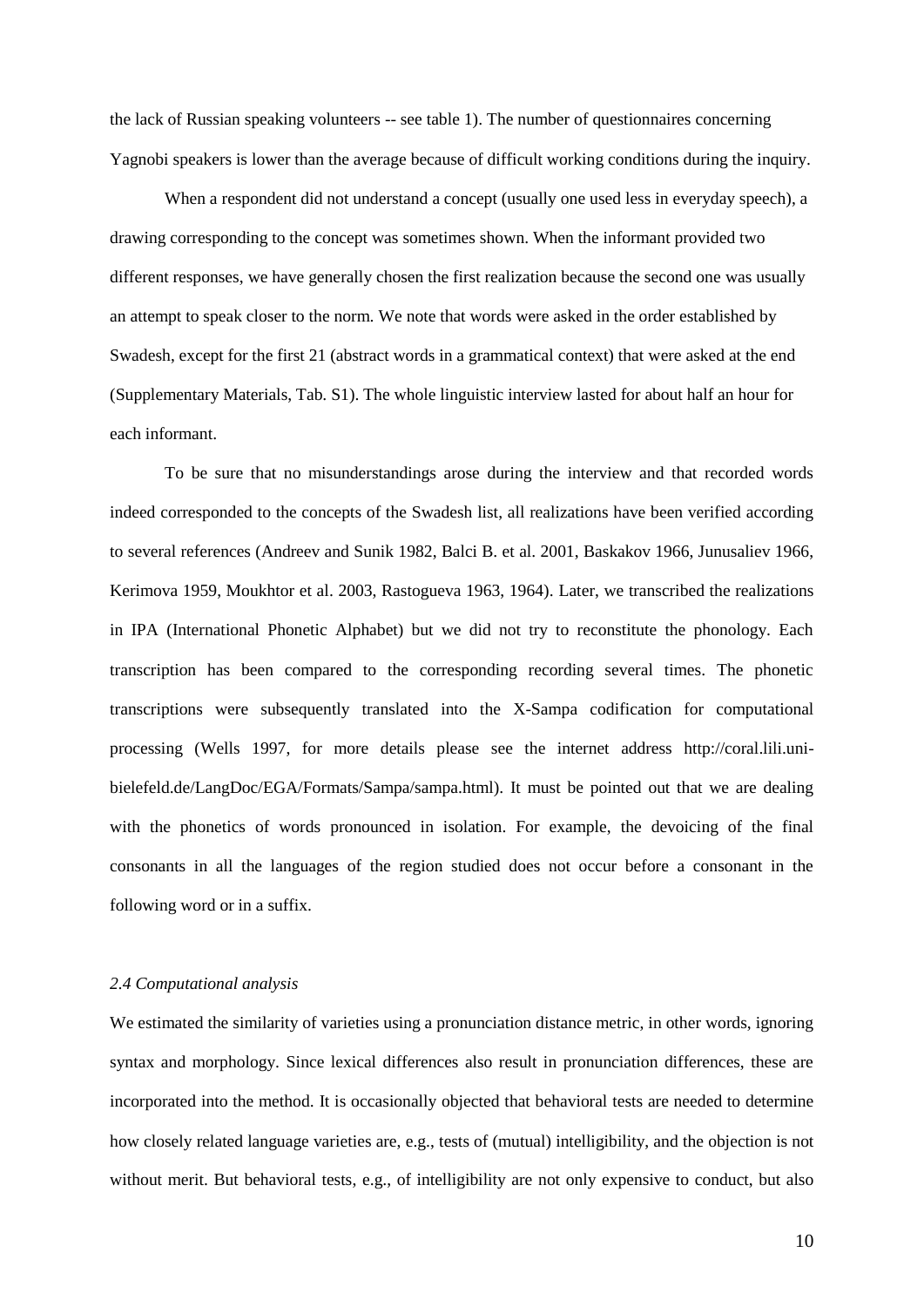reflect linguistic similarity only partially, as language attitudes and experience likewise play a role. Finally, as Gooskens et al. (2008) show, pronunciation similarity together with lexical overlap (shared cognates) predicts intelligibility quite well (explaining 81% of variance).

We therefore compared the phonetic transcriptions of the pronunciations using the Levenshtein algorithm, also known as Edit Distance (Levenshtein 1966). When calculating edit distance between a pair of words in two different varieties, the algorithm seeks for the minimal set of operations that can be used to transform one realization into another. The operations can be insertions, deletions, substitutions or swaps and each is associated with a cost (Tab. 2).

**Table 2** Levenshtein distance example concerning a pairwise distance computation between two realizations for the word 'round' in two languages. Tajik horizontal (Agalik) and Uzbek vertical (Zarmanak). The algorithm begins with all the cells in the matrix empty except for the zero in the upper left hand corner. Each cell is then filled in with the minimum of three possible values: (i) the value in the cell to the left plus one (corresponding to an insertion); (ii) the value of the cell above plus one (corresponding to a deletion); or (iii) the value of the cell diagonally above and to the left plus one if the row and column indices differ, or plus zero if they are the same. The cell (l,l) involved a null change with respect to the cell  $(i,0)$ . The value in the lower right-hand corner (4) is then the minimal edit-distance between the two strings, the least number of edit operations required to transform *ajlana* to *lUnda*. See Tab. 1 for more geographical details.

|   |                |                | U              | $\mathbf n$    | d              | a |              |
|---|----------------|----------------|----------------|----------------|----------------|---|--------------|
|   | $\overline{0}$ | 1              | $\overline{2}$ | 3              | 4              | 5 | null         |
| a | <u>1</u>       | 1              | $\overline{2}$ | 3              | 4              | 4 | insertion    |
|   | $\overline{2}$ | 2              | $\overline{2}$ | 3              | 4              | 5 | insertion    |
|   | 3              | $\overline{2}$ | 3              | 3              | 4              | 5 | null         |
| a | 4              | 3              | 3              | $\overline{4}$ | 4              | 4 | substitution |
| n | 5              | 4              | 4              | $\overline{3}$ | $\overline{4}$ | 5 | deletion     |
| a | 6              | 5              | 5              | $\overline{4}$ | 4              | 4 | null         |
|   |                |                |                |                |                | 4 |              |

Although we have experimented with elaborate cost schemes, we have generally found simple schemes to function effectively when the purpose is to characterize the overall similarity among varieties (Heeringa 2004: page 186). Therefore, a standard cost scheme in which all operations cost a single unit (1.0) is adopted, here, in Levenshtein distance computation. Heeringa (2004) presents the application of Levenshtein distance in great detail. We ensure, roughly, that only vowels substitute for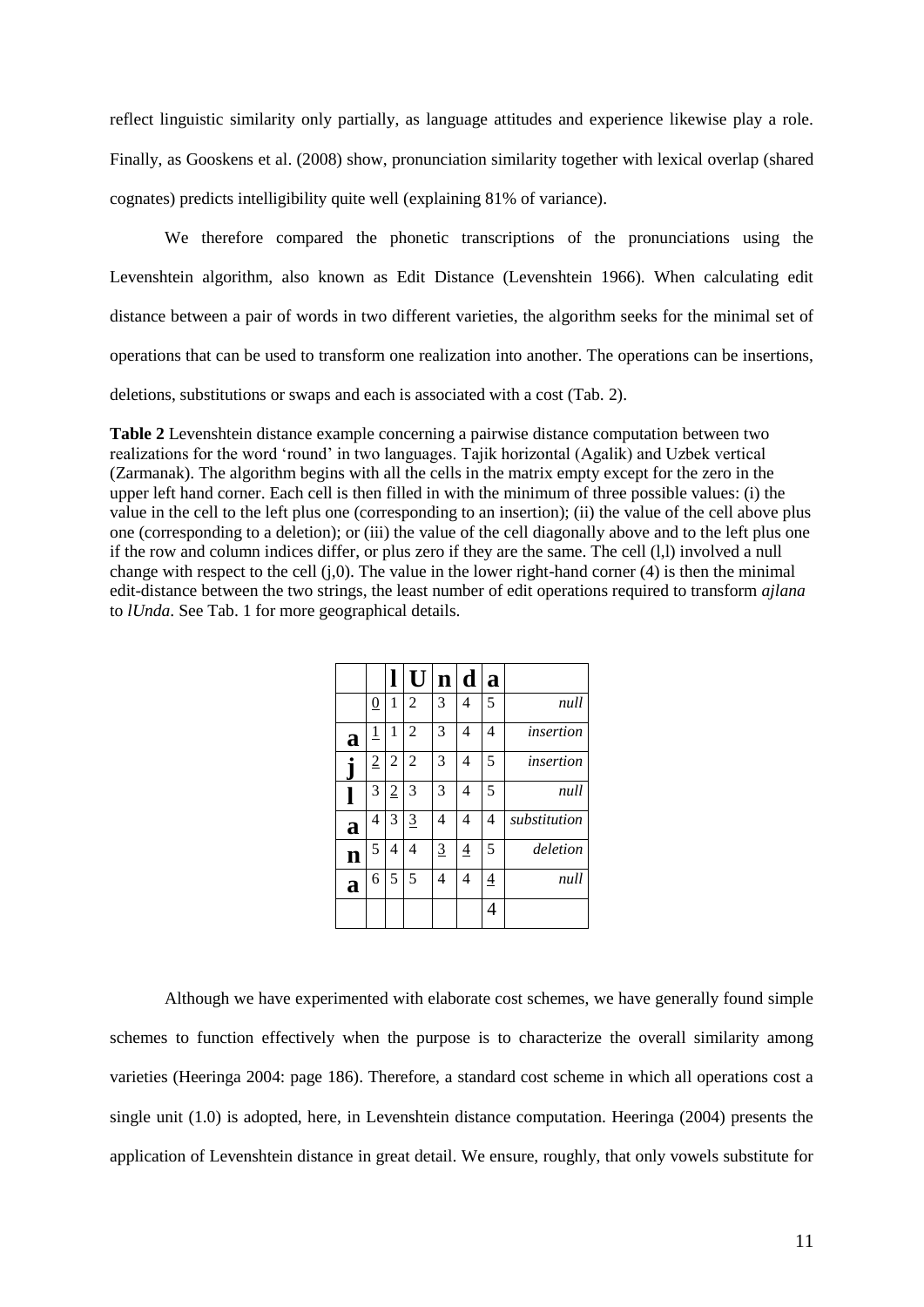vowels, and consonants for consonants, and the distance scores are normalized according to wordlength (see Heeringa et al. 2006 for details). The guarantee is only rough because we do allow vowels to substitute for sonorous consonants ( $/r$ , 1, n, m/ etc.) and approximants such as  $/w$ ,  $j/may$  substitute for vowels but also for consonants.

As in previous dialectometric research conducted by the Groningen group, the software package L04, developed by Peter Kleiweg (http://www.let.rug.nl/kleiweg/L04) and GabMap (www.gabmap.nl/) (Nerbonne et al. 2011), are adopted for analysis. These packages contain several methods to analyze phonological and lexical data statistically, building on the Levenshtein measure for string data, but including routines to analyze numerical data such as frequencies formant values, and others to analyze categorical data (such as lexical choices). The focus is on analyzing string data such as IPA transcriptions.<sup>5</sup>

For the purpose of testing effectiveness in distinguishing different varieties, L04 is used to calculate a distance between each pair of words, and then an aggregate distance score for each pair of sites (the mean of word distances). We collected the aggregate site distances into a site  $\times$  site matrix, which was further analyzed using multivariate analyses and hierarchical clustering.

#### *2.5 Matrix Generation*

1

Given our use of Levenshtein distance as a measure of pronunciation difference, it is natural to continue using distance-based methods as opposed to character-based methods to understand how the linguistic varieties relate to one another. Kassian (2015) confirms the general wisdom of preferring distance-based analyses. Site  $\times$  site matrices of mean edit-distances were generated for the entire dataset and for the two main language groups in it, namely Turkic (Karakalpak, Kazakh, Kyrgyz and Uzbek) and Indo-Iranian (Tajik and Yagnobi). Though the Yagnobi language is classified in a different subgroup (Eastern Iranian) than Tajik (Western Iranian), we processed them together.

<sup>5</sup> Naturally there are alternatives available, notably the AJSP work and Jäger's (2013) work, both cited in the introduction, but also Mattis List's LingPy programs (List 2014). In fact we have developed more sensitive measures as well (Wieling, Margarethe and Nerbonne 2012). Given our focus on varietal level comparison, we feel that more sensitive measures are unlikely to contribute much.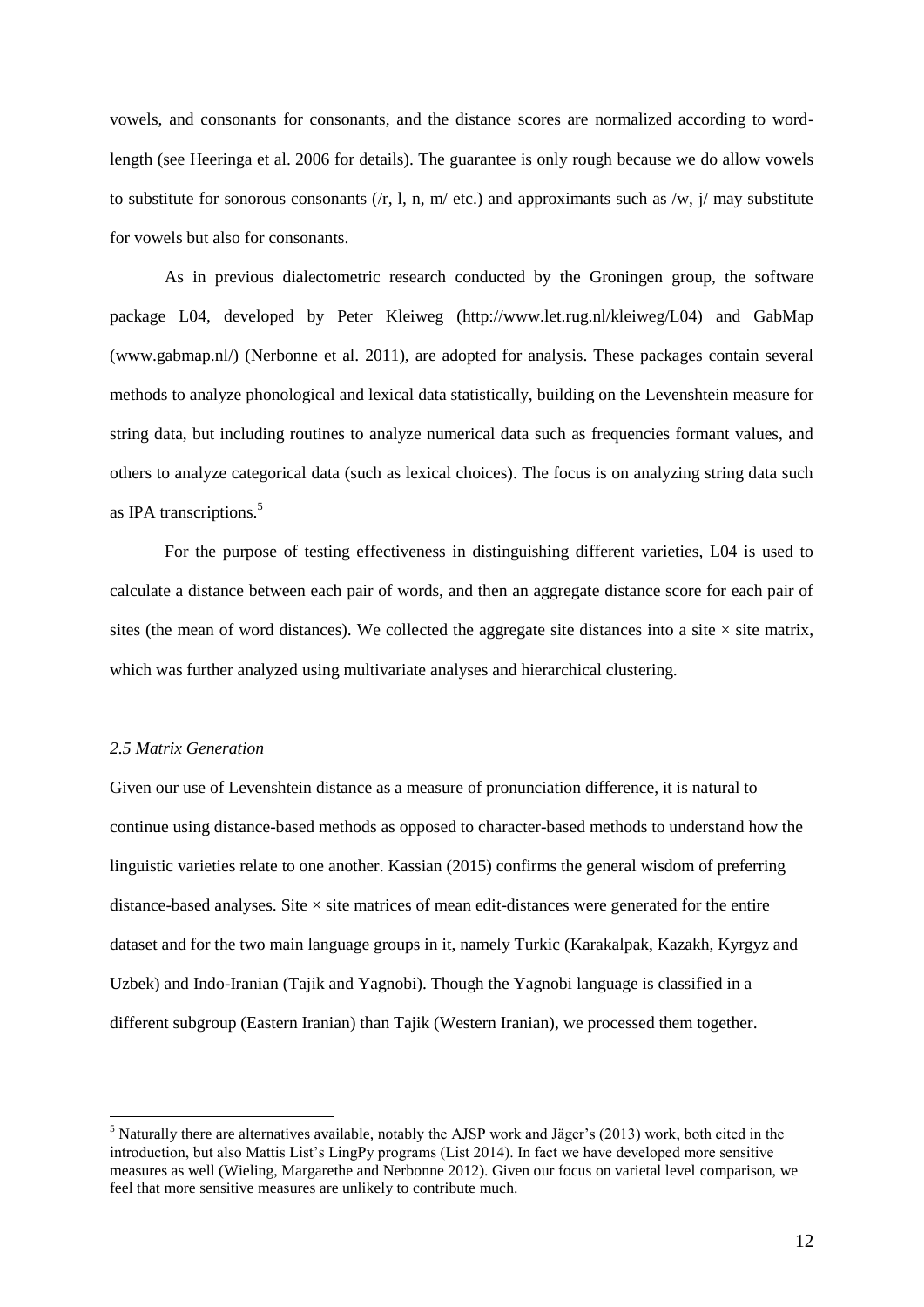We also processed the dataset per wordlist, meaning that linguistic distances between all the pairs of speakers have been computed according to the shorter (100 words) and to the longer Swadesh list (200 words). There is a discussion in the literature as to whether the 100-word or 200-word list is better for the purpose of assaying linguistic relatedness, and we wished to know the degree to which the relatedness would overlap depending on which of the two sets was used. Because the 100-wd set is largely a subset of the 200-wd set, the two are not at all statistically independent, so we will not attempt to interpret the significance of the (very high) correlation we obtain.

## *2.6 Relations among varieties*

We investigate the structure of the site  $\times$  site matrix of linguistic distances using (bootstrap) clustering (Nerbonne et al. 2008) on the one hand and multi-dimensional scaling (MDS) on the other (Nerbonne, Heeringa and Kleiweg 1999). We do not wish to assume that the varieties are tree structured, i.e., the result of purely vertical inheritance with occasional splits. The high level of contact, systematic migration and potential for population admixture we find in Central Asia suggests that we should expect to find horizontal transfer as well. We therefore prefer techniques such as MDS, at least initially, to phylogenetic inference, which does assume a tree structure. We hasten to add that we have no reason to doubt the clear separation of the Turkic from the Indo-Iranian varieties. But, as we note below (4.4.4), the frequency of lexical borrowing confirms our suspicion that horizontal transfer was also an important factor determining the current relations among the varieties studied. This will be reflected in MDS plots but not in phylogenetic trees.

The linguistic distance matrices (between all pairs of speakers and between all pairs of speakers within a language group) have therefore been analyzed and visualized as a consensus bootstrap tree (Fig. 2) and as classical multidimensional-scaling plots where the squared error is minimized (Fig. 3). The bootstrap tree guards against too strong an assumption of tree-like structure by resampling original data (with replacement) a hundred times obtaining 100 randomly resampled new datasets containing the same number of items (words) as the original (though with some items appearing repeatedly and some not appearing at all, due to the randomness of the resampling procedure). More details about the procedure can be found in Nerbonne et al. (2008). The length of a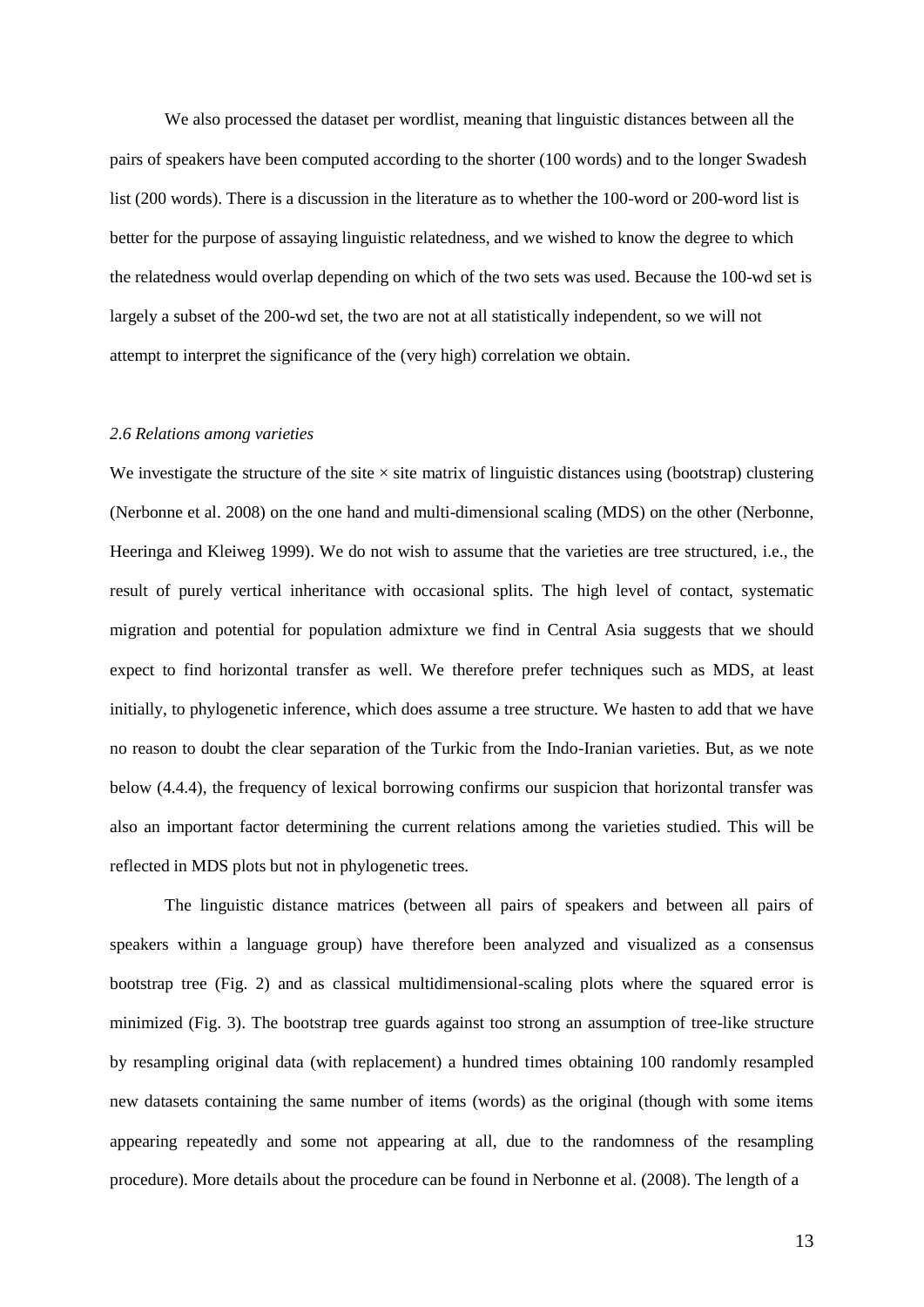

Figure 2. Bootstrap consensus tree accounting for the linguistic similarities and differences between 88 informants interviewed in 23 test sites according to Levenshtein linguistic distances. The scores at each node of the consensus tree correspond to the number of times each bifurcation is observed in the 100 trees obtained from the 100 matrices corresponding to 100 datasets re-sampled from the original dataset with the bootstrap method. Nodes not supported by at least 70% of the bootstrap re-sampled 100 datasets have been collapsed, thus giving sometimes rise to a "comb" geometry meaning that no robust hierarchal clustering can be assessed at the corresponding level of the tree. This cut-off value is arbitrary, though quite standard in similar analyses. Major linguistic bifurcations are very stable (bootstrap score  $= 100$ ). Further clusters are labeled by an alphanumeric code (ex. Kk1, Kk2, Kk3, etc.) and also reported in figure 1 for visual ease in geographical comparisons. Distance matrices concern aggregated Levenshtein distances accounting for pair-wise comparisons of the realizations of 176 words that are included in the 200 list of Swadesh concepts (see Supplementary Materials table S1 for details about the wordlist).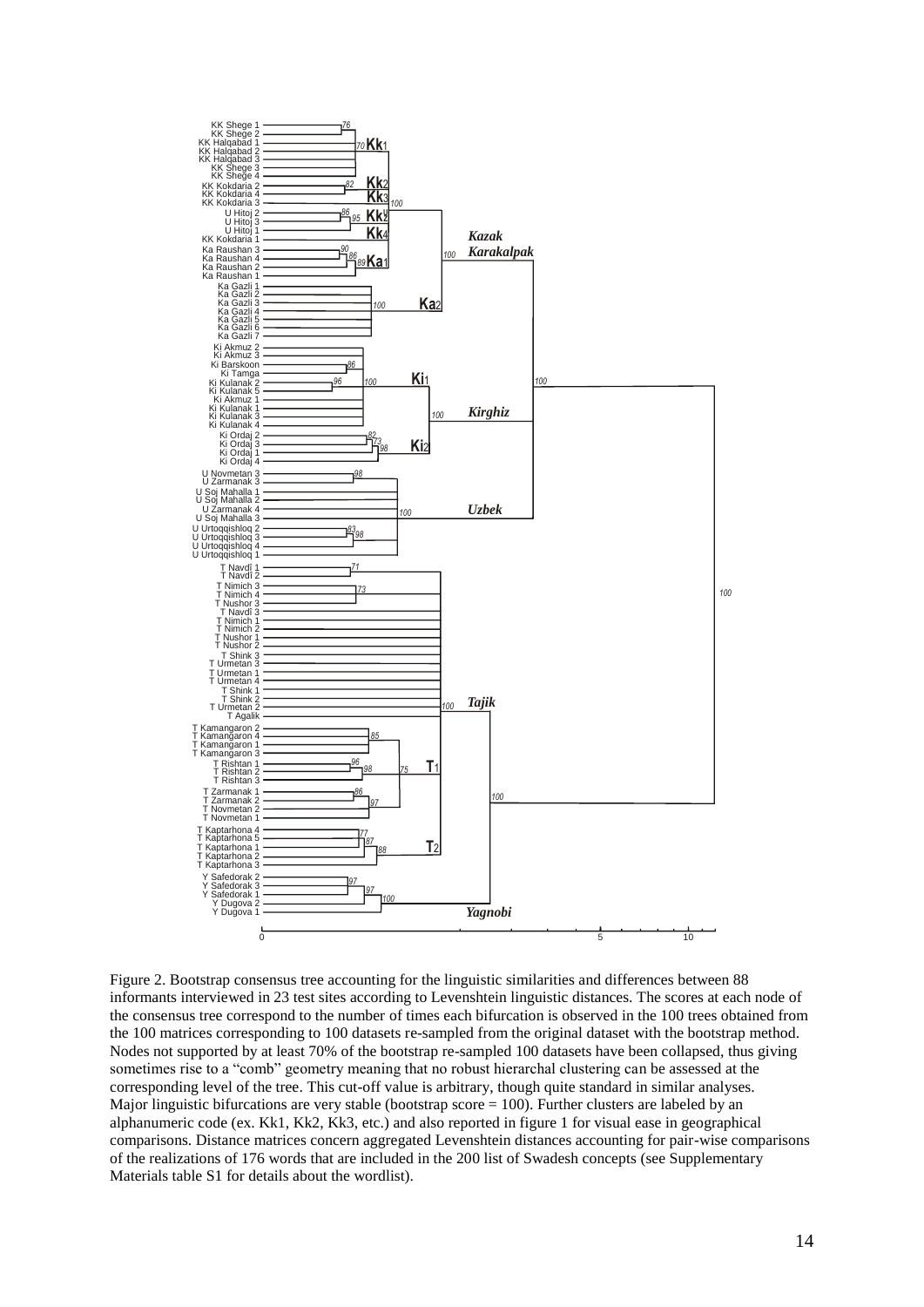**TURKIC** 



Figure 3. Two-dimensional multidimensional scaling (MDS) plots accounting for the Levenshtein linguistic distances between the 88 informants interviewed in 23 test sites. Informants are displayed by linguistic family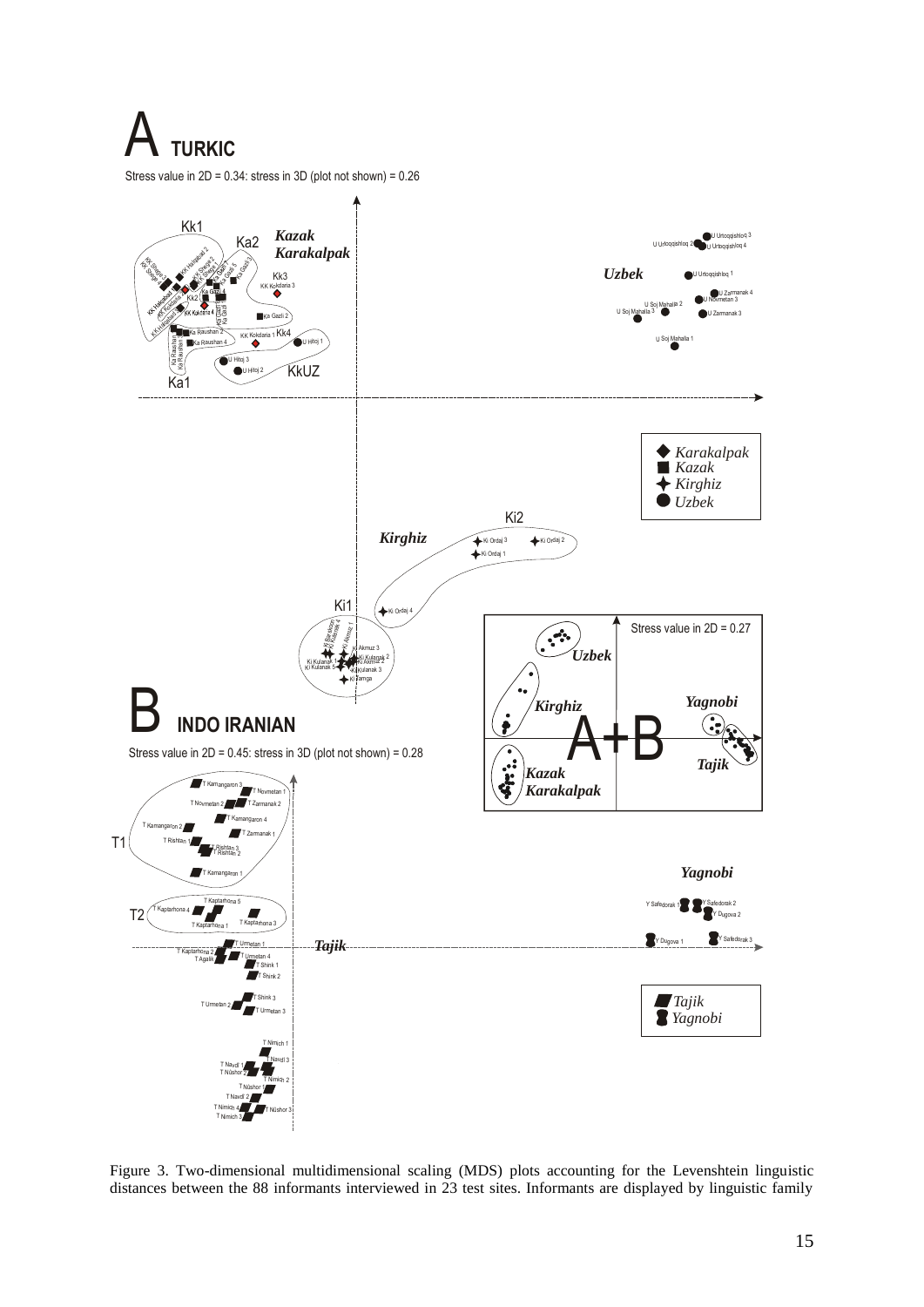and altogether (A. Turkic; B. Indo-European, A+B altogether). Symbols are provided when necessary to distinguish single languages. Red-filled symbols correspond to samples that stand out in a three-dimensional representation (not shown). This is the case of the village of Kokdaria in A. and of the village of Kaptarhona in B. All plots provide a representation of variability that is somewhat complementary to the tree displayed in figure 2, though they are not based on re-sampled matrices. For cross-comparison ease, some groups of points are encompassed by a circle that corresponds to the clusters (ex. Kk1, Ka1, Kk2, etc.) appearing in figure 2 and also in figure 1. Stress values, corresponding to the deformation of each projection, are reported for each plot both for two-dimensional analysis (shown) and for three-dimensional one (not shown).

branch reflects the cophenetic distance from an internal node to the daughter nodes, which may be leaves (sites). The robustness of the clustering (see scores at each node of the tree in Fig. 2) is proportional to the number of times a cluster appears in the different 100 trees. In Figure 2 we set a cutoff value of 70%, meaning that all nodes supported by fewer than 70 of 100 iterations were collapsed. 70% is an arbitrary threshold commonly accepted as a reasonable compromise. The many non-binary branches in Fig. 2 (see the Tadjik leaves as well the second Kazakh node) reflect groups whether further tree-like structure could not be reliably ascertained. While we used three different clustering algorithms, with results that are largely comparable, the clustering method we present was produced by Ward's method (Fig. 2). Ward's method is one of the four techniques that have been found to recognize hierarchically organized groups in dialects well (Prokić and Nerbonne 2008).

The major clusters in the bootstrap tree (Fig. 2) have been labeled and some labels are reported in figures 1 (part A) and 3 (part A and B) for the readers' visual ease.

# *2.7 Loan word detection*

To determine the number of loans, we followed a three-step procedure. First, we filtered out all the speaker pairs from the same language group (i.e., both from the Indo-Iranian group or both from the Turkic group) because we focus on the borrowings that have occurred from one language family to the other. Second, for each pair of speakers from different groups, we used the Levenshtein algorithm to compare the transcriptions of each word probed. Our leading hypothesis was that near-identical pronunciations of the same word in different language families would indicate that the word had been borrowed from one language family into the other. The third step consisted in evaluating this hypothesis against PM's expert judgment as to which words were borrowings. For this we used a technique from information retrieval, the 11-pt interpolated average precision curve (Manning,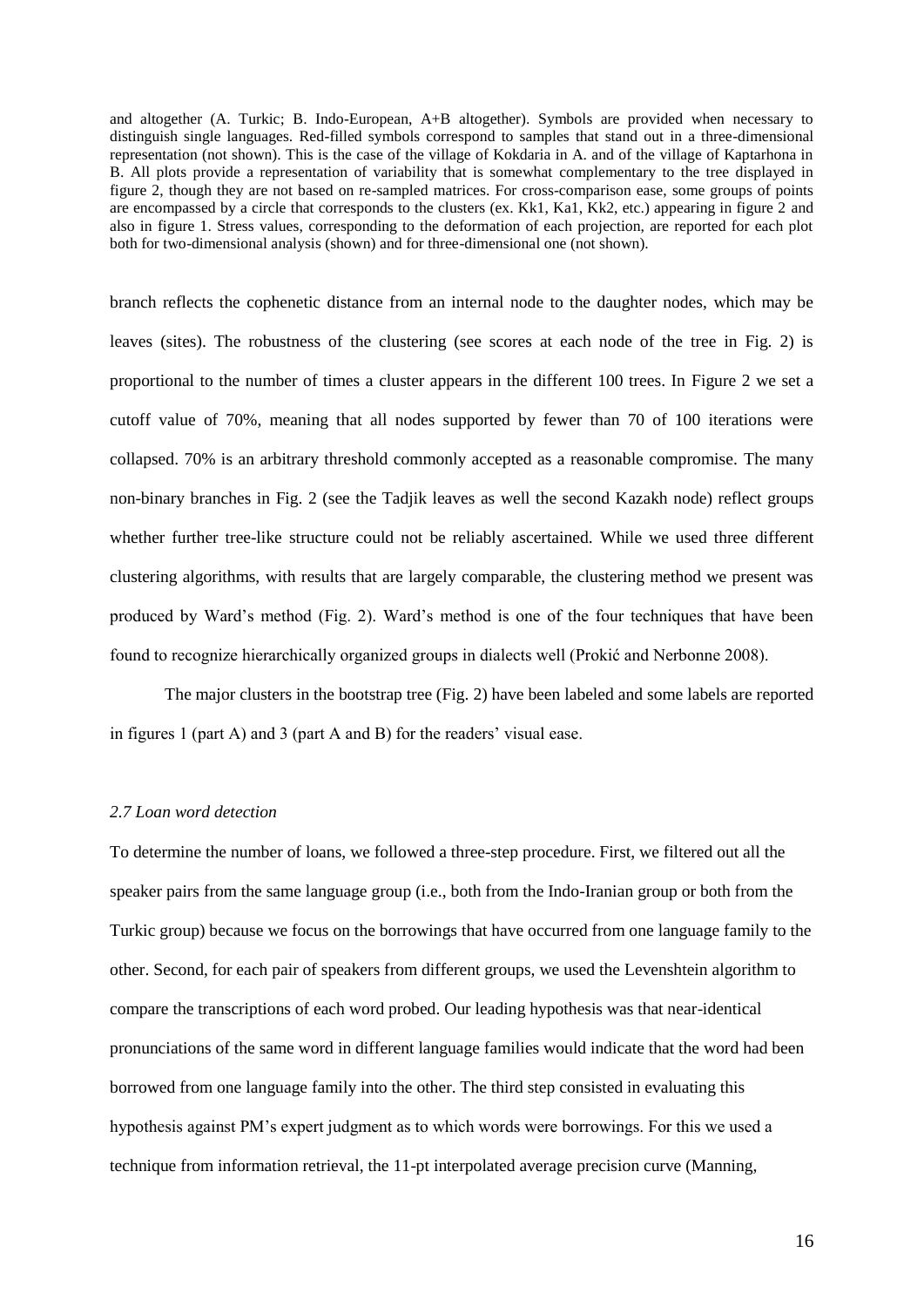Raghavan and Schütze 2008:145-148), which compares the Levenshtein scores to PM's expert classification of words into borrowed and un-borrowed (Supplementary Materials, Tab S2) We elaborate on this below.

For each concept in the Swadesh list, and for each pair of sites, we obtained a pronunciation distance—the edit distance between the pronunciations realized at the one site from the pronunciations realized at the other. We use these single-word distances to detect likely loan words, under the leading hypothesis that words from unrelated language families that are very similar probably are loan words. We quantified the success of recognizing loan words using precision and recall (Manning et al. 2008). Recall is the fraction of genuine loanwords that is correctly recognized, i.e., the percentage of realization-pairs expertly classified as loanwords which are also automatically recognized as such (i.e. by having a low score for edit-distance). Precision, the fraction of true positives, is the percentage of the pairs identified as loanwords on the basis of low edit-distance scores, which were also expertly classified by PM as loanwords. Note that there is an obvious trade-off between precision and recall: the lower we set the edit-distance threshold, the better our precision gets, while recall, however, drops. For this reason, we prefer to examine a curve, and one conventional presentation graphs the average precision at eleven different recall levels, namely 0%, 10%, etc. through 100%. Fig. 4 presents our detection of loan words as the curve showing precision at these eleven different levels of recall. It shows that precision is nearly perfect at low edit distances, while rec all is still 50%. See Fig. 4.

Finally, we also investigated whether the words related by loan as a set differ from other words (whether the mean realization differences differ significantly), and we tested whether the distribution of edit distances might be better understood as a mix of two distributions, using the EM algorithm (Ju 2002), implemented in the 'mixdist'-package in R (http://www.r-project.org/). This routine tries to analyze an input distribution as the sum of two Gaussians. The results may be examined in Van der Ark et al. (2007). This confirmed the cutoff point suggested by the precisionrecall analysis.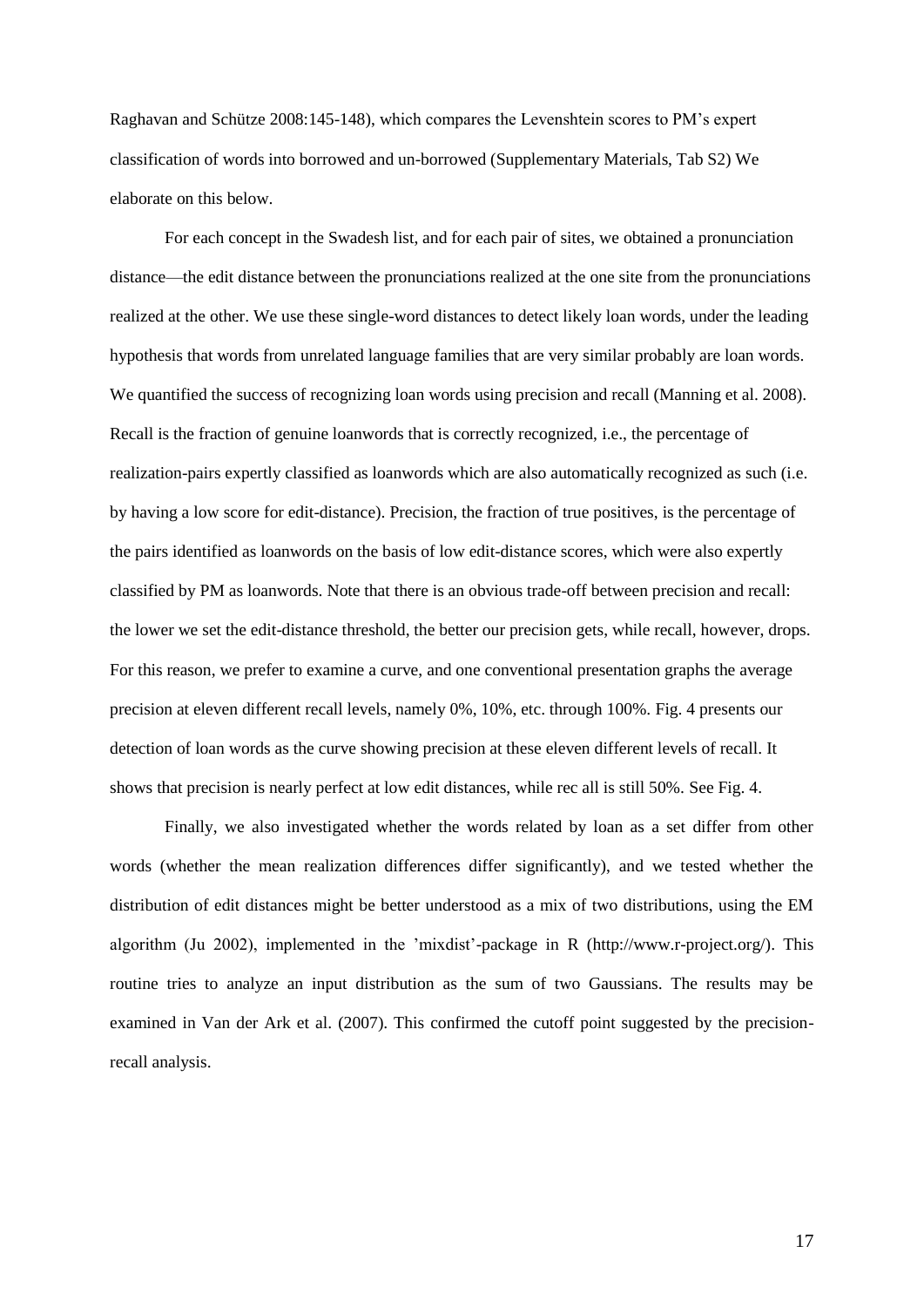

Figure 4. The precision (or accuracy) of loan word detection as a function of the recall (the fraction of loanwords detected). Recall increases as the Levenshtein distance threshold drops. See text for further explanation.

Before leaving this section we would like to note that the reliable detection of loan words is a further task that might be assigned to edit distance approaches to dialectology and diachronic linguistics. We are certain that the fairly rough approach taken here can be improved, for example using more sensitive measures and perhaps also by exploring the sensitivity of borrowed words to the structural disparities between their source and target languages.

# **3. Results**

#### *3.1 General sketch of phonetical variability*

It would be vain to try to establish, on the basis of a Swadesh list of 176 terms (24 words were excluded – see Supplementary Materials, Tab S1), the regular connections between languages of the same family. In this section, our purpose is to highlight the phonetical similarity and differences of different Central Asian varieties to suggest that their diversity falls in a range of diversity comparable to the European dialects we have studied so far (Gooskens and Heeringa 2004; Nerbonne and Siedle 2005; Wieling et al. 2007; Prokić et al. 2009; Wieling et al. , 2013; Šimičić et al. 2013; Montemagni et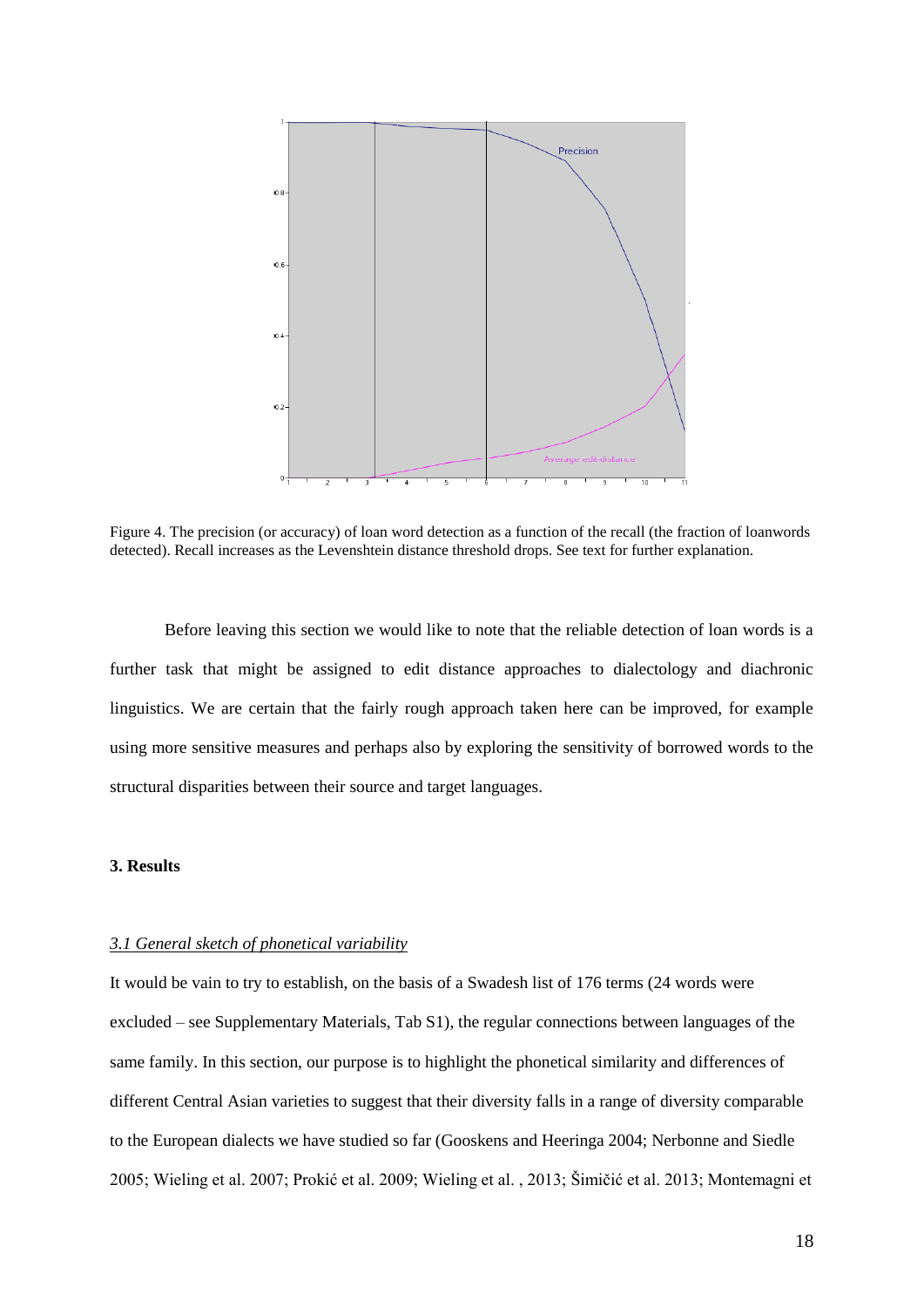al. 2013). As a consequence the computational methods we used to measure the linguistic diversity, originally designed to analyze dialect diversity in Europe, can be regarded as appropriate tools for the task at hand. The linguistic variation we find is within the bounds we find in dialectological studies, where the tools have been found to validly detect the relations among varieties (Heeringa et al. 2002, 2006). See, too, next section.

## *3.1.1 Turkic languages*

There are recurrent phenomena in the Turkic languages (Karakalpak, Kazakh, Kirghiz, Uzbek) of this region of Central Asia: (1) the devoicing of the final consonants (words pronounced singly) (ex:  $muz/myz$  'ice'); (2) the frequent consonant palatalization before [e/I] (ex:  $b$ /es / b/s 'five', k/en 'wide'); (3) in Kazakh and Karakalpak, the labialization of plosives before [o] and [u], and the epenthesis of [w] in word-initial position (ex  $t^w$ ort 'four',  $k^w$ oz 'eye'; *urman* > *wurman* 'forest'); (4) in Kazakh and Uzbek, the deletion of interconsonantal [i], with the subsequent assibilation of the next consonant (ex:  $q_{\text{1}}$  /short' >  $q_{\text{1}}$  /s) in Uzbek, the frequent deletion of [u] (ex:  $t_{\text{1}}$  /uxum 'egg' > *txum*); (6) in Kazakh and Uzbek, the velarization of final [1] (ex: Kaz.  $qof$  'hand'; Uzb.  $kwof$  'lake'); (7) in Kazakh, the tendency to weakening of initial [h] (ex:  $hajal > ajal$  'woman'); (8) in the Kazakh variety spoken in the village of Shege (Fig. 1) and the Karakalpak variety spoken in the village of Halqabad (see Fig. 1), the lenition (voicing) of initial [t] (ex: tuman 'frog' > duman; tuz 'salt' > duz). Some more phonetic tendencies in the Turkic languages are listed in table 3.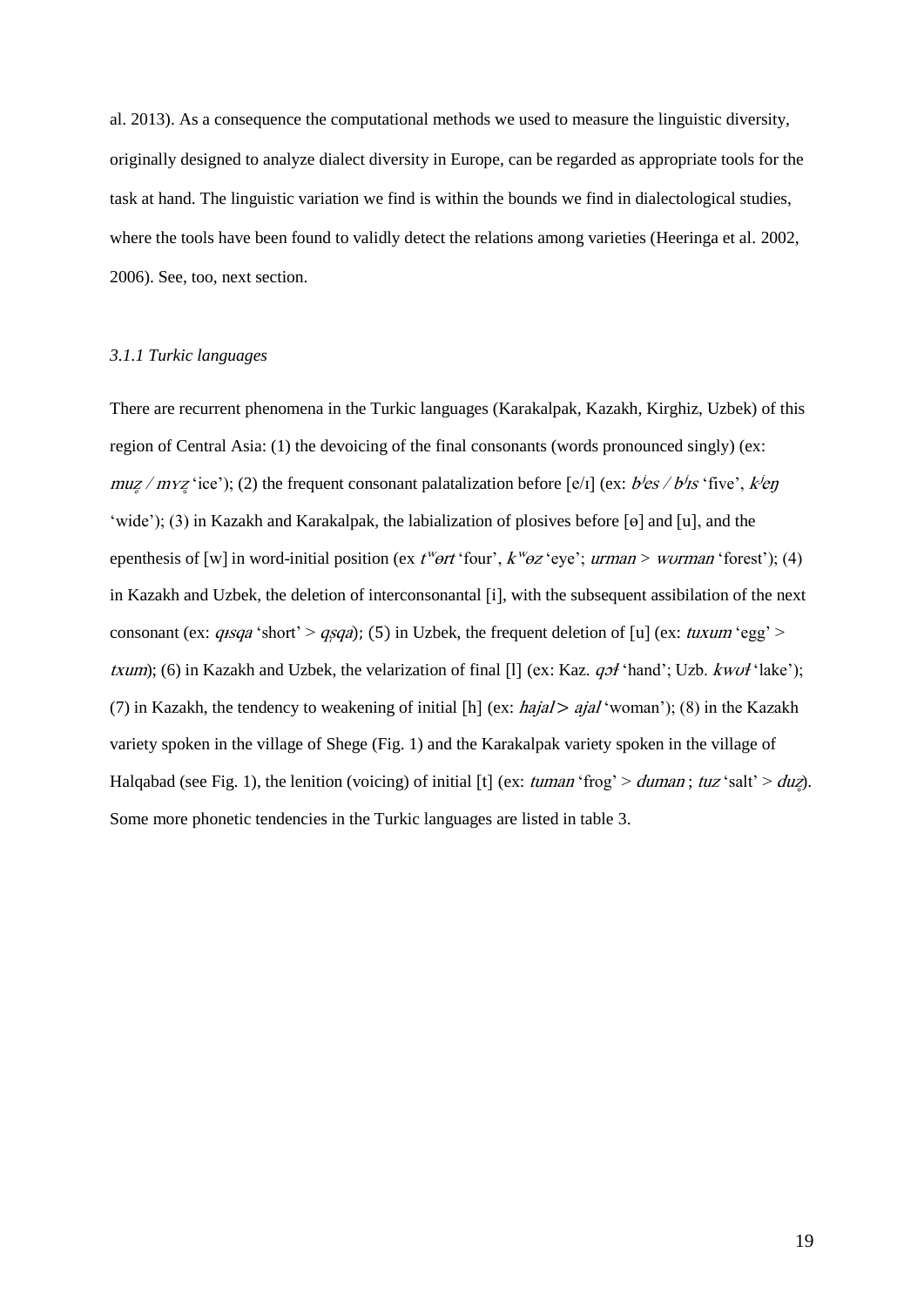| Kyrgyz                         | Kazakh                               | Karakalpak | <b>Uzbek</b>   | Commentaries                                                                     |  |
|--------------------------------|--------------------------------------|------------|----------------|----------------------------------------------------------------------------------|--|
| a                              | a                                    |            | $\mathfrak{O}$ | Vowel correspondences.                                                           |  |
| у                              |                                      | Y          |                |                                                                                  |  |
| 1                              |                                      | Y          |                |                                                                                  |  |
| #je                            |                                      | #ji        |                |                                                                                  |  |
| $\overline{C}$                 | aw                                   |            | ay/oy          | Deletion of intervocalic consonant and vowel<br>lengthening in Kyrgyz.           |  |
| te                             |                                      | $t^{j}$ e  |                | Consonant palatalization before [e].                                             |  |
| #p                             | #b                                   |            | $#b^6$         | Consonant correspondences in initial position.                                   |  |
| #m                             | #m                                   |            | #b             | Tendency to sonorization in Karakalpak.<br>Palatalization of dentals before [e]. |  |
| #te                            | # $d^{\prime}e$<br>#t <sup>j</sup> e |            | $#d^j$ e       |                                                                                  |  |
| #t                             | #t / $#d$                            | #d         | #t             |                                                                                  |  |
| # $\int$                       | # $\int$                             | $\#s$      | #ſ             | Assibilation of initial [f] in Karakalpak.                                       |  |
| $\widehat{t}$ #                | ſ#                                   |            | t∫#            | Lenition of final [t͡ʃ] in Kazakh et Karakalpak.                                 |  |
| ſ#                             | s#                                   |            | ſ#             | Assibilation of final [∬] in Kazakh et                                           |  |
|                                |                                      |            |                | Karakalpak.                                                                      |  |
| # $\widehat{d}_{\overline{3}}$ | $#_3$                                |            | #j             | Lenition of $\left[\overline{d}_{3}\right]$ in Kazakh, Karakalpak et<br>Uzbek.   |  |
| # $\mathbf k$                  | #g                                   |            | # $k\sqrt{t}$  | Examples of correspondences for velars.                                          |  |
| #g                             | #k                                   |            | #k             |                                                                                  |  |

**Table 3** Sketch of phonetic tendencies in the Turkic languages.

# *3.1.2 Iranian languages*

In recorded Iranian varieties the changes are mostly lexical. Nevertheless, we observe phenomena similar to those occurring in Turkic languages, that probably shows an areal influence like the palatalization before [e] (ex: Tjk  $s$ <sup>*jetu* 'three') or the deletion of intervocalic [u] with the subsequent</sup> consonant syllabization (ex: Tjk tuxum 'egg' > txum / tuxm / txm / txm; dum 'tail' > dm). For Yagnobi varieties, we do not have enough informers to establish fine comparisons.

# *3.2 Measures of the linguistic variability*

# *3.2.1 Matrix consistency*

Distance matrices were generated for the entire data collection and, separately, by language family (Turkic vs. Indo-Iranian sites). Consistency measures (Cronbach's α) confirm the strong signal in the data that does not diminish significantly when the two families of languages are merged in the analysis (Tab. 4). We also computed distances by word list, that is according to the shorter 100-word Swadesh

1

<sup>6</sup> Uzbeks of Soy Mahalla: #p.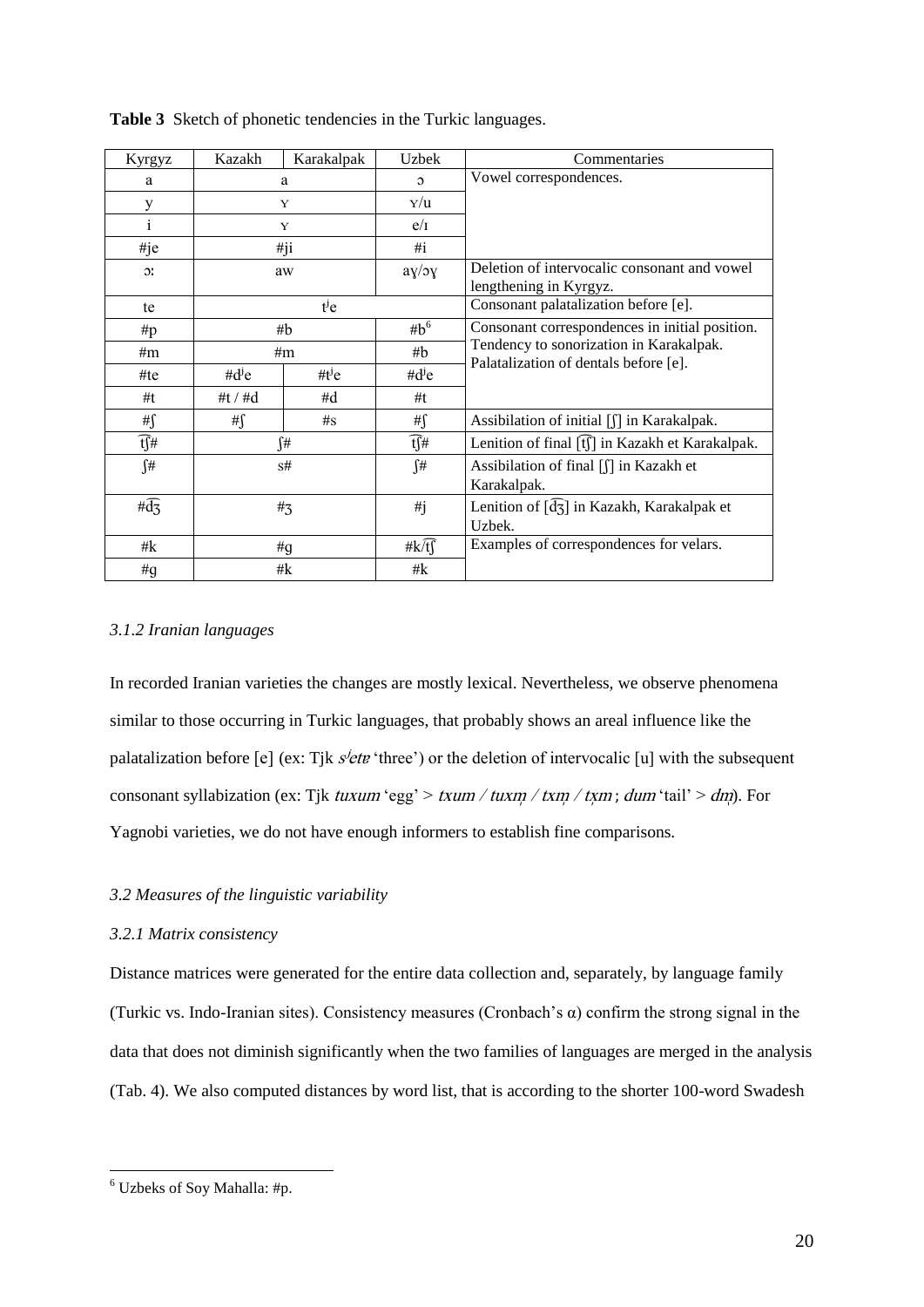list or according to the longer 200-words Swadesh list, and in this case matrix consistency is also very

high (Tab. 4).

**Table 4.** Correlation coefficients for multidimensional scaling (MDS) analysis in three dimensions. The relations among the Indo-Iranian group are a bit more difficult to approximate in three dimensions, probably because Tajik and Yagnobi show more complex pronunciation differences .

| Word Subset | All Respondents | Turkic | <i>Indo-Iranian</i> |
|-------------|-----------------|--------|---------------------|
| All Words   | 0.984           | 0.981  | 0.967               |
| Swadesh-200 | 0.982           | 0.981  | 0.967               |
| Swadesh-100 | 0.987           | 0.981  | 0.968               |

# 3.2.2 Representation of variability, the bootstrap clustering

The consensus bootstrap clustering of figure 2, displaying all the 88 informants we approached during the fieldwork, shows a major split between the Turkic languages in the top half of the diagram and the Indo-Iranian languages in the bottom half. The clustering provided by this consensus bootstrap tree is quite robust because all major nodes are supported by a score of at least 70% (100% for major clusters).

Concerning the Turkic group, there are three major clusters (groups underlined correspond to clusters in Fig. 2): Kazakh/Karakalpak, Kyrgyz and Uzbek. The Kazakh/Karakalpak cluster is made of two sub-clusters. On the one hand we have several Karakalpak varieties (Kk1 mainly corresponding to the village of Shege; Kk2-Kk3-Kk4 corresponding to Kokdaria), the Kazakh variety spoken in the village of Raushan (Ka1) and the variety spoken in Hitoj corresponding to a population identifying itself as Uzbek though we classify it as Karakalpack ( $Ka<sup>UZ</sup>$ ). On the other hand there is the cluster formed by the Kazakh speakers of Gazli (Ka2). We note that the two Kazakh varieties in our dataset (Raushan and Gazli) do not form a single cluster by themselves, Raushan being closer to Karakalpak than Gazli is. The Kyrgyz cluster is divided into two subclusters, one corresponding to all the varieties spoken in Kirghizstan (Ki1) and a second consisting of the four speakers of Orday (Ki2), a village that is now part of Uzbekistan. If the Uzbek group is quite homogeneous (villages of Novmetan, Zarmanak and Soj Mahalla), we note that three speakers of Urtoqqishloq are grouped in a subcluster (Uz1), which makes sense given the isolated position of this village in the linguistic landscape of the region (Fig. 1, part A).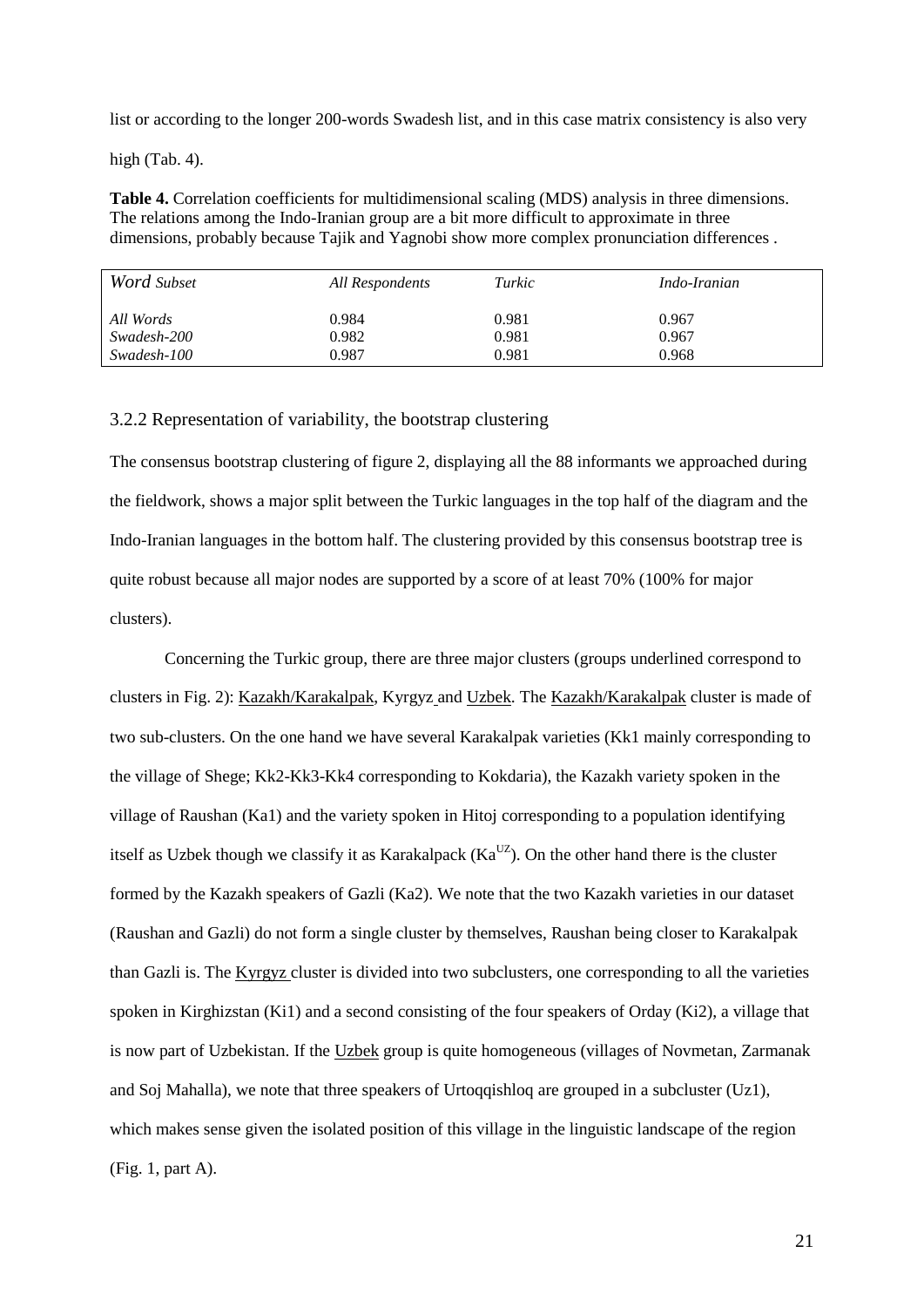The Indo-Iranian cluster is split into two groups that correspond to the two languages it includes: Tajik and Yagnobi. While the Yagnobi cluster shows some differences between the two villages of Safedorak and Dugova, which are geographically very close to each other, the Tajik cluster is more complex. Even if two speakers from Navdi (Navdi1 and Navdi2) and three speakers form Nimich and Nushor (Nimich3, Nimich4, Nushor3) are grouped together, we still note that other speakers from these villages belong to independent branches, as do the speakers from the villages of Agalik, Shink and Urmetan. A closer look at figure 1 lets us recall that these villages are in Tajikistan (labeled as 'Tajik' in Fig. 1, part A), apart from the village of Agalik, which is in Uzbekistan, although it is not far from the border. Their belonging to single branches indicates considerable inter-individual variation that is unexpected seeing that Navdi, Nimic and Nushor are very close to each other. In addition, there are two subclusters within the Tajik cluster, one corresponding to the village of Kaptarhona (T2) and another to the villages of Kamangaron: Rishtan and Zarmanak/Novmetan (T1). These five Tajik-speaking villages (T1 and T2) are located outside Tajikistan (in Uzbekistan), which probably explains their clustering. We note that Zarmanak and Novmetan are very close and host a bilingual community, though speakers use only one language (Tajik or Uzbek) at home; this explains why speakers from Zarmanak and Novmetan appear in different clusters.

# *3.2.2 Representation of variability, The Multidimensional Scaling (MDS) clustering*

The MDS analysis (Fig. 3) is complementary to the hierarchical analysis of the boostrap tree (Fig. 2) and visually shows the extent of the linguistic differences we measured. The plot that concerns both language families (Fig. 3 'A+B') shows that the variability within the Turkic languages is much higher than the one within the Indo-Iranian family, since Kazah/Karakalpak, Kighiz and Uzbek varieties span a bigger surface of the plot than the one occupied by Tajik and Yagnobi speakers, who are much closer to each other. In general, we note that each language—with the exception of Kazakh and Karakalpak that form a single swarm of points—corresponds to a non-overlapping cluster, confirming the major groups of the bootstrap tree (Fig. 2). The large linguistic distances between the speakers of the two language groups, Turkic and Indo-Iranian, distort the representation and muddy the topology of the points corresponding to the same languages, or the same group of languages. This is why we have computed separate plots for Turkic (Fig. 3, part A) and Indo-Iranian speakers (Fig. 3, part B).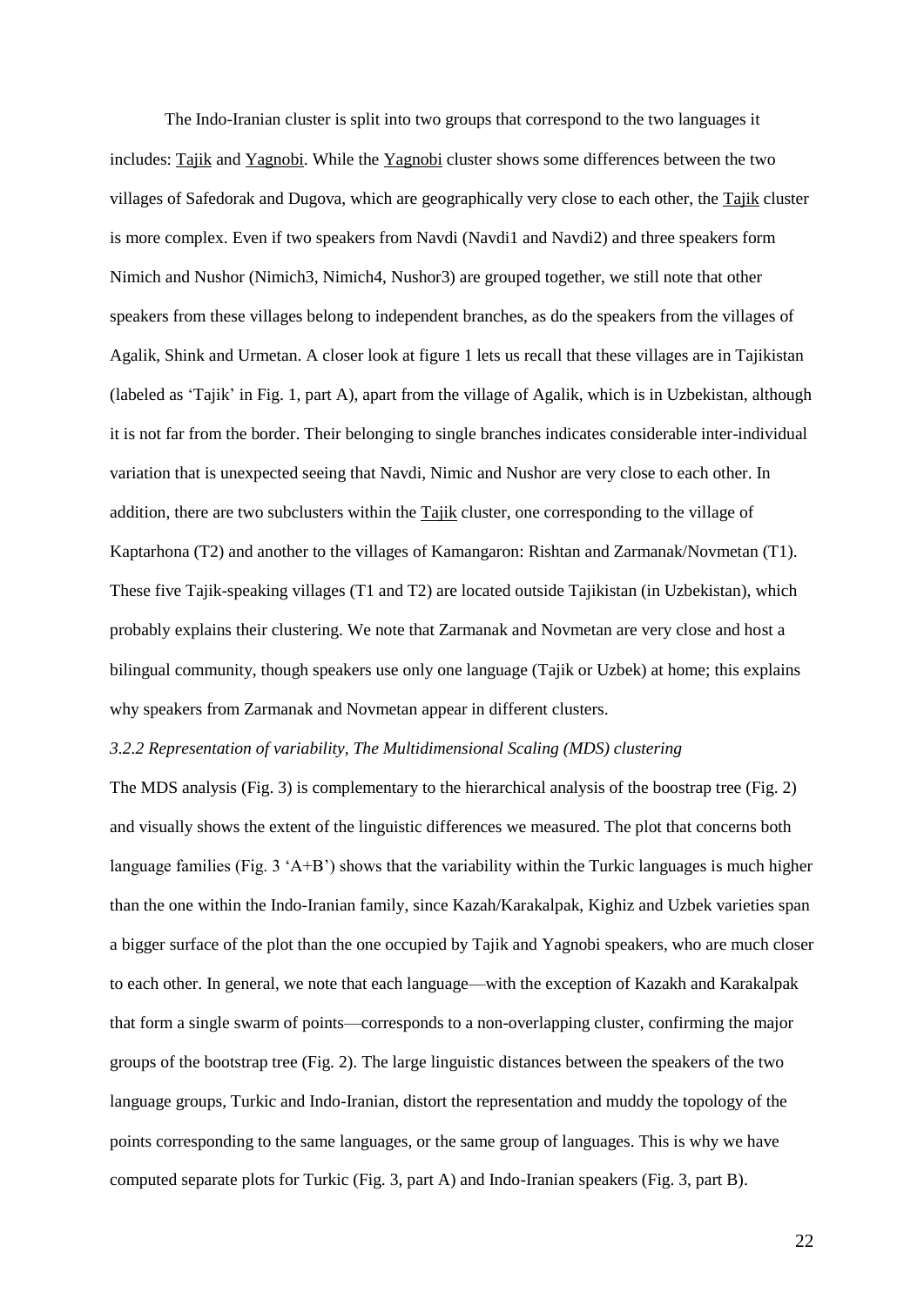Concerning the Turkic group (Fig. 3, part A), the Uzbek and Kyrgyz and Kazakh/Karakalpak speakers are nicely separated in three non-overlapping swarms of points. In more detail, the three Uzbek speakers of Urtoqqisloq, Tajikstan (they correspond to the Uz1 cluster of the bootstrap tree of Fig. 2) are next to each other and slightly farther from the other Uzbek speakers. The Kyrgyz of Ordaj (cluster Ki2) are quite distinct from the other Kyrgyz living in Kyrgyzstan (besides the speaker Ordaj 4). We note that the topology of the Kazakh/Karakalpak speakers is more complex and does not correspond well to the classification of the bootstrap tree as the clusters Kk1, Ka1, Ka2 and Kk<sup>UZ</sup> are not distinct from each other in the MDS plot. This phenomenon is also related to the distortion of the two-dimensional presentation of the plot, and in fact a closer look at the third dimension (not shown) provides evidence for the separate position of the Ka2 cluster corresponding to the village of Gazli and for the considerable linguistic heterogeneity within the village of Kokdaria (red diamonds).

The plot involving Indo-Iranian (Fig. 3, part B) provides clear evidence of the difference between speakers of Tajik and of Yagnobi. The latter language is nowadays endangered and only spoken by a small community. Though inter-individual diversity (idiolects) is decreasing (this is what was observed during the fieldwork), because speakers are in the process of being integrated into the Tajik group with a loss of linguistic diversity, the linguistic differences based on the Swadesh list still appear to be substantial. As far as Tajik speakers are concerned, the two sub-clusters T1 and T2 highlighted in the tree re-appear here clearly, though not as distinctly as the bootstrap tree would suggest. This is probably related to a lack of accuracy in the two-dimensional representation that is linked to a stress value quite high (0.45), but not far from those predicted according to the tables of Sturrock and Rocha (2000) with 88 objects (stress  $= 0.39$ ). A closer look at the third dimension shows a clear separation between the five speakers from the village of Kaptarhona and all the others. The Tajik speakers of the villages of Nimich, Navdi and Nushor are linguistically similar, as expected given their geographical vicinity, while those from Agalik, Shink, and Urmetan are more varied. Actually, the tree suggests considerable individual variation within all the six villages of Nimich/Navdi/Nushor and Agalik/Shink/Urmetan, which is reflected in the relatively larger cophenetic distances (branch lengths) in the dendrogram. The MDS plot in figure 2, part B, also represents this group as fairly diverse (see lower left-hand quadrant of the plot). The reason is related

23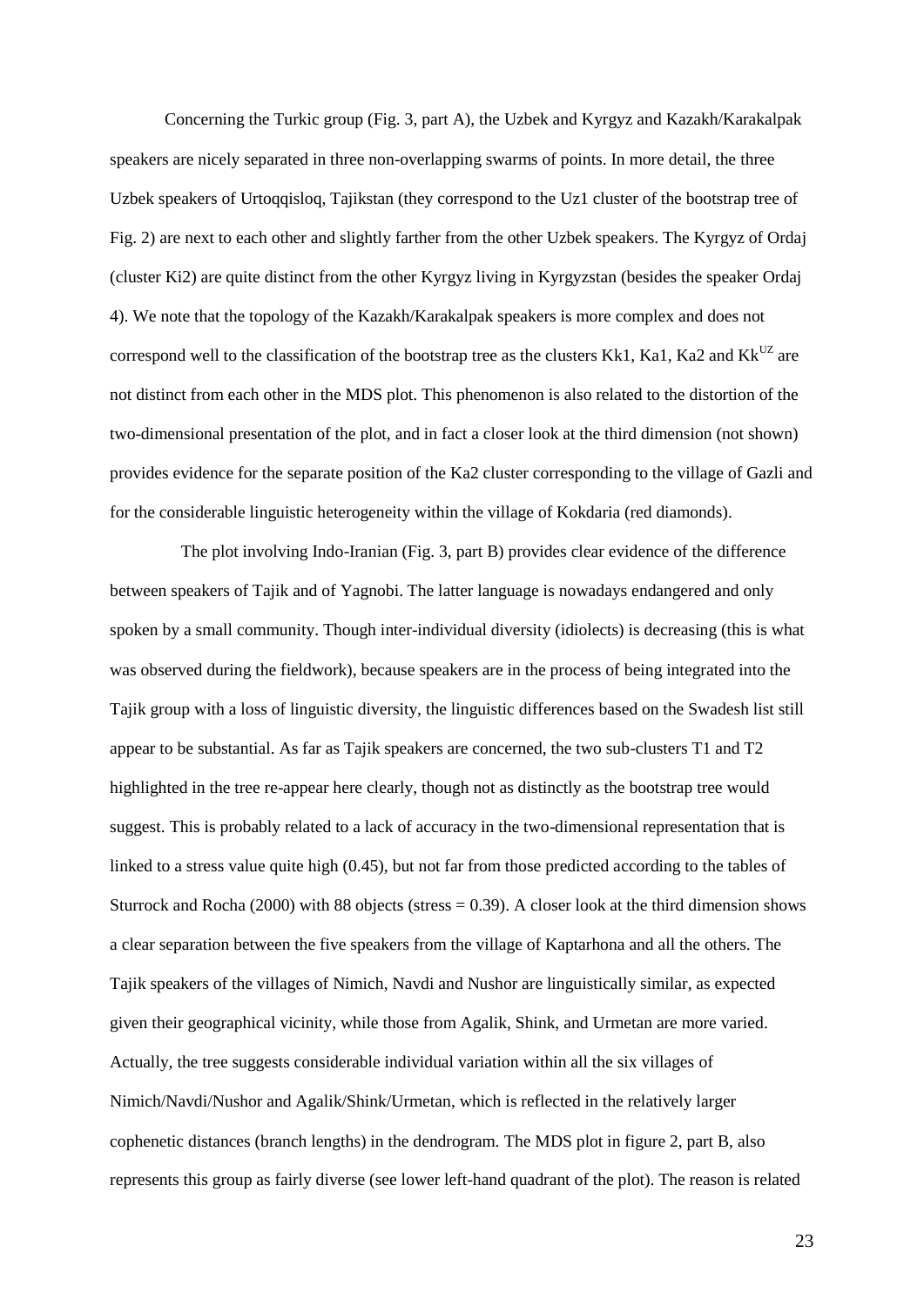to the bootstrap procedure that seeks for a consensus tree over resampled datasets, whereas the MDS plot concerns the full dataset without any resampling. Otherwise, both methods (boostrap and MDS) point to the significant linguistic heterogeneity among the speakers of the villages of Agalik, Shink and Urmetan.

# *3.2.3 Comparison of results using100-wd vs.200-wdSwadesh list.*

To gauge the possible impact on the results of the two different Swadesh lists, we computed an overall Levenshtein distance matrix based on the shorter list (100 words) and another on the full list (200 words). The two matrices are almost identical (Mantel test correlation: 0.997<sup>\*\*\*</sup>) and the comparison of the topology of samples in MDS plots (both highly correlated to original distance matrices  $r = 0.90$ ) (Indo-Iranian) and  $r=0.94$  (Turkic) plots not shown) is almost identical. We just noted an increased distance of the Yagnobi from the Tajik speakers in the reduction based on the 100-wd. sample. This result is in agreement with the claims that the shorter Swadesh list is more conservative and therefore more likely to reflect older linguistic relations, but it should be clear that the differences are minimal. Because the concepts it contains are used very frequently, they are therefore less likely to be borrowed (Kessler 2001, McMahon and McMahon 2005).

# *3.3 Loan word detection*

In the Precision/Recall analysis (P/R), about a half of the full set of pronunciation-pairs are considered (about 250,000 pairs involving an Indo-Iranian speaker and a Turkic speakers). We reach 100% recall at after roughly 37.000-thousand records, at which point the last pair which had been classified as belonging to the same cognate group (and therefore as a loan word in one of the languages) is found. Therefore the precision vs. recall (P/R) curves of figure 4 are based on about 15% of the records. Fig. 4 shows that, initially and up to the thirtieth percentile, precision is almost perfect, meaning that all the words up to this point correspond to those manually classified as cognate. Since the pair of realizations is found in two different language families, the pair consists of a loanword and its cognate "source" in another language family. We realize that we are using the term "cognate" loosely here to include borrowing; in this sense English 'beef' and French *bœuf* are cognate, and, indeed they arise from the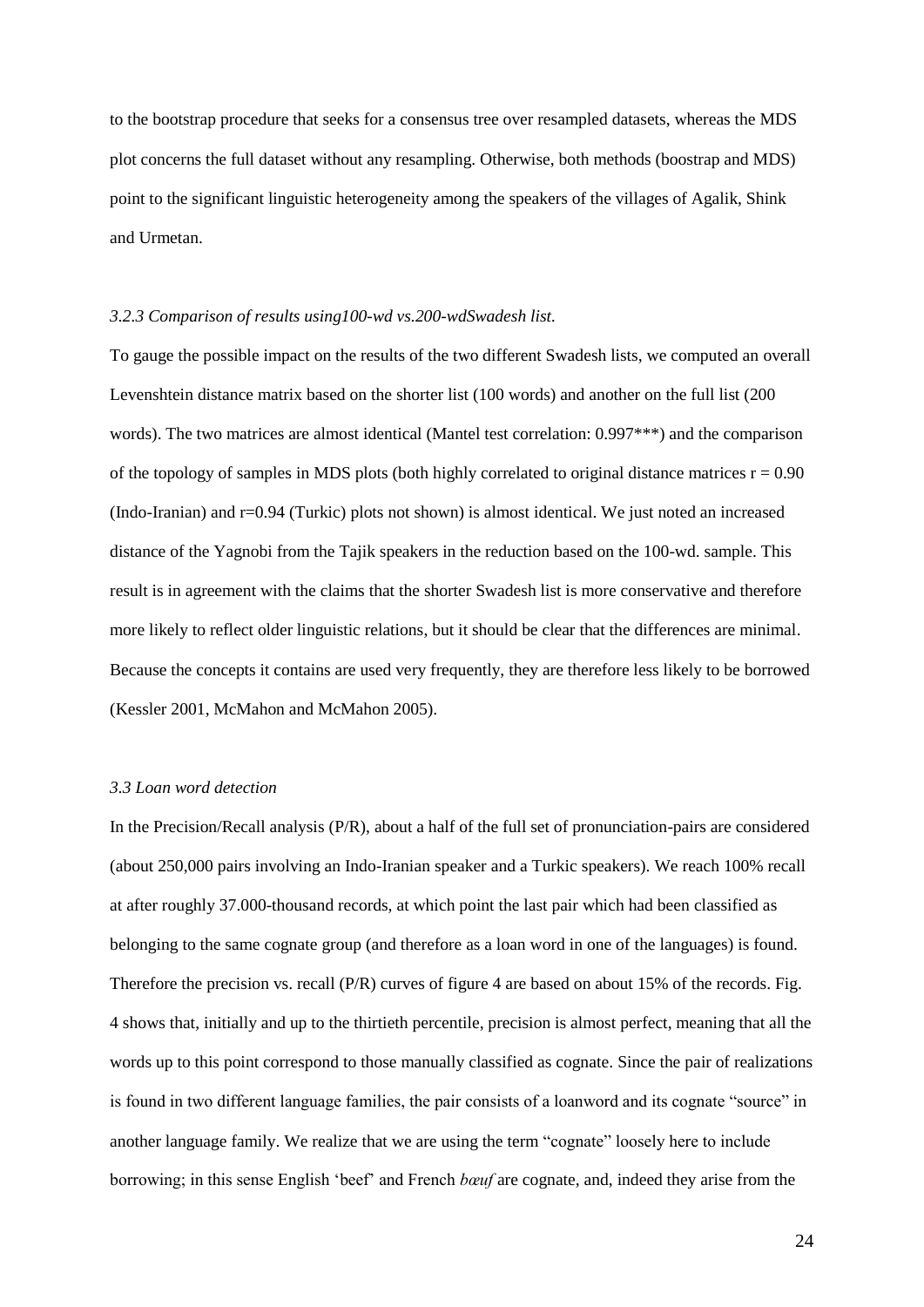same source, the English word arising via borrowing from French. It makes sense that word pairs with very low edit distances would be borrowings, and the P/R analysis starts by considering the lowest edit-distances (zero-linguistic distance = identical pronunciation).

The analysis shows that recall edit-distances are close to zero up to the thirtieth percentile. After the fiftieth percentile the precision-score starts dropping more dramatically, which happens at an average Levenshtein-distance of about 0.06. Based on this we can infer the score corresponding to edit-distances low enough to detect a loan reliably. Two thresholds were chosen. The first one considered is the 0.06 normalized edit-distance, based on a precision score of 0.977 at the fiftieth percentile, that is, just before the precision drop. The second threshold is the 0.02 score, at the thirtieth percentile, up to which precision scores are almost perfect. For this second threshold it can safely be stated that all the pairs that are below it can be considered loans. Once the thresholds are defined, no more runs of the P/R-analysis are necessary. We add that we also tried applying the P/R-analysis within the same language groups (Turkic or Indo-Iranian) but, within each group, the degree of cognacy is too high to identify possible loans that are hardly distinguishable from cognates pairs. We thus cannot detect what linguists call "intimate borrowing" (Jeffers and Lehiste 1979:150)

Based on the thresholds of Levenshtein distance 0.06 and 0.02, all the pronunciation-pairs corresponding to loans can be compared with the manual classification (Fig. 1, part B, Supplementary materials Tab. S2). We found the automatic detection of the loans (see also Van der Ark 2008 for an earlier approach) to be proportional to the estimates of the classification in both directions – that is, Indo-Iranian words into Turkic languages and vice versa) – even though at least about 30% of expertidentified loans escape the automatic detection. This proportionality is an important result, as it shows Levenshtein distance computation is not biased in one linguistic group with respect to the other one, in fact the same 50% error-rate (under-detection) is found in both.

# *3.4 Linguistic contact and loans*

We mentioned that the linguistic research presented in this article is preliminary to an upcoming inquiry about the correlation between the cultural and genetic diversity of the very same populations. This is why we try to estimate social/cultural contact from word borrowing. According to the estimates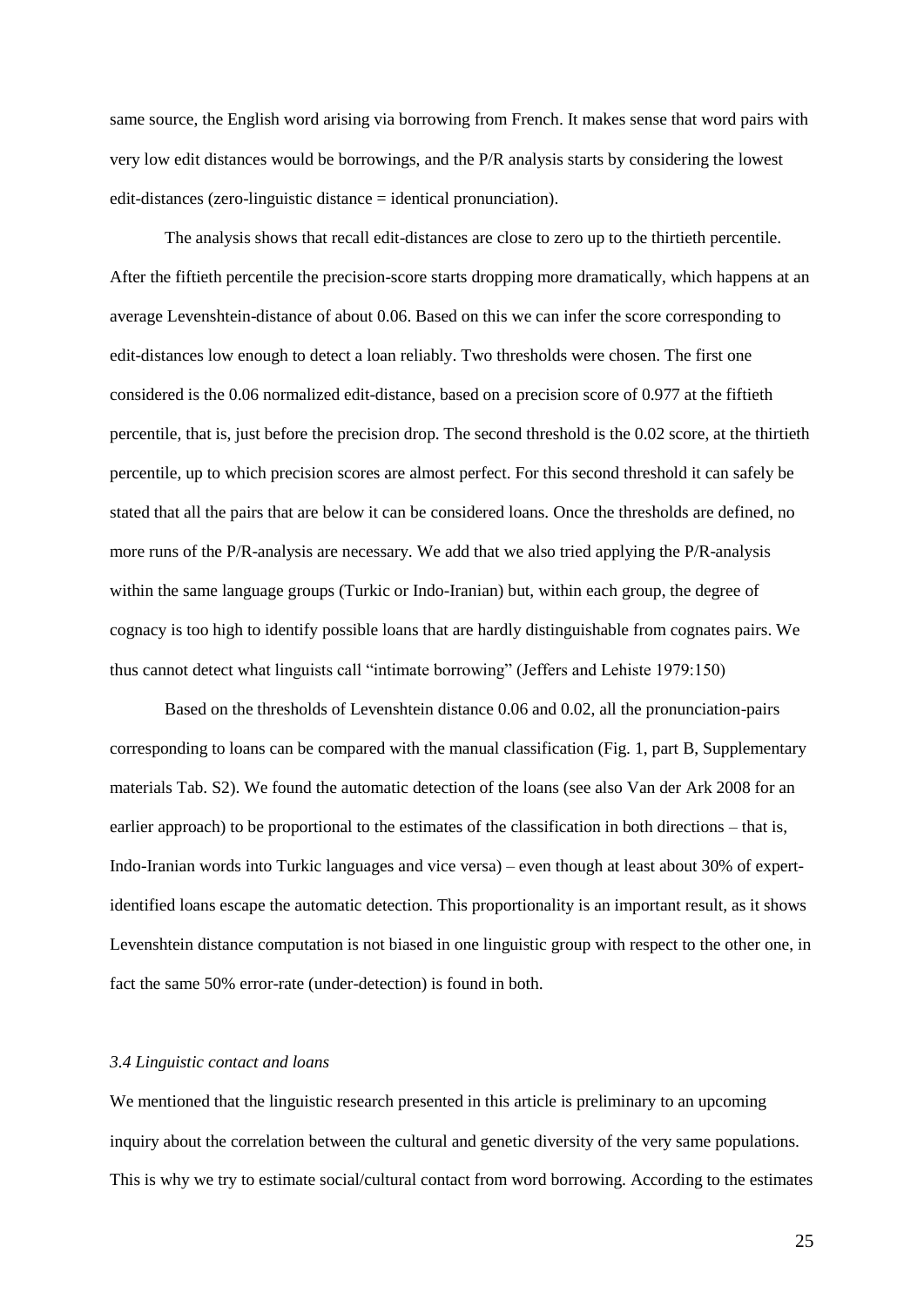of PM, the percentages of borrowing (from one linguistic group into the other) are reported in table S1 (Supplementary Materials) and visualized in figure 1, part B.

The first result about the loans concerns the higher percentage of borrowing in locations close to the borders of linguistic groups (Ristan, Kaptarhona, Soj Mahalla and Orday) or where two linguistic communities live in the same place (Zarmanak and Novmetan). In all these villages the linguistic exchange seems symmetrical, except in the village of Urtoqquisloq, which, being a Turkic (Uzbek) linguistic isolate in an Indo-Iranian-speaking area, borrows more from Tajik than vice versa.

We also note that Karakalpak speakers (in the villages of Hitoj, Kokdaria, Seghe and Halqabad) seem to borrow more from Indo-Iranian than do the two Kazakh villages of Raushan and Gazli. Actually, the speakers of Gazli<sup>7</sup> (but not those of Raushan) come from a group recently emigrated from Kazakhstan, a country that has no Indo-Iranian speakers nearby. As expected, the Tajik speakers living in Tajikstan (Sink, Urmetan, Navdi, Nimic, Nusor) and the Kyrgyz speakers living in Kyrgyzstan (Kulanak, Ak-Muz, Tamga; Barskoon) show a very low degree of borrowing (actually the few loans are historical ones as, currently, there are no allophone neighbors from which the borrowing could have happened in recent times). Some possible reasons will be discussed in the next section.

# **4. Discussion**

1

The purpose of this paper was twofold. First we provided a survey of linguistic relations in a complex area in Central Asia; we described how we designed a linguistic survey, how we computed linguistic distances between and within the two groups of languages we studied (Indo-Iranian and Turkic), and how well these reflected traditional designations. We used edit distance for this purpose, which predictably worked well. Second, we estimated the proportion of loans from a language family into the other, and we tested whether loans words might be detected automatically. This worked less well, but the automatic procedure might free larger scale studies from needing to check all candidate loan words by hand.

 $^7$  Gazli, 90 Km from Bukhara was founded in 1958 in the middle of the Kyzyl-Kum desert to exploit natural gas resources in the region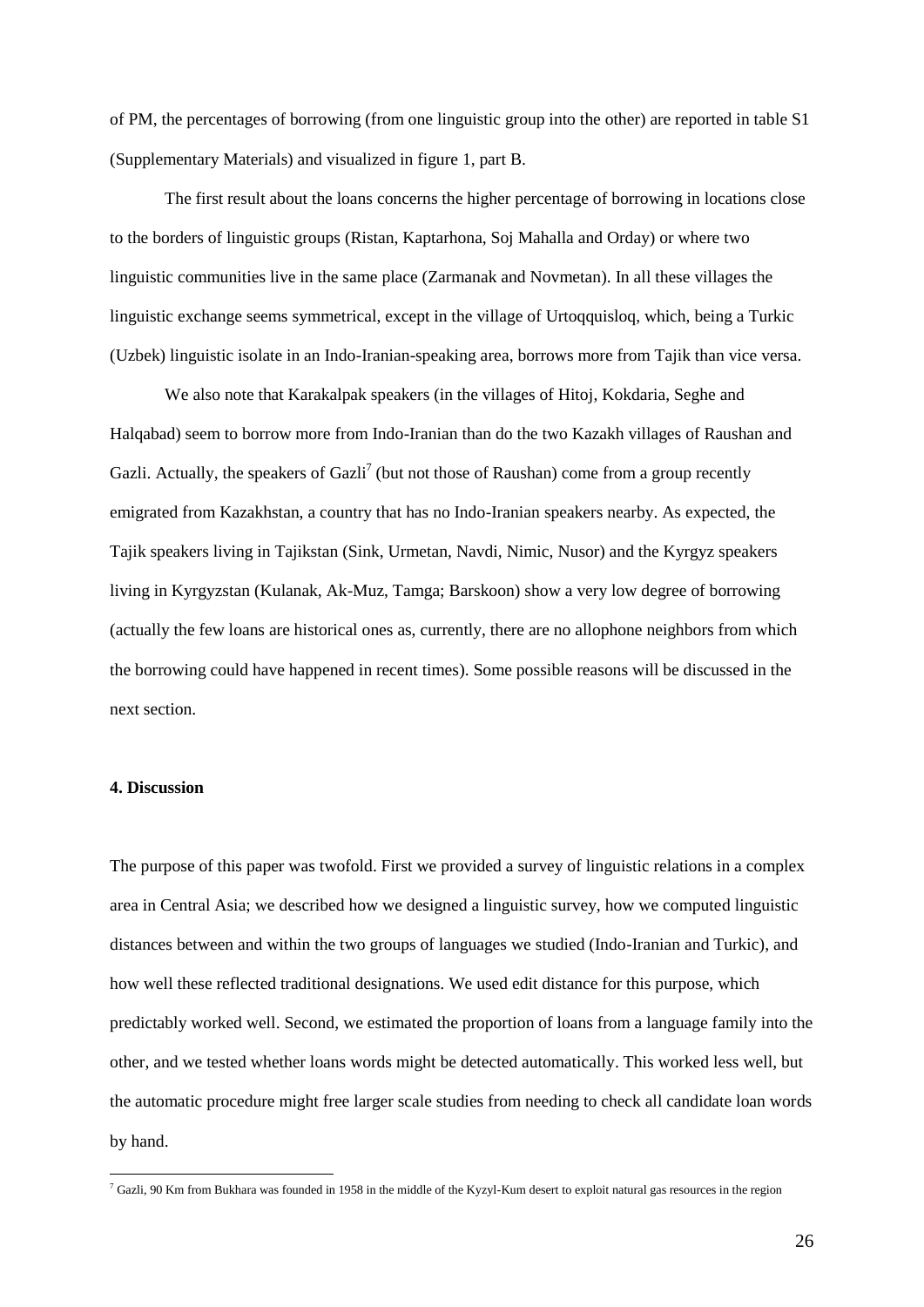The linguistic classifications we derived from the data are not intended to be an assessment of the historical relatedness of the linguistic varieties under study; in fact our approach—in many aspects—is more similar to socio-linguistic inquiry than to historical linguistics methodology.

With respect to our longer-term goals of understanding the parallels between genetic and linguistic diversity, we note that population genetics initially shifted from a quest for a systematic correlation to a denial of any reciprocal influence, where any correlation was seen as a by-product of the decreasing chance of human interaction when geographic distance rises (see contribution of P. Chareille in Darlu et al. 2012 and Boattini et al. 2012 for examples about migrations in recent historical times). However, a more pragmatic approach has also emerged, that is to check whether a correlation exists between the two, and to seek explanations for correlations that do emerge in the realm of cultural and demographic interaction. This is particularly the case in Central Asia where the (semi) nomadic lifestyle of many populations makes its history complex to understand.

Historical linguists have often been reluctant to provide a genealogical tree of languages, even at a macrofamily or family level, making the statistical correlation of linguistic with genetic data (available as numbers) an unapproachable issue until the quite recent spread of reliable computational linguistics methods allowing fast, reliable comparison (for an early review see Forster and Renfrew 2006). Computational approaches based cladistic methods or on network analysis, can be applied to historical linguistics with aims that are similar to glottochronology and lexicostatistics. In a similar vein, the Levenshtein distance has been developed by dialectologists as a measure of pronunciation difference enabling a kind of inference that is more geographical or social than historical. In the bootstrap tree (Fig. 2) only the first separation between Indo-Iranian and Turkic language has an historical explanation. Following clusters rely more on geographical factors than on the historical split of languages.

# *4.1 Networks versus linguistic distances*

Network analyses make possible a new kind inquiry into linguistic phylogeny by also displaying conflicting signals that weaken the vertical evolutionary signals. A potential cause of error are faulty cognacy judgments (for instance possible chance-similarities), which increases the measured similarity

27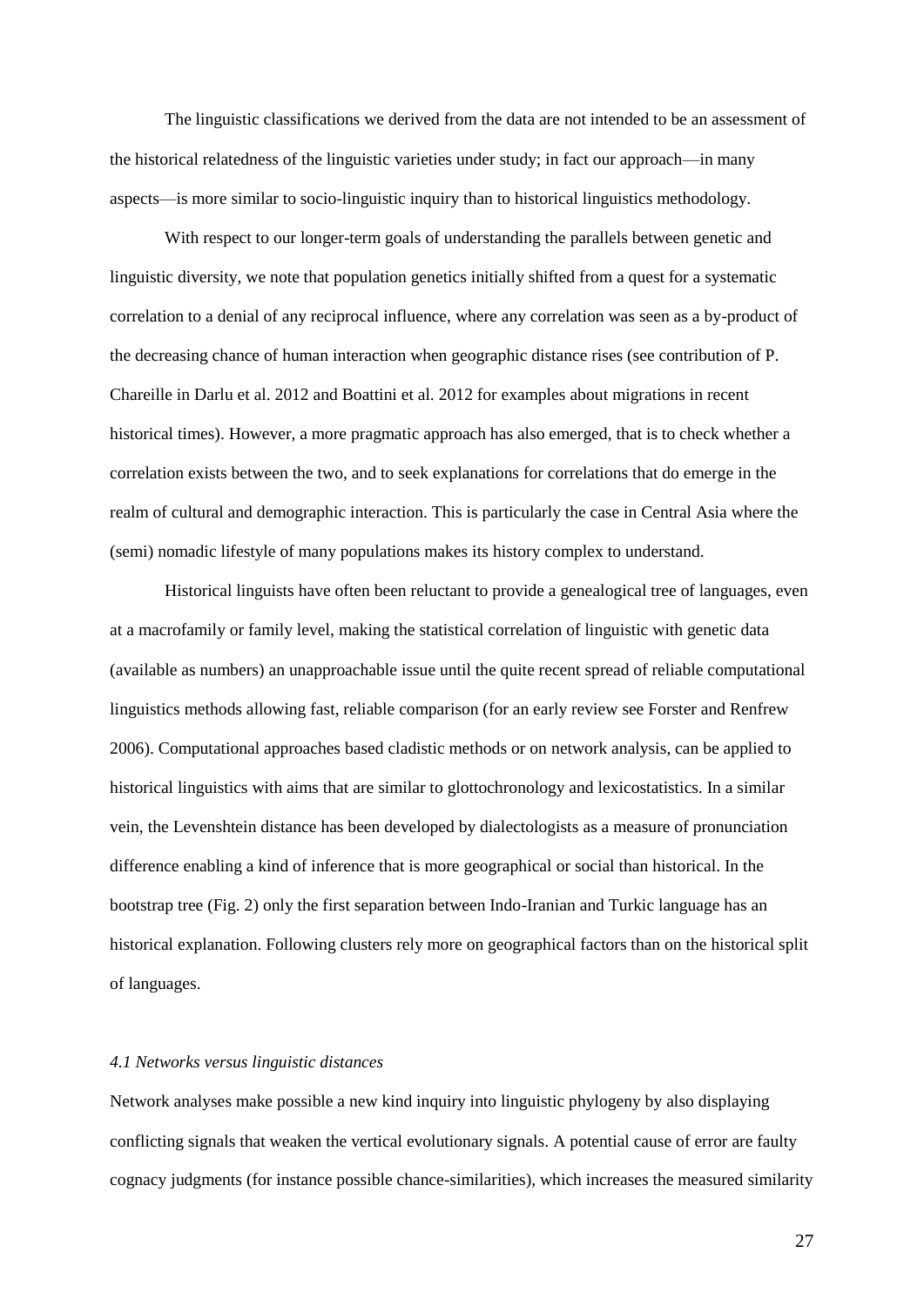between languages and leads to an underestimation of the divergence times. Unrecognized borrowing between closely related languages would have a similar effect. Conversely, unrecognized borrowing between distantly related languages will incorrectly *depress* (not *inflate* as stated in Gray and Atkinson 2003) branch lengths at the origin of the tree and, therefore, increase the estimates about divergencetimes.

We turned to linguistic distances because we wanted to geographically portray linguistic differences, regardless of their origin in time. While phylogenetic trees are better fit to provide historically reliable family trees of languages and the dates of language splits, the genetic distances we will compare (in future work) to our linguistic distances are much "noisier" because they also include the effect of migrations and other areal factors. The closeness and relative geographic contiguity of the populations we studied involve cross-migration and admixture, meaning that their phylogeny is multifaceted and difficult to disentangle. This is why we chose to measure linguistic differentiation by the Levenshtein distance, as a way to address population differences without exclusively relying on traditional language phylogeny.

The Levenshtein method was used to measure linguistic differences between similar varieties, just as it has been applied to analyze the relations among dialects (Nerbonne and Heeringa 2010) and closely related languages (Alewijnse et al. 2007). When the linguistic differences are too great, the Levenshtein method may reach a ceiling so that it no longer reflects common provenance (Greenhill 2011), but Jäger (2013) calls this into question. While the dissimilarity of Indo-Iranian and Turkic language groups is too high to be appropriately measured using edit distance, the range of difference within each group is comparable to the differences we find among dialects in some language areas. This is why we do not discuss inter-group distances.

# *4.2 Effect of loans on linguistic distances*

The distance matrices we computed take into account linguistic contact. Loans are not excluded from the analyses, meaning that the realization pairs corresponding to loans correspond to very low, or null, Levenshtein distances. These low edit-distances decrease the aggregated distance that is obtained from the sum of pairwise distance corresponding to each realization pair. To be sure that all loans are

28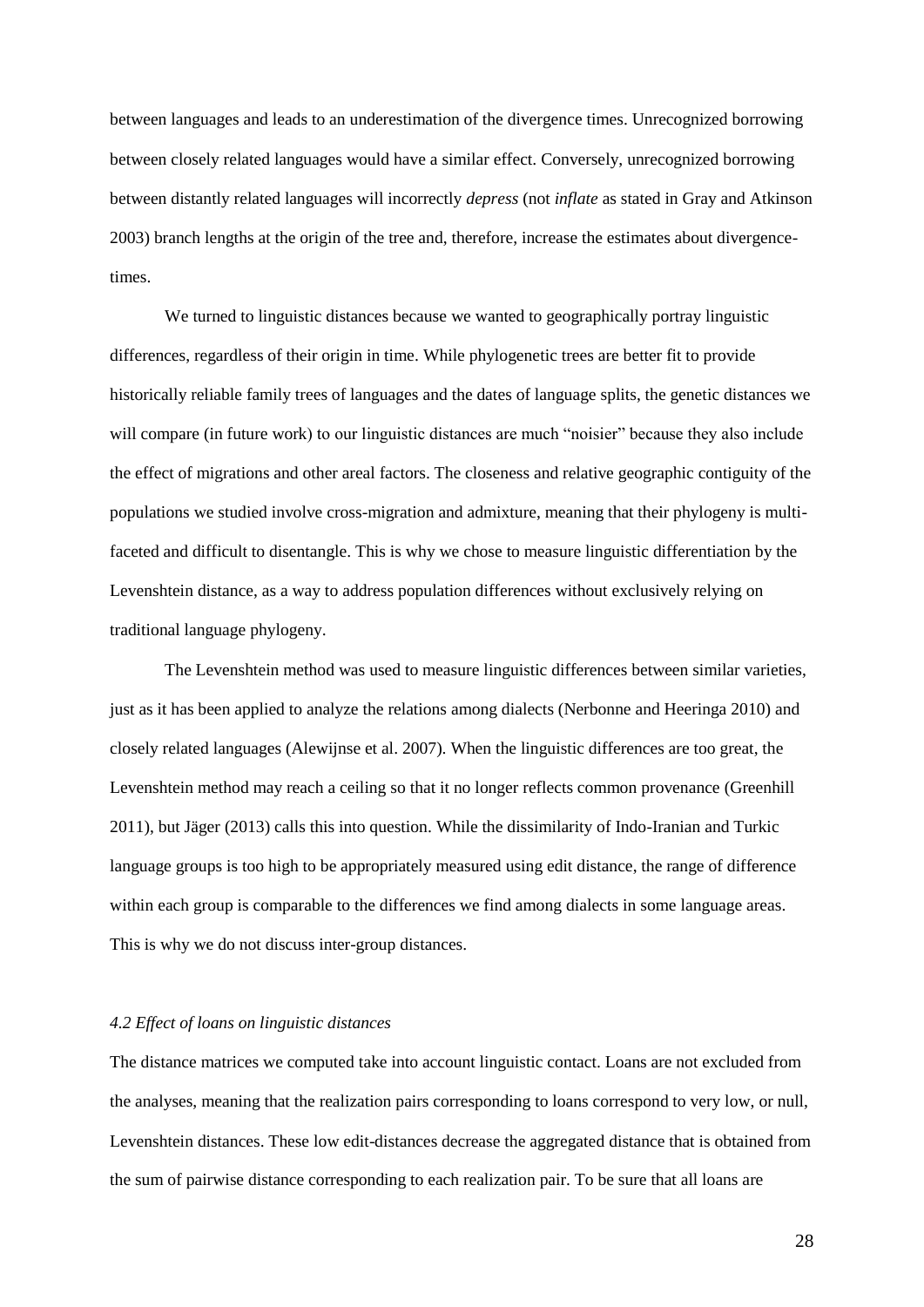recognized as null distances, we have verified their status based on the judgment of an expert. The two estimates are proportional but about 30-50% of the loans escape automatic detection. As for the reasons of the discrepancy, the most probable one is the existence of some structural disparities at work, such as for instance different phoneme inventories. Where an experienced linguist would easily see the relation between two realizations where a vowel has shifted, the Levenshtein algorithm does not. Also for this reason, all the computed linguistic distances between language-groups are overestimated, which is not a terrible concern, as we said that we do not expect the Levenshtein method to measure the actual linguistic distance between the two families perfectly. It merely needs to correlate well with the "real distances" among the varieties, and it does (Heeringa et al 2006). Put differently, and because there are no detectable borrowings within a language family, the measurements of the linguistic distances among Indo-Iranian and Turkic varieties are not biased. The lower performance of the automatic detection, though proportional, convinced us to use the loan estimates provided by the expert as a better proxy to language and population contact (Fig. 1, Tab S2 available at journal site as supplementary material).

#### *4.3 Swadesh word list*

As the reconstruction of an historical phylogeny of languages was outside our aims, the use of the Swadesh word list might be questioned. In fact, the list was designed to better assess the history of languages by including concepts that are less likely to be borrowed, thus maximizing the number of cognate pairs and, as a consequence, limiting the possibility of detecting linguistic (population) contact. However, we turned to the Swadesh list because it is of widespread use.

In this perspective, an interesting point concerns the supposed stronger historical signal conveyed by the shorter Swadesh list (100 words) when compared to its extended version (200 words), because the concepts of the first are believed to be borrowed less (Kessler 2001, McMahon and McMahon 2005). This seems to be the case with the Yagnobi speakers that are more distant from the Tajik group in the MDS plot (not shown) based on the shorter Swadesh list than in the MDS plot based on the longer list (Fig. 3, part B). This phenomenon matches fieldwork observations, where we noticed that the Yagnobi varieties spoken in Dughova and Safedorak are lexically close to Tajik.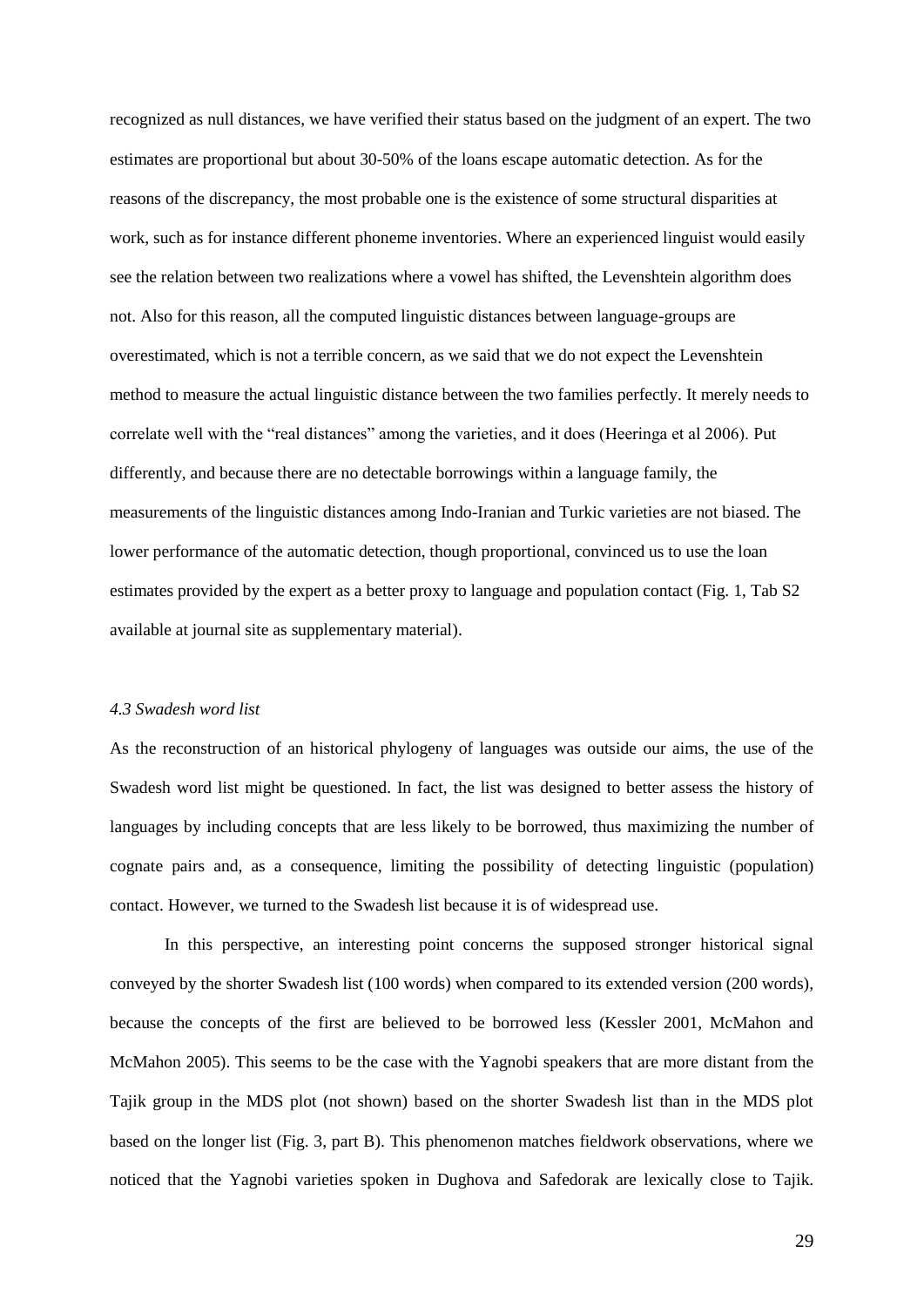While the progressive replacement of the original Yagnobi vocabulary is related to the endangered status of this language (12,000 speakers in 2004 according to the Ethnologue 2015) and to the resettlement of this people to Zafarabad in  $1970s$ ,<sup>8</sup> the concepts described in the Swadesh list have resisted replacement, in particular those of the short version (the Tajik/Yagnobi separation Fig. 2 is supported by a bootstrap score of 100%). Of course, the distances assayed by the two lists correlate nearly perfectly, as we noted in the results section.

#### *4.4 Sociolinguistic aspects*

*4.4.1 Homogeneous or areally unstructured lexical diversity.* We encounter homogeneity in Kyrgyzstan (Kulanak, Ak-Muz, Tamga, Barksoom) where all the different speakers used almost exactly the same words for the Swadesh concepts. This level of homogeneity, in villages that can be quite distant (a full day by car), may be the result of school education because our informants went to school during the times of the USSR, when (secondary school) instruction mainly took place in Russian.<sup>9</sup> Nevertheless, even if another normalization process (loss of diversity after the collapse of the USSR and the rise of national linguistic policies) were an explanation, we would expect the same phenomenon to arise among the Tajik speakers from Tajikstan (villages of Sink, Urmetan, Navdi, Nimich and Nusor) that are located at geographic distances that are comparable to those existing between the Kyrgyz sites. Actually the Tajik speakers from Tajikstan are less homogeneous and linguistically more distant from one another than the comparable Kyrghyz sites. We found that this greater variability is not areally structured, because the boostrap analysis shows no subgroups within the Tajik cluster of Fig. 2 (clusters T1 and T2 correspond to the speakers outside the country). The reason for this lack of areal structure is not obvious, and at the moment we are unable to explain it. Concerning the homogeneity of Kyrghiz varieties, it could also be that their semi-nomadic lifestyle<sup>10</sup> (not shared by the Tajiks) enabled long-range contacts among distant groups, thus retarding the lexical

<u>.</u>

<sup>&</sup>lt;sup>8</sup> Zafarabad is located in the northern Tajikistan plain, while the homeland is the Yagnob Valley, north-west Tajikistan, between the southern slope of the Zarafshan Range and the northern slope of the Gissar Range.

<sup>&</sup>lt;sup>9</sup> Our informants went to school at the times of the USSR, when Russian was the official language in schools.

Nevertheless, some school teaching in Kyrghyz was tolerated in remote areas like many of those we sampled (Derbisheva 2009).

<sup>&</sup>lt;sup>10</sup> They were forced to settle as recently as the Soviets' time.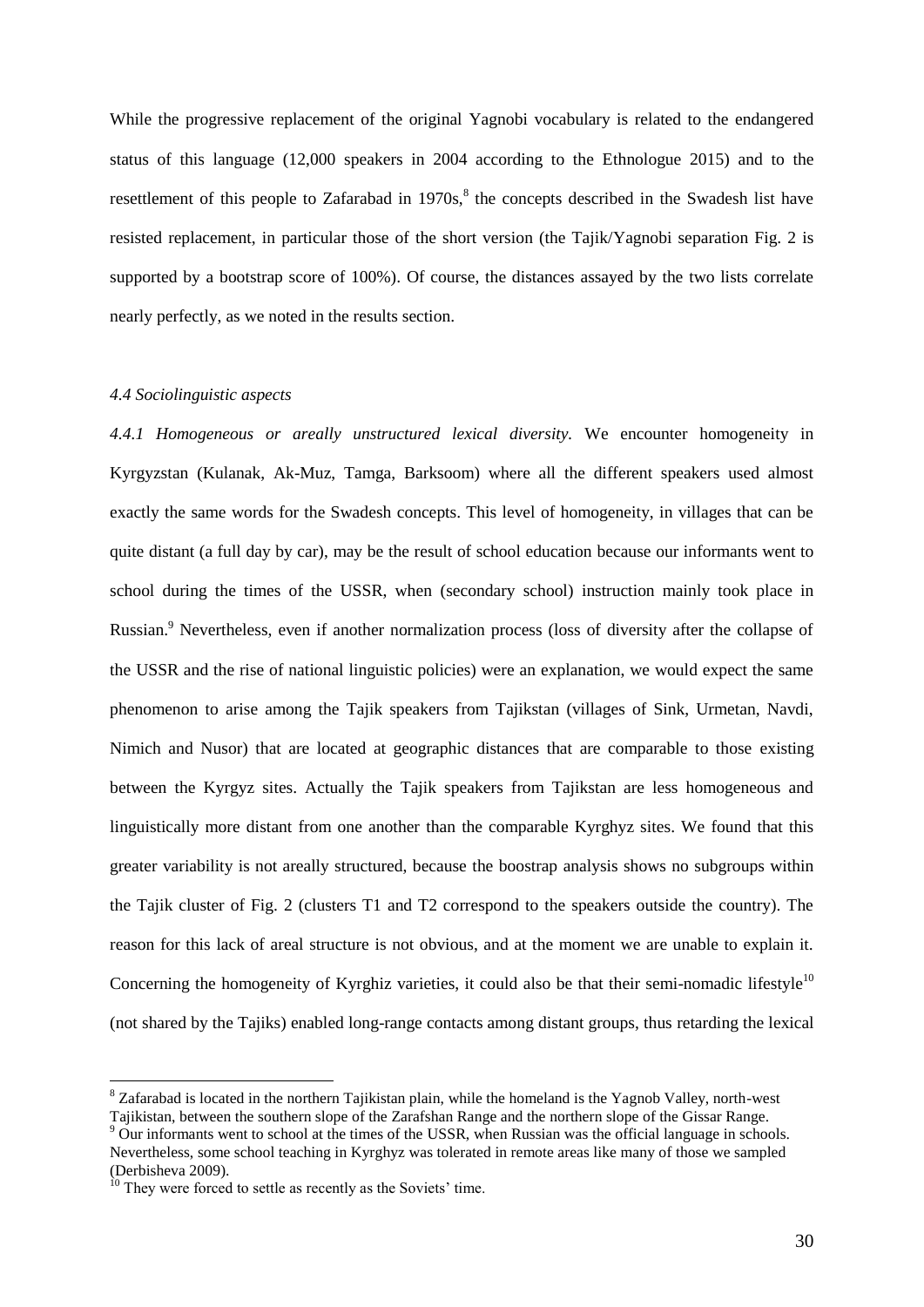divergence that customary traditional tribal meetings have further hampered. Of course, the Tajiks and Kyrgyz speakers living where the official language is the same are those showing the lowest rate of borrowing from the other language family, respectively Turkic and Indo-Iranian. We will return to this.

Finally, we note that the linguistic diversity we analyzed is lower than the one existing in the region in general, because linguistic interviews were conducted in a very formal context that is very far from natural language conditions. Conversely, recorded varieties are probably quite conservative because we enrolled, in large majority, middle-age male informants that, in general, have been found to be more conservative than females (Labov 1990; Chambers 1995: 102-103).

#### *4.4.2 Linguistic isolation and contact*

In our sampling design, chosen by the colleagues involved in the genetics part of the project, there are several speakers of the different languages that live in a country whose official language is different. Among them, there are the Kyrgyz speakers of Orday (Ubzbekistan), the Tajik speakers of Ristan, Kaptarhona, Ohalik, Kamangaron (Uzbekistan) and finally the Uzbek speakers of Urtoqquisloq (Tajikstan). In all the cases (besides the single informant from Ohalik), the speakers of the villages we mentioned are clustered together with those of the "motherland" though they systematically belong to *specific* clusters in the bootstrap tree of figure 2 (Orday  $\rightarrow$  cluster Ki2; Ristan  $\rightarrow$  cluster T1; Kaptarhona  $\rightarrow$  cluster T2; Kamangaron  $\rightarrow$  cluster T1, Urtoqqisloq  $\rightarrow$  cluster Uz1). These speakers are somewhat "isolated" because they live in a country whose official language is part of a different language family (the Indo-Iranian speakers of Ristan-Kaptarhona-Kamangaron live in the Turkicspeaking Uzbekistan, and the Turkic speakers from Urtoqqisloq live in the Indo-Iranian-speaking Tajikstan), with the only exception of the Kyrgyz speakers living in Orday that is located just across the Uzbekistan border (Kyrgyz and Uzbek are both Turkic languages). The higher borrowing is easy to explain because all these linguistic *pseudo*-isolates (we say 'pseudo' because there are other Tajiks in Uzbekistan and vice versa) are constantly exposed to an official language that is quite different from the language spoken at home. In this context, their belonging to specific groups of the bootstrap tree (Fig. 2) can be interpreted in two different ways. One explanation is that some borrowed words,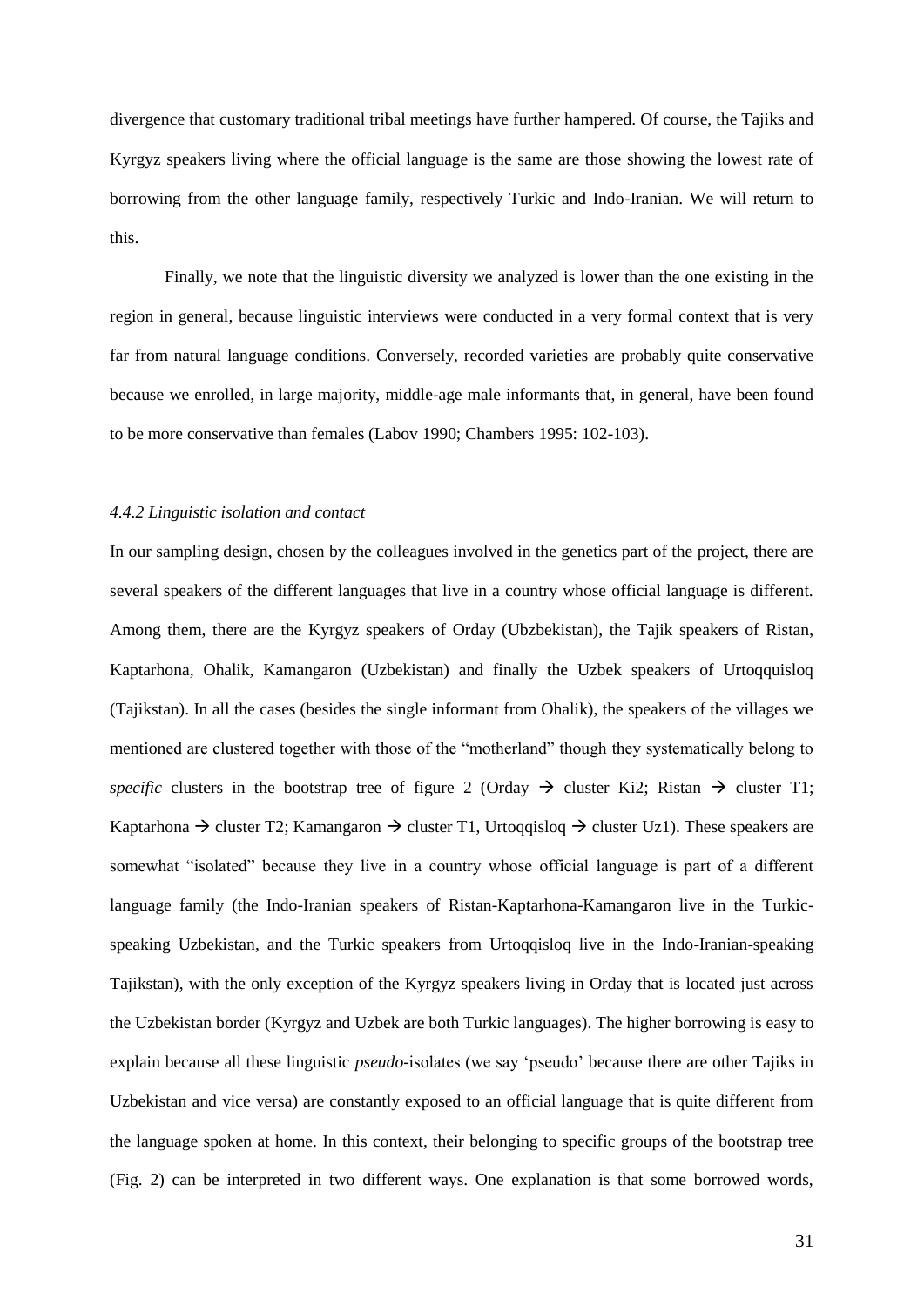specific to these communities living "abroad", may decrease the overall linguistic distances among them and, conversely, inflate those with the Tajiks living in Tajikstan.<sup>11</sup> Another explanation is that Tajik speakers living outside Tajikstan have maintained a vocabulary that has been less conditioned by the normalization process we addressed in the previous section. Finally, the consensus dendrogram suppresses internal structure that is not present reliably, meaning that the Tadjik varieties higher in the node may appear less similar because their clustering algorithm experience contention about the internal nodes.

As we noted in the body of the text, it is clear that loan words from language *l* in *l′* do not show that the *l′* speakers borrowed the words directly from *l*. It is always possible that a third party or third parties were involved. We emphasize therefore that loan words are to be interpreted as evidence of direct or indirect contact, perhaps via third parties.

# *4.4.3 Bilingualism*

1

As we have seen, in Central Asia it is commonplace to find ethnic groups speaking a language different from the official one, and one similarly often finds bilingual ethnic groups, such as those in Zarmanak and Novmetan, where our informers could speak Uzbek and Tajik perfectly, although one language was preferred at home. Their bilingualism, together with phenomena described in the preceding section, is another reason for the high number of words borrowed from the other language family (Fig. 1, part B).

#### *4.4.4 Kazakh and Karakalpak speakers*

Kazakh and Karakalpak speakers deserve a separate discussion because the two languages seem really close, at least as far as our samples showed. The Kazakh speakers from Raushan (cluster Ka1 in Fig. 2) are clustered together with the Karakalpak ones from Shege-Halqabad (Kk1, in Fig.2), the ones

 $11$  Borrowings from Uzbek seem to be similar for many of the Tajik speakers living in Uzbekistan. For example the word for 'forest' (urmon) is used in 5 of 6 sites. Less frequent is the use of the Uzbek words for "sand' (qum), 'seed' (urok/uruk), 'to hunt' (aw), 'to think' (ujla-), 'to turn' (ajnali), 'to squeeze' (qisi), 'lake' (kul), and 'cloud' (bulut). In Zarmanak and Novmetan we noted the widespread of the 'sea' (deniz), 'mountain' (toy), 'father'(ota), 'mother'(ona). We have not attempted to quantify this effect and compare to the effect of borrowing in other areas.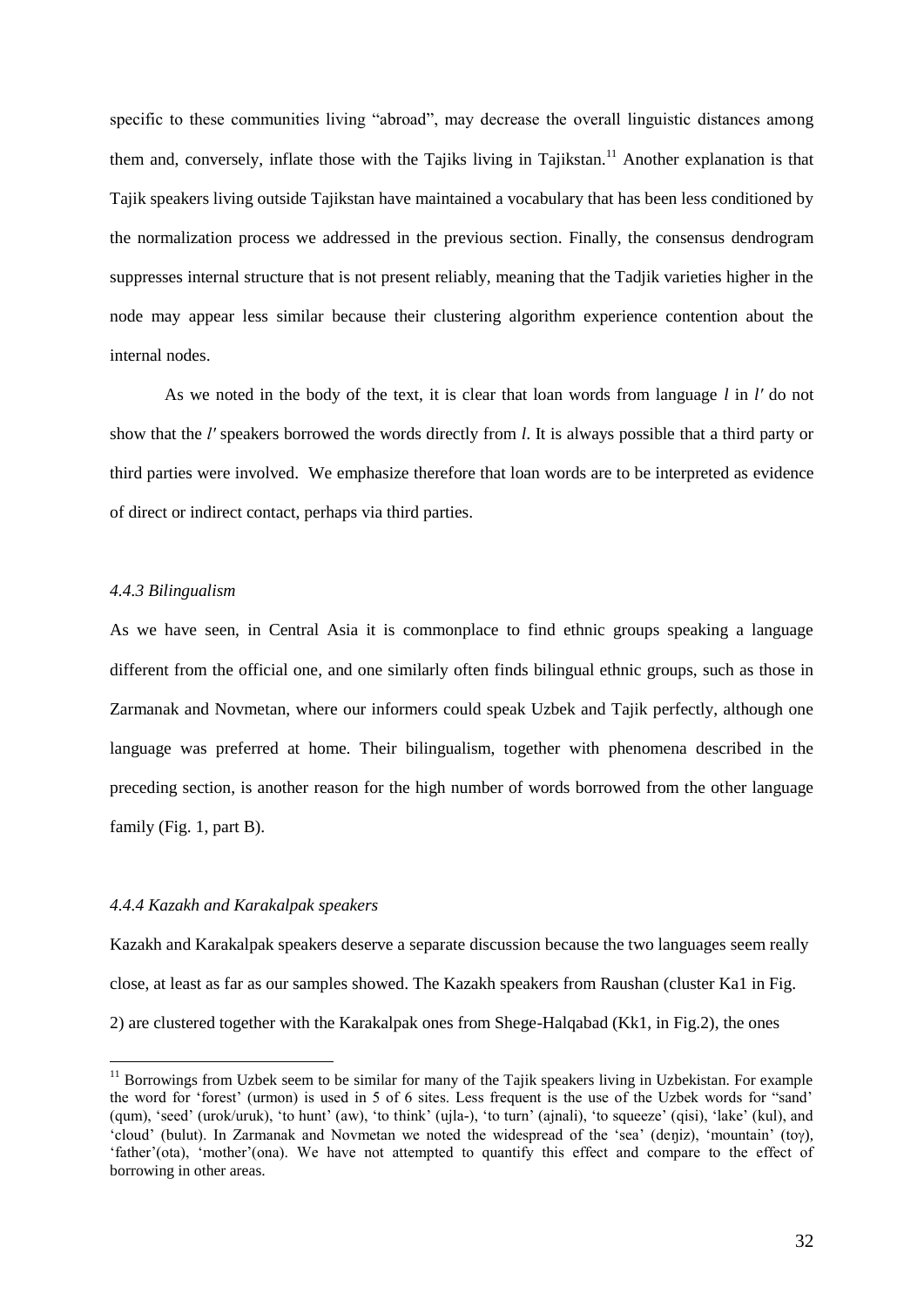from Kokdaria (Kk2 and Kk3 in Fig.2) and the self-defined Uzbeks from Hitoj (they actually speak Karakalpak  $\rightarrow$  cluster Kk<sup>UZ</sup> in Fig. 2). This finding is in agreement with Kirchner (1998) who treats Karakalpak as "so closely related" (p.318) that he describes only the aspects that differ from Kazakh. (See also Russian-lg ref from review if we can get it.) In a different way, the Kazakh speakers from Gazli belong to a different group (Ka2 in Fig. 2), which corresponds to a group of Kazak workers that migrated to Gazli (Uzbekistan) 470 kilometers (as the crow flies) far from Raushan (Uzbekistan). This discrepancy cannot be explained as a misclassification of the Kazakhs from Raushan because every speaker enrolled in the study was questioned about his or her ethnical affiliation, according to recommendations of a competent ethnologist. The reason why the two non-Karakalpak ethnic groups we sampled in Karakalpakstan (the Uzbeks from from Hitoj and the Kazakhs from Raushan) actually speak Karakalpak is not clear to us. Either they were originally Karakalpaks that later embraced another ethnical identity (for example for social reasons such as in order to acquire prestige, and thereby obtain access to certain jobs) or, indeed, they belong to a different ethnic group that has completely lost its language. This question is however interesting because it is an exception to the expected undividable transmission unity of the "cultural package" (traditions, beliefs, language). What can be outlined is that the inhabited part of Karakalpakstan is quite small and surrounded by the desert, corresponding to a quite isolated region where culture assimilation may happen in a way that is different from regions that are less isolated and more extended. Finally, the fact that all the speakers located in Karakalpakstan, whatever their ethnic affiliation, use a percentage of words borrowed from Indo-Iranian that is higher than average cannot be explained as an increased contact with Tajik speakers but ought to be seen as a secondary effect of the Ubzek language they are exposed to. The following Karakalpak words are Indo-Iranian in origin, and are also found in Uzbek: Karakalpak: [kalta/k<sup>i</sup>elt<sup>i</sup>e], Uzbek [kalta/qalta/kɛlte] 'short'; Karakalpak [t<sup>i</sup>erek/t<sup>i</sup>erɛk/daraxt], Uzbek [t<sup>j</sup>erɛk/daraxt] 'tree'; Karakalpak [gʉl/gʊl], Uzbek [gʉl/gʊl/gyl] 'flower'; Karakalpak [gʉʃ/gʊʃ/gøʃ], Uzbek  $\left[\frac{g_{\theta}}{g_{\theta}}\right]$  /gw $\left[\frac{f_{\theta}}{g_{\theta}}\right]$  /gw $\left[\frac{f_{\theta}}{g_{\theta}}\right]$ , 'meat'; see, too, the pronunciations in S2 for the concepts 'fruit', 'seed', 'egg', 'horn', 'tail', 'feather', 'river','dust', 'old', and 'left' . While we find no Indo-Iranian words in Karakalpak that are not also attested in Uzbek, we do occasionally find Indo-Iranian loans in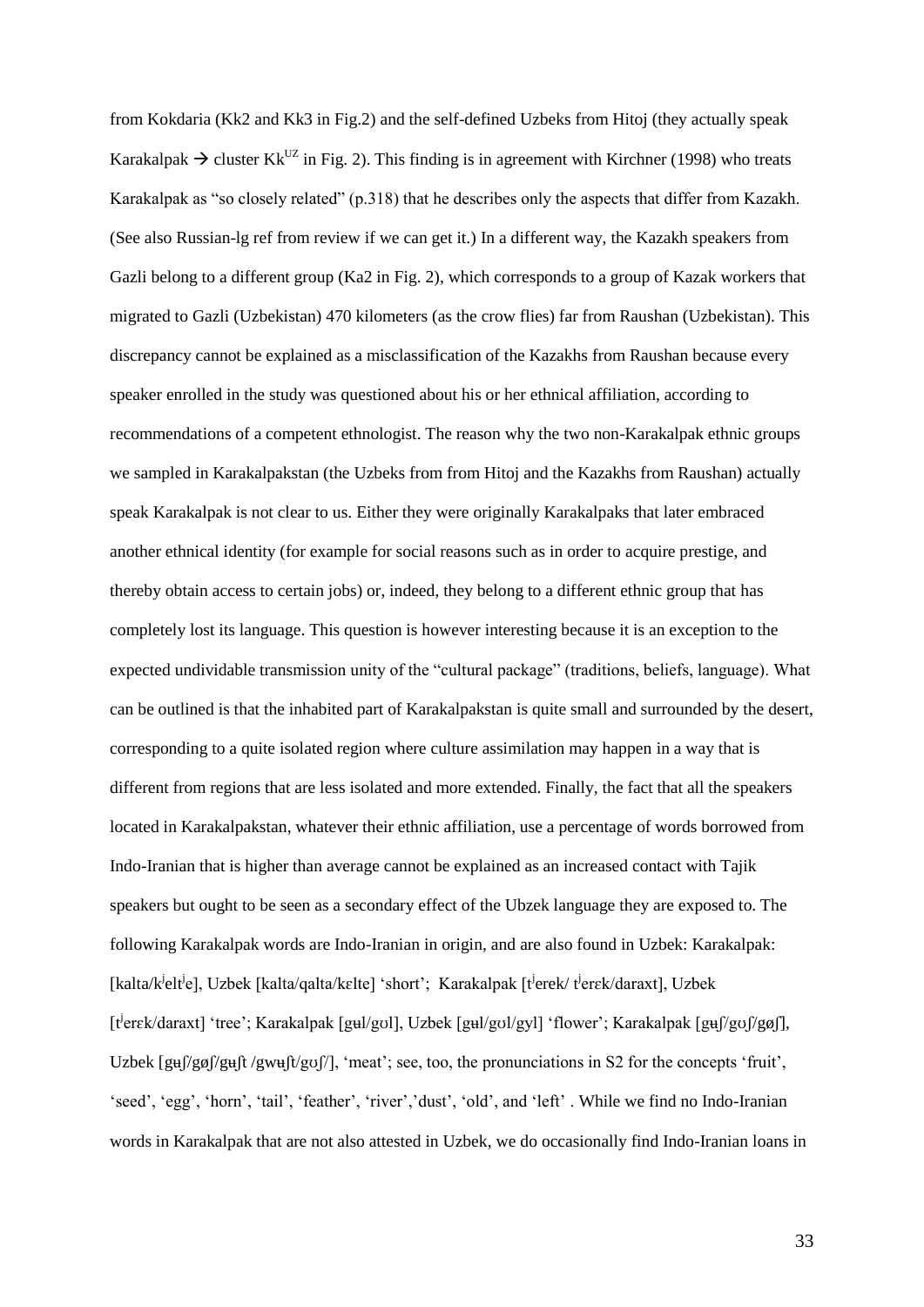Uzbek that have not moved on into Karakalpak (see S2, concepts 'dig', 'say', 'sing', 'fire'), confirming that the path led from Indo-Iranian through Uzbek into Karakalpak.

In reality, according to the Uzbek norm, many words that are close to Tajik have been deliberately replaced, for political purposes, by others that do not correspond to the spoken language. This is similar to what happened to American English, which has diverged from British English as a result of deliberate intervention to reform spelling, and as the result of cultural independence when new words were adoped for concepts that also existed in the United Kingdom.

# *4.5 Perspectives of investigation*

As we mentioned already, our next scientific endeavor will be to compare the patterns of genetic variability with those of the linguistic differentiation described in this paper. As a working hypothesis, we expect the groups that are bilingual and/or that use many loan words to be more admixed genetically and vice versa. A good mapping of the ethnic groups would also be useful to see which languages are in direct contact or not. The only comprehensive documentation available at the moment (CIA 1993) is not fully convincing, because many ethnic groups are located outside the country to which they culturally "belong" (Tajiks in Uzbekistan, Uzbeks in Tajikistan or Kyrgyzstan), all of whom appear in the documentation as less numerous than our fieldwork revealed. It goes without saying that we could not approach the authors of the map to question them about the methodology used to obtain it. This is why we invite the reader to consult such a map to get a rough idea of the capricious human geography of the region and to appreciate the extent of uninhabited territories.

Concerning Karakalpakstan, it will be interesting to see whether the Uzbek and Kazakh groups that (probably) lost their language exhibit a genetic difference from the Karakalpaks than exceeds the average difference among the Karakalpaks group itself. As far as cultural anthropology is concerned, Karakalpakstan is an exceptionally interesting area deserving further research.

Linguistically, our paper suggests that there is a place for further work in the automatic detection of loan words. We used a very rough measure of pronunciation difference, and we would expect the detection rate to improve if we employed a more sensitive measure, but we leave this, too, to future work.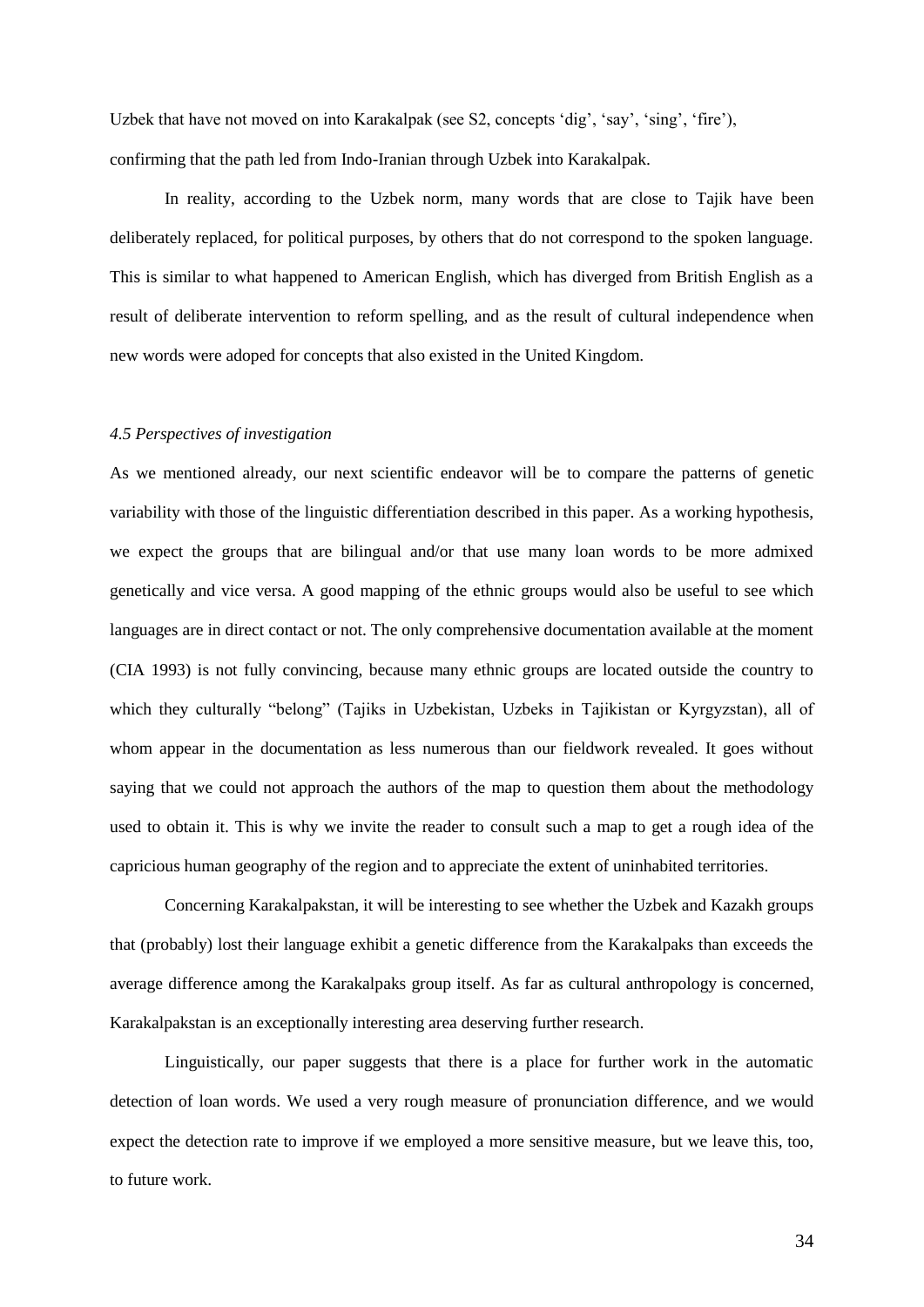## *References*

- Alewjinse B., Nerbonne J., Van der Veen L. Manni F. 2007. A Computational Analysis of Gabon Varieties In Petya Osenova et al. (ed.) Proceedings of the RANLP Workshop on Computational Phonology Workshop at the conference Recent Advances in Natural Language Phonology Borovetz (Bulgaria). pp.3-12.
- Andreev N.D, Sunik O.P. 1982. O probleme rodstva altajskix jazykov i metodax ee rešenija, *Voprosy jazykoznanija,* 2 : 26-35.
- Balci B., Ibraguimov Kh., Mansourov Ou. et Uhrès J. (2001). *Dictionnaire ouzbek-français*. L'Asiathèque, 325 pp.
- Baskakov N.A. (Ed.). 1966. *Tjurkskie jazyki, Jazyki narodov USSR II,* Moscow, USSR: Nauka, 530 pp.
- Boattini A., Lisa A., Fiorani O., Zei G., Pettener D., Manni F. 2012. General Method to Unravel Ancient Population Structures Through Surnames. Final Validation on Italian Data. *Human Biology* 84(3): 235-270.
- Chaix R, Austerlitz F, Khegay T, Jacquesson S, Hammer MF, Heyer E, and Quintana-Murci. 2004. The genetic or mythical ancestry of descent groups: lessons from the Y chromosome. *American journal of human genetics* 75:1113-1116.
- Chaix R, Quintana-Murci L, Hegay T, Hammer MF, Mobasher Z, Austerlitz F, and Heyer E. 2007. From social to genetic structures in central Asia. *Current biology*, 17:43-48.
- Chambers J. 1995. Sociolinguistic theory. Linguistic variation and its social significance. Oxford, UK and Cambridge, USA: Blackwell Publishers.

CIA (Central Intelligence Agency), 1993. Major ethnic groups in Central Asia, map n°729792 9-93 [25 x 34 cm, color]. CIA, Washington DC (USA). Accessed through the website of the Library of Congress of the USA (catalog number 93686639): www.loc.gov/item/93686639.

Darlu P, Bloothooft G, Boattini A, Brouwer L, Brouwer M, Brunet G, Chareille P, Cheshire J, Coates R, Dräger K, Desjardins B, Hanks P, Longley P, Mandemakers K, Mateos P, Pettener D, Useli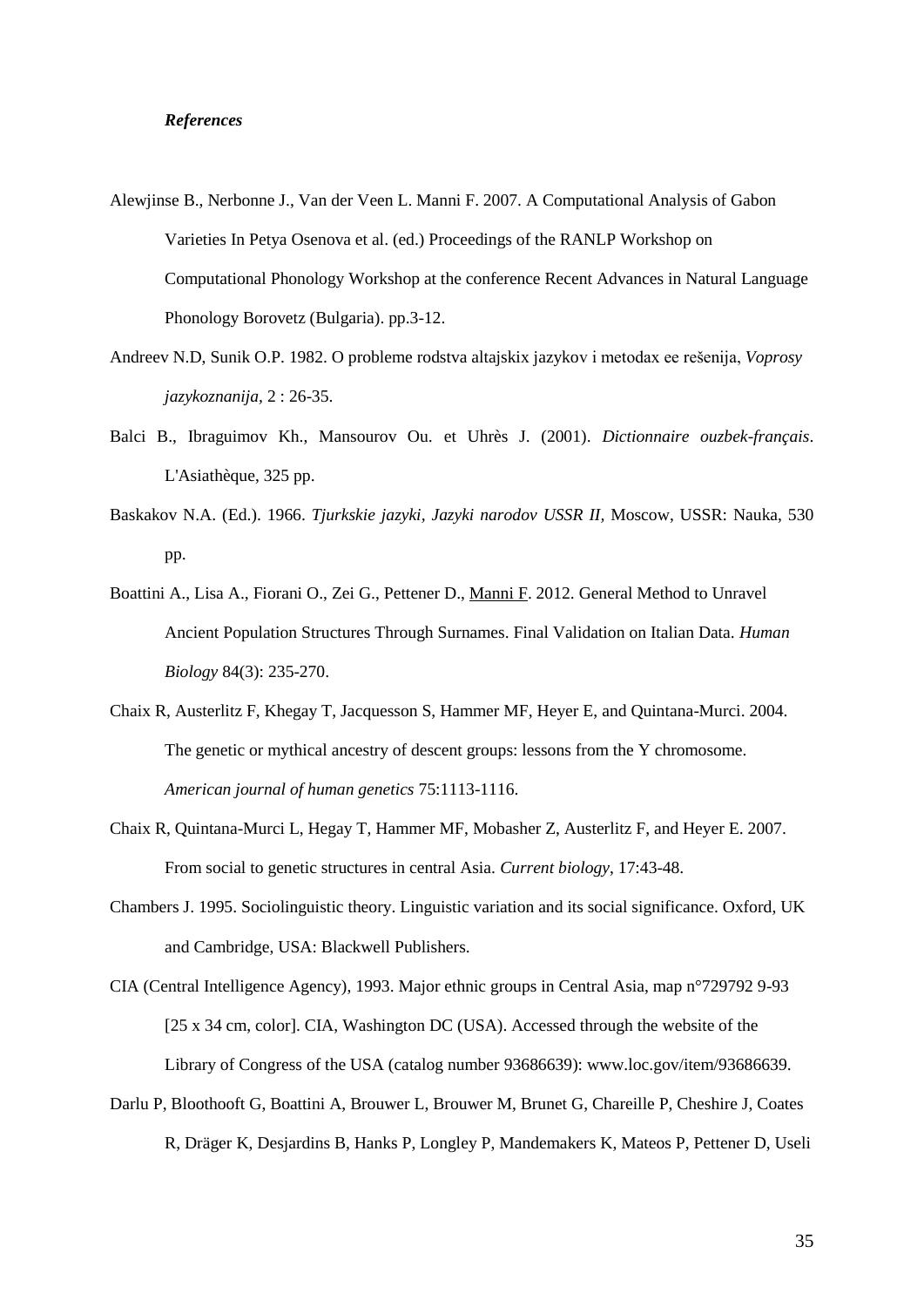A, Manni F. 2012. The family name as socio-cultural feature and genetic metaphor: from concepts to methods. *Human Biology* 84(2):169-214.

- Derbisheva Z. 2009. Jazykovaja politika i jazykovaja situacija v Kyrgyzstane. *Russian Language Journal,* 59: 1.
- Ethnologue 2015. Ethnologue, languages of the world. Summer Institute of Linguistics (SIL) International Publications, Dallas (TX), USA. Online version at http://www.ethnologue.com
- Forster P. and Renfrew C. (Eds.). 2006. Phylogenetic methods and the prehistory of languages. McDonald Institute for Archaeological Reserch, Cambridge (UK).
- Gooskens C, Heeringa W, & Beijering K. 2008. Phonetic and lexical predictors of intelligibility. *International Journal of Humanities and Arts Computing*, *2*(1-2), 63-81.
- Gooskens C., & Heeringa W. 2004. Perceptive evaluation of Levenshtein dialect distance measurements using Norwegian dialect data. *Language Variation and Change*, 16(3):189-207.
- Gray R.D. and Atkinson Q.D. 2003. Language-tree divergence times support the Anatolian theory of Indo-European origin. Nature. 426(6965):435-9.
- Greenhill S. J. 2011. Levenshtein distances fail to identify language relationships accurately. *Computational Linguistics*, *37*(4): 689-698.
- Heeringa W. Measuring Dialect Pronunciation Differences using Levenshtein Distance. PhD thesis. University of Groningen, 2004.
- Heeringa W., Nerbonne J. and Kleiweg P. 2002. Validating dialect comparison methods. In W. Gaul and G. Ritter (eds.) *Classification, automation, and new media*. *Proceedings of the 24th Annual Conference of the Gesellschaft für Klassifikation.* 445-452. Berlin: Springer.
- Heeringa W., Kleiweg P., Gooskens C., Nerbonne J. 2006. Evaluation of String Distance Algorithms for Dialectology. In: J.Nerbonne & E.Hinrichs (eds.) Linguistic Distances Workshop at the joint conference of International Committee on Computational Linguistics and the Association for Computational Linguistics, Sydney, July, 2006. 51-62.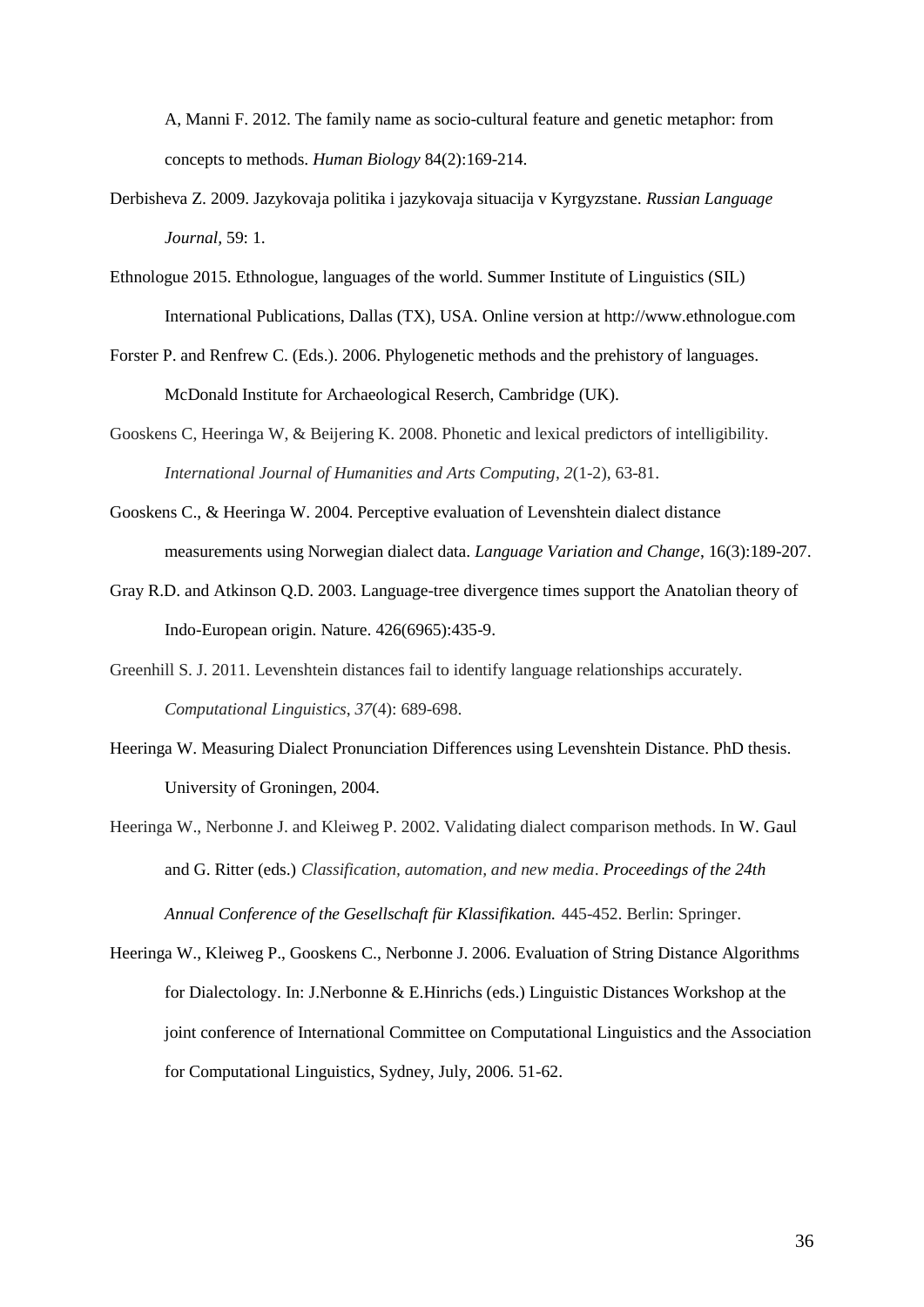- Heyer E, Balaresque P, Jobling MA, Quintana-Murci L, Chaix R, Segurel L, Aldashev A, and Hegay T. 2009. Genetic diversity and the emergence of ethnic groups in Central Asia. *BMC Genetics,* 10:49.
- Heyer E, Brazier L, Segurel L, Hegay T, Austerlitz F, Quintana-Murci L, Georges M, Pasquet P, and Veuille M. 2011. Lactase persistence in central Asia: phenotype, genotype, and evolution. *Human Biology* 83:379-392.
- Holman, E. W., Wichmann S., Brown C. H., Velupillai V., Müller A. and Bakker D. 2008. Explorations in automated language classification. *Folia Linguistica*, 42(3-4): 331-354.
- Jacquesson F. 2002. Les parlers karakalpak dans leur contexte. *Cahiers d'Asie Centrale*, "Karakalpaks et autres gens de l'Aral, entre rivages et deserts" 10: 93-137. Tachkent, Aix en Provence, Uzbekistan/France: Edisud.
- Jacquesson Sv. 2002. Parcours ethnographiques dans l'histoire des deltas. *Cahiers d'Asie Centrale*, 10: 51-92. Tachkent, Aix en Provence, Uzbekistan/France: Edisud.
- Jäger G. 2013 Phylogenetic inference from word lists using weighted alignment with empirically determined weights. *Language Dynamics and Change* 3(2): 245-291.
- Jeffers R. J. and Lehiste I. 1979. *Principles and methods for historical linguistics*. Cambridge: MIT Press.
- Johanson, Lars and Csató, Éva Á. (eds.), The Turkic languages, 333-343. London, UK: Routledge.
- Ju J. 2002. Combined Algorithms for Constrained Estimation of Finite Mixture Distributions with Grouped and Conditional Data. MA Thesis, McMaster University, Ontario, Canada.
- Junusaliev B. M. 1966. Kirgizskij jazyk. In : V.V. Vinogradov, (Ed.), *Jazyki narodov USSR , 2, Tjurkskie jazyki.* Moscow, USSR: Nauka.
- Junusaliev B. M. 1966. « Kirgizskij jazyk », *in* : V.V. Vinogradov, red., *Jazyki narodov USSR ,* 2, *Tjurkskie jazyki,* Nauka : 482-505.
- Kassian, A. 2015. Towards a formal genealogical classification of the Lezgian languages (North Caucasus): Testing various phylogenetic methods on lexical data. *PloS one*, *10*(2), e0116950.

Kerimova A.A. 1959. *Govor tadžikov Buxary, Izd. vostočnoj literatury,* Moscow, USSR . 163 pp.

Kessler B. 2001. The significance of word lists. CSLI Press, Stanford (USA).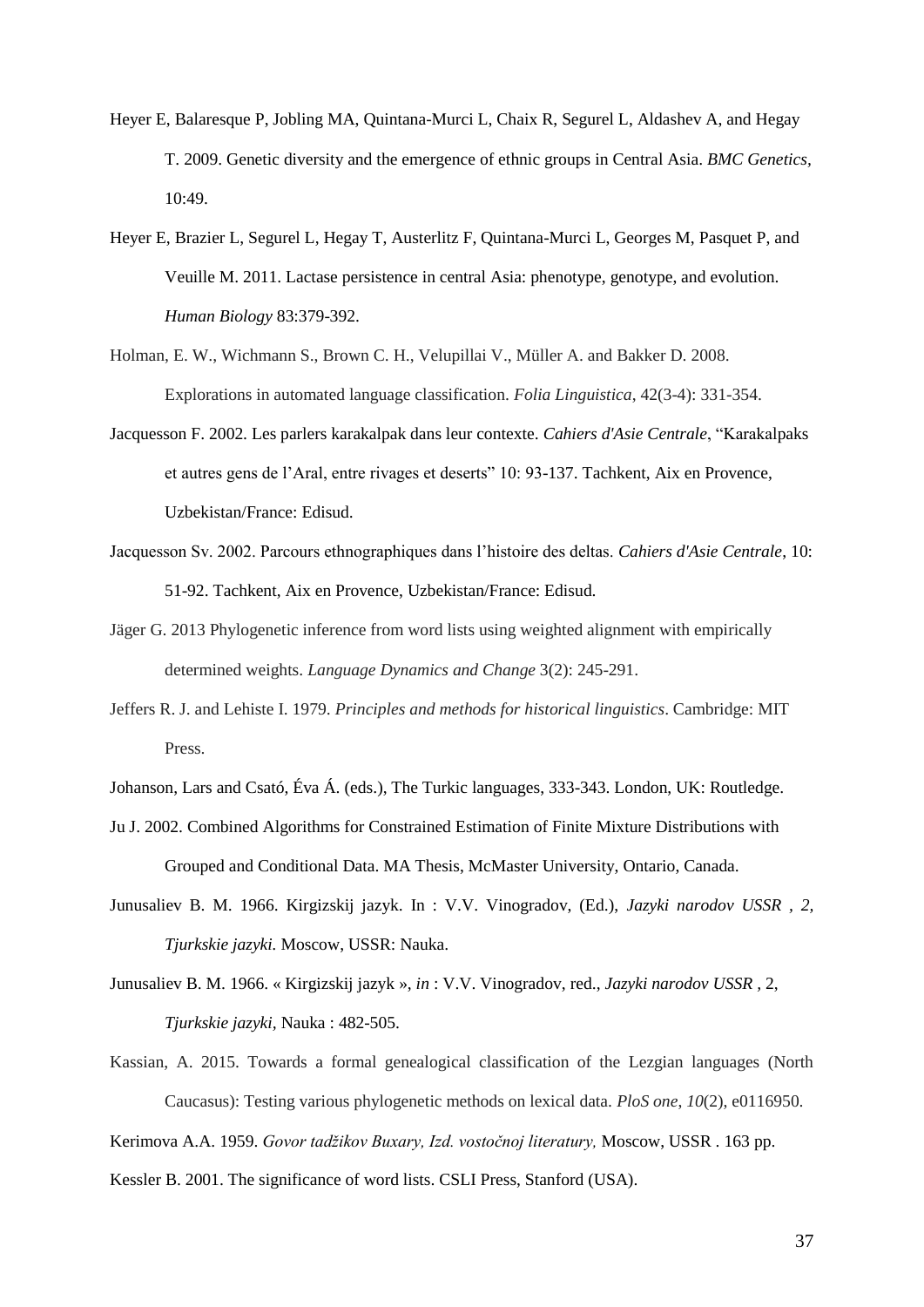- Kirchner M. 1998. Kazakh and Karakalpak. In: L. Johanson and É. Csató (Eds.). The Turkic languages, Taylor & Francis. pp. 318-332.
- Labov W. 1990. The intersection of sex and social class in the course of linguistic change. *Language variation and change* 2: 205-254.
- Levenshtein V. I.. Binary codes capable of correcting deletions, insertions, and reversals. Cybernetics and Control Theory, 10:707–710, 1966.
- List J. M. (2014). *Sequence comparison in historical linguistics*. Düsseldorf: Düsseldorf University Press.
- Manni F. 2010. Sprachraum and genetics. Dans : A. Mameli, R. Kehrein, S. Rabanus (eds.) *Mapping language*. Mouton de Gruyter, Berlin-New York. (pp. 524-541).
- Manning, C. D., & Schütze, H. 1999. *Foundations of statistical natural language processing*. Cambridge: MIT Press.
- Manning, C. D., Raghavan, P., & Schütze, H. (2008). *Introduction to information retrieval*. Cambridge: Cambridge University Press.
- Martinez-Cruz B, Vitalis R, Segurel L, Austerlitz F, Georges M, Thery S, Quintana-Murci L, Hegay T, Aldashev A, Nasyrova F, and Heyer E. 2011. In the heartland of Eurasia: the multilocus genetic landscape of Central Asian populations. *European Journal of Human Genetics*, 19: 216-223.
- McMahon, A and McMahon R. 2005. Language classification by numbers. Oxford University Press, Oxford (UK).
- Menges K.H. (1968). *The Turkic languages and peoples – An Introduction to Turkic studies,* Ural-Altaische Bibliothek, Otto Harrassowitz, Wiesbaden : 163 p.
- Montemagni, S., Wieling, M. de Jonge, B and Nerbonne, J. (2013). Synchronic Patterns of Tuscan Phonetic Variation and Diachronic Change: Evidence from a Dialectometric Study. *LLC: Journal of Digital Scholarship in the Humanities* 28(1): 157-172.
- Moukhtor Ch., Ibraguimov Kh. and Mansourov Ou. 2003. *Dictionnaire Tajik-français,* published by "Langues & Mondes-L'Asiathèque et IFEAC", Paris, France, 357 pp.

Nerbonne, J. (2009). Data-Driven Dialectology. Language and Linguistics Compass, 3(1): 75-198.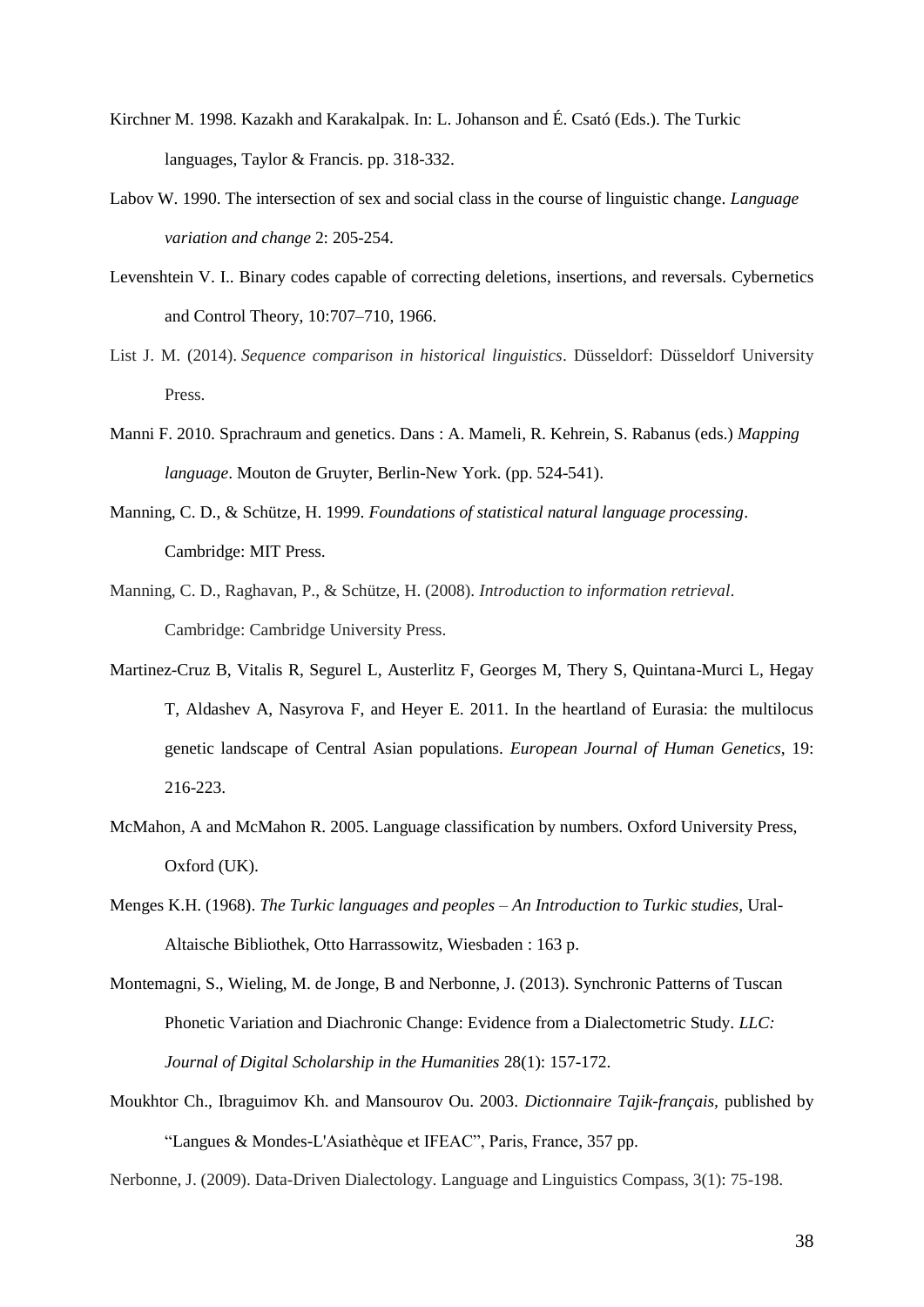- Nerbonne, J., Colen, R., Gooskens, C., Kleiweg, P., & Leinonen, T. (2011). Gabmap a web application for dialectology. *Dialectologia: revista electrònica*, 65-89.
- Nerbonne J, Heeringa ., & Kleiweg P. 1999. Edit distance and dialect proximity. In: D SAnkoff & J Kruskal (eds.) *Time Warps, String Edits and Macromolecules: The Theory and Practice of Sequence Comparison, 2nd ed., v-xv*. Stanford: CSLI Press.
- Nerbonne J., Kleiweg P., Heeringa W., Manni F.. 2008. Projecting Dialect Differences to Geography: Bootstrap Clustering vs. Noisy Clustering. In: Christine Preisach, Lars Schmidt-Thieme, Hans Burkhardt & Reinhold Decker (eds.) Data Analysis, Machine Learning, and Applications. Proc. of the 31st Annual Meeting of the German Classification Society, Berlin: Springer. 647- 654. (Studies in Classification, Data Analysis, and Knowledge Organization)
- Nerbonne J., & Siedle C. 2005. Dialektklassifikation auf der Grundlage aggregierter Ausspracheunterschiede. *Zeitschrift für Dialektologie und Linguistik* 72(2): 129-147.
- Prokić J., and Nerbonne J. 2008. Recognising groups among dialects. *International Journal of Humanities and Arts Computing*, 2(1-2) :153-172.
- Prokić, J., Nerbonne, J., Zhobov, V., Osenova, P., Simov, K., Zastrow, T., & Hinrichs, E. (2009). The computational analysis of Bulgarian dialect pronunciation. *Serdica Journal of Computing*, *3*(3): 269-298.
- Rastogueva V.S. 1963. *Očerki po tadžikskoj dialektologii, 5 : Tadžiksko-russkij dialektnyj slovar',* AN USSR , Moscow, 250 pp.
- Rastorgueva V.S. 1964. *Opyt sravnitel'nogo izučenija tadžikskix govorov,* Nauka, Moscow, USSR , 188 pp.
- Segurel L, Austerlitz F, Toupance B, Gautier M, Kelley JL, Pasquet P, Lonjou C, Georges M, Voisin S, Cruaud C, Hegay T, Aldashev A, Vitalis R, and Heyer E. 2013. Positive selection of protective variants for type 2 diabetes from the Neolithic onward: a case study in Central Asia. *European Journal of Human Genetics,* 21:1146-1151.
- Segurel L, Lafosse S, Heyer E, and Vitalis R. 2010. Frequency of the AGT Pro11Leu polymorphism in humans: Does diet matter? *Annals of Human Genetics* 74:57-64.